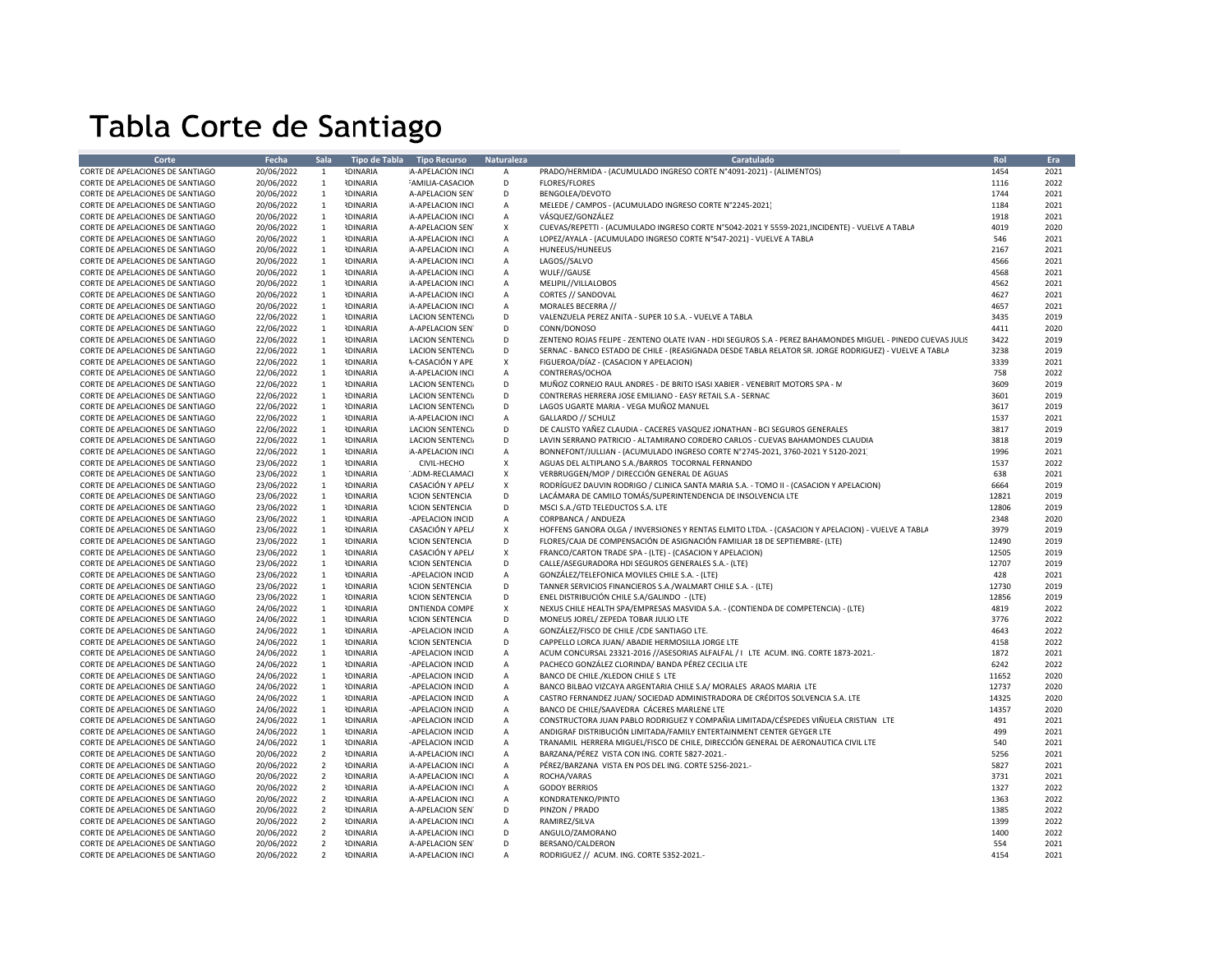| CORTE DE APELACIONES DE SANTIAGO | 20/06/2022 | $\overline{2}$          | <b>RDINARIA</b> | A-APELACION SEN         | D                         | SILVA/MAYOL                                                                                                 | 761   | 2021 |
|----------------------------------|------------|-------------------------|-----------------|-------------------------|---------------------------|-------------------------------------------------------------------------------------------------------------|-------|------|
| CORTE DE APELACIONES DE SANTIAGO | 20/06/2022 | $\overline{2}$          | <b>RDINARIA</b> | A-APELACION INCI        | Α                         | IBAÑEZ / CADEMARTORI - (ACUMULADO INGRESO CORTE Nº1287-2022)                                                | 1048  | 2022 |
| CORTE DE APELACIONES DE SANTIAGO | 20/06/2022 | $\overline{2}$          | <b>IDINARIA</b> | A-APELACION INCI        | $\mathsf{A}$              | <b>BERNASCONI // CIFUENTES</b>                                                                              | 4583  | 2021 |
| CORTE DE APELACIONES DE SANTIAGO | 22/06/2022 | $\overline{2}$          | <b>IDINARIA</b> | A-APELACION INCI        | A                         | <b>BASTÍAS / ARENAS</b>                                                                                     | 761   | 2022 |
| CORTE DE APELACIONES DE SANTIAGO | 22/06/2022 | $\overline{2}$          | <b>RDINARIA</b> | A-APELACION INCI        | $\mathsf{A}$              | JARA / DURÁN                                                                                                | 1161  | 2022 |
| CORTE DE APELACIONES DE SANTIAGO | 22/06/2022 | $\overline{2}$          | <b>NDINARIA</b> | A-APELACION INCI        | $\mathsf{A}$              | HERRERA/PIZARRO                                                                                             | 1917  | 2022 |
| CORTE DE APELACIONES DE SANTIAGO | 22/06/2022 | $\overline{2}$          | <b>RDINARIA</b> | A-APELACION SEN         | D                         | <b>MELIO MENESES</b>                                                                                        | 3648  | 2021 |
| CORTE DE APELACIONES DE SANTIAGO | 22/06/2022 | $\overline{2}$          | <b>RDINARIA</b> | A-APELACION INCI        | X                         | DUCASSOU/SOLAR - (ACUMULADO INGRESO CORTE N°1465-2022, SENTENCIA)                                           | 961   | 2021 |
| CORTE DE APELACIONES DE SANTIAGO | 22/06/2022 | $\overline{2}$          | <b>IDINARIA</b> | A-APELACION INCI        | $\mathsf{A}$              | HENNINGS/HENNINGS                                                                                           | 1529  | 2021 |
| CORTE DE APELACIONES DE SANTIAGO | 22/06/2022 | $\overline{2}$          | <b>IDINARIA</b> | <b>LACION SENTENCIA</b> | D                         | ASEGURADORA PORVENIR S.A. / ALVO ABODOVSKY DANIEL - ALVARADO SCHOTT GONZALO                                 | 3819  | 2019 |
| CORTE DE APELACIONES DE SANTIAGO | 22/06/2022 | $\overline{2}$          | <b>RDINARIA</b> | LACION SENTENCIA        | D                         | PEREZ BARRIA CLARA - CAR S.A                                                                                | 3820  | 2019 |
| CORTE DE APELACIONES DE SANTIAGO | 22/06/2022 | $\overline{2}$          | <b>IDINARIA</b> | <b>LACION SENTENCIA</b> | D                         | CALFUN NECULPAN EDSON VICENTE - MENDOZA MONTOTO FLAVIA SOLANGE Y OTROS                                      | 3835  | 2019 |
| CORTE DE APELACIONES DE SANTIAGO | 22/06/2022 | $\overline{2}$          | <b>IDINARIA</b> | A-APELACION INCI        | $\mathsf{A}$              | SERRANO/ROCHA                                                                                               | 1810  | 2021 |
| CORTE DE APELACIONES DE SANTIAGO | 22/06/2022 | $\overline{2}$          | <b>RDINARIA</b> | <b>LACION SENTENCI</b>  | D                         | MONTENEGRO VASQUEZ EVA / PELUQUERIAS INTEGRALES S.A                                                         | 3845  | 2019 |
| CORTE DE APELACIONES DE SANTIAGO | 22/06/2022 | $\overline{2}$          | <b>IDINARIA</b> | <b>LACION SENTENCI</b>  | D                         | MESIAS OPAZO PABLO - ACEVEDO MUÑOZ EDUARDA - BASCUÑAN GARRIDO JOSE - BASCUÑAN FUENTES EDGARD                | 3889  | 2019 |
| CORTE DE APELACIONES DE SANTIAGO | 22/06/2022 | $\overline{2}$          | <b>IDINARIA</b> | <b>LACION SENTENCI</b>  | D                         | VON DER FORST CARLOS MARSCH / INNOVACION Y TECNOLOGIA EMPRESARIAL ITEM LTDA                                 | 3890  | 2019 |
| CORTE DE APELACIONES DE SANTIAGO | 23/06/2022 | $\overline{2}$          | <b>IDINARIA</b> | CIVIL-HECHO             | X                         | SANTA ELVIRA S.A./4º JUZGADO CIVIL DE SANTIAGO - (LTE)                                                      | 146   | 2022 |
| CORTE DE APELACIONES DE SANTIAGO | 23/06/2022 | $\overline{2}$          | <b>IDINARIA</b> | <b>ACION SENTENCIA</b>  | D                         | SCOTIABANK-CHILE S.A./FUENZALIDA MORALES CARLOS LTE =                                                       | 296   | 2020 |
| CORTE DE APELACIONES DE SANTIAGO | 23/06/2022 | $\overline{2}$          | <b>IDINARIA</b> | -APELACION INCID        | Α                         | EXPORTADORA LOS OLMOS LIMITADA/COMPAÑÍA DE SEGUROS DE CRÉDITO COFACE CHILE S.A. - (ACUMULADO INGRESO (      | 7570  | 2020 |
| CORTE DE APELACIONES DE SANTIAGO | 23/06/2022 | $\overline{2}$          | <b>RDINARIA</b> | <b>ACION SENTENCIA</b>  | D                         | OVALTRADE SPA/UNILEVER CHILE LTDA. - ACUMULADA INGRESO CORTE N°16758-2019, INCIDENTE Y 5980-2020, CASACIOI  | 4522  | 2019 |
| CORTE DE APELACIONES DE SANTIAGO | 23/06/2022 | $\overline{2}$          | <b>RDINARIA</b> | <b>ACION SENTENCIA</b>  | D                         | ESTADO DE CHILE/PEÑAFIEL RAMIREZ GUSTAVO - (LTE) - (REASIGNADA DESDE TABLA RELATORA SRTA. ANDREA CORVALAN   | 10369 | 2019 |
| CORTE DE APELACIONES DE SANTIAGO | 23/06/2022 | 2                       | <b>NDINARIA</b> | -APELACION INCID        | $\mathsf A$               | ARRIGONI METALURGICA S.A./VCGP-ASTALDI INGENIERIA Y CONSTRUCCION LIMITADA - (LTE) - ( REASIGNADA DESDE TABL | 12225 | 2020 |
| CORTE DE APELACIONES DE SANTIAGO | 23/06/2022 | $\overline{2}$          | <b>IDINARIA</b> | <b>ACION SENTENCIA</b>  | D                         | HARTING SA/CONSEJO DE DEFENSA DEL ESTADO LTE                                                                | 11241 | 2019 |
| CORTE DE APELACIONES DE SANTIAGO | 23/06/2022 | $\overline{2}$          | <b>IDINARIA</b> | -APELACION INCID        | $\boldsymbol{\mathsf{x}}$ | PRIMUS CAPITAL/JORGE BAZAN Y COMPAÑIA LIMITAD ACUM. ING. CORTE 4383-2022 (SENTENCIA).-LTE                   | 14020 | 2020 |
| CORTE DE APELACIONES DE SANTIAGO | 23/06/2022 | $\overline{2}$          | <b>IDINARIA</b> | <b>ACION SENTENCIA</b>  | D                         | BAEZA RIVERA HERNÁN/ IBACETA CERDA HUGO ACUM. ING. CORTE 1628-2020 LTE                                      | 12366 | 2019 |
| CORTE DE APELACIONES DE SANTIAGO | 23/06/2022 | $\overline{2}$          | <b>RDINARIA</b> | CASACIÓN Y APEL/        | $\pmb{\times}$            | ZEREGA MORAGA ANA/ COOPERATIVA ABIERTA DE VIVIENDAS PROVICOOP ACUM. ING. CORTE 3271-2020.- (CASACIÓN Y      | 11293 | 2019 |
| CORTE DE APELACIONES DE SANTIAGO | 23/06/2022 | $\overline{2}$          | <b>IDINARIA</b> | <b>ACION SENTENCIA</b>  | D                         | PACHECO RAMIREZ HUGO / CORPORACION NACIONAL DEL COBREDE CHILE TOMO II.-                                     | 8043  | 2019 |
| CORTE DE APELACIONES DE SANTIAGO | 23/06/2022 | $\overline{2}$          | <b>IDINARIA</b> | <b>ACION SENTENCIA</b>  | D                         | AVLA S.A.G.R./RUIZ - (LTE) *                                                                                | 1414  | 2020 |
| CORTE DE APELACIONES DE SANTIAGO | 23/06/2022 | $\overline{2}$          | <b>RDINARIA</b> | CASACIÓN Y APEL/        | $\pmb{\mathsf{X}}$        | SAAVEDRA/BARRIOS - (CASACION Y APELACION) - (ACUMULADO INGRESO CORTE Nº9545 -2020 Y 9546-2020)              | 12580 | 2019 |
| CORTE DE APELACIONES DE SANTIAGO | 24/06/2022 | $\overline{2}$          | <b>IDINARIA</b> | -APELACION INCID        | $\mathsf{A}$              | FISCO DE CHILE/AGUAD CHACUR ANDREA LTE                                                                      | 4141  | 2022 |
| CORTE DE APELACIONES DE SANTIAGO | 24/06/2022 | $\overline{2}$          | <b>NDINARIA</b> | <b>ACION SENTENCIA</b>  | D                         | O.G. AVIATION INC./AEROTRANSPORTES ARAUCANIA LIMITADA - (LTE)                                               | 2768  | 2022 |
| CORTE DE APELACIONES DE SANTIAGO | 24/06/2022 | $\overline{2}$          | <b>IDINARIA</b> | -APELACION INCID        | А                         | MUÑOZ OPAZO RAFAEL/FISCO DE CHILE - CONSEJO DEFENSA DEL ESTADO SANTIAGO, COMUNA SAN MIGUEL LTE              | 12696 | 2020 |
| CORTE DE APELACIONES DE SANTIAGO | 24/06/2022 | $\overline{2}$          | <b>IDINARIA</b> | -APELACION INCID        | А                         | MONDACA VILLALÓN JULIA/URRUTIA VALE DORA VUELVE A TABLA.-                                                   | 7754  | 2020 |
| CORTE DE APELACIONES DE SANTIAGO | 24/06/2022 | $\overline{2}$          | <b>IDINARIA</b> | -APELACION INCID        | А                         | THE SIEMON COMPANY/ASESORÍA Y GESTIÓN LIMITADA - (LTE)                                                      | 2038  | 2022 |
| CORTE DE APELACIONES DE SANTIAGO | 24/06/2022 | $\overline{2}$          | <b>RDINARIA</b> | -APELACION INCID        | A                         | OJEDA FIGUEROA MÓNICA/MARCEL AHUMADA HÉCTOR LTE                                                             | 3702  | 2022 |
| CORTE DE APELACIONES DE SANTIAGO | 24/06/2022 | $\overline{2}$          | <b>IDINARIA</b> | <b>ACION SENTENCIA</b>  | D                         | CELEDÓN/FUENTES AC Nº 5725-2022 LTE                                                                         | 4598  | 2022 |
| CORTE DE APELACIONES DE SANTIAGO | 24/06/2022 | $\overline{2}$          | <b>IDINARIA</b> | <b>ACION SENTENCIA</b>  | D                         | OCARES PLAZA ELIASA/FISCO DE CHILE LTE                                                                      | 4490  | 2022 |
| CORTE DE APELACIONES DE SANTIAGO | 24/06/2022 | $\overline{2}$          | <b>RDINARIA</b> | <b>ACION SENTENCIA</b>  | D                         | URBINA DIAZ CECILIA / VARGAS PARRA GUILLERMO LTE                                                            | 4276  | 2022 |
| CORTE DE APELACIONES DE SANTIAGO | 24/06/2022 | $\overline{2}$          | <b>RDINARIA</b> | <b>ACION SENTENCIA</b>  | D                         | VILCHES NUÑEZ EDUARDO/BARRIOS                                                                               | 5151  | 2022 |
| CORTE DE APELACIONES DE SANTIAGO | 24/06/2022 | $\overline{2}$          | <b>RDINARIA</b> | -APELACION INCID        | $\mathsf{A}$              | ELGUETA/METLIFE SEGURO DE VIDA S.A. - (LTE)                                                                 | 11477 | 2020 |
| CORTE DE APELACIONES DE SANTIAGO | 24/06/2022 | $\overline{2}$          | <b>IDINARIA</b> | -APELACION INCID        | A                         | DUYVESTEIN BEROS STEFAN/ DUYVESTEIN BEROS PAOLA LTE                                                         | 14195 | 2020 |
| CORTE DE APELACIONES DE SANTIAGO | 24/06/2022 | $\overline{2}$          | <b>IDINARIA</b> | -APELACION INCID        | $\mathsf{A}$              | QUEZADA MORALES HILDA/TRANSPORTES VARGAS DEL VALLE E HIJAS LTDA LTE                                         | 166   | 2021 |
| CORTE DE APELACIONES DE SANTIAGO | 20/06/2022 | $\overline{\mathbf{3}}$ | <b>IDINARIA</b> | A-APELACION INCI        | $\mathsf{A}$              | SANTANDER/CORSSEN                                                                                           | 3770  | 2021 |
| CORTE DE APELACIONES DE SANTIAGO | 20/06/2022 | $\overline{\mathbf{3}}$ | <b>RDINARIA</b> | A-APELACION INCI        | Α                         | DÍAZ MURILLO                                                                                                | 3755  | 2021 |
| CORTE DE APELACIONES DE SANTIAGO | 20/06/2022 | $\overline{\mathbf{3}}$ | <b>IDINARIA</b> | A-APELACION INCI        | $\mathsf{A}$              | VILLALOBOS/ALARCÓN                                                                                          | 3795  | 2021 |
| CORTE DE APELACIONES DE SANTIAGO | 20/06/2022 | $\overline{\mathbf{3}}$ | <b>IDINARIA</b> | A-APELACION INCI        | $\mathsf{A}$              | <b>VEGA / SUBIABRE</b>                                                                                      | 697   | 2022 |
| CORTE DE APELACIONES DE SANTIAGO | 20/06/2022 | $\overline{\mathbf{3}}$ | <b>IDINARIA</b> | A-APELACION INCI        | A                         | <b>RIVEROS</b>                                                                                              | 1194  | 2022 |
| CORTE DE APELACIONES DE SANTIAGO | 20/06/2022 | $\overline{\mathbf{3}}$ | <b>IDINARIA</b> | APELACIÓN INCIDE        | $\mathsf{A}$              | QTE: CAMHI ESPINOZA SAMUEL BEN CHAIM / FISCO DE CHILE ACUM. ING. CORTE 1596-2022 Y 1597-2022.               | 1594  | 2022 |
| CORTE DE APELACIONES DE SANTIAGO | 20/06/2022 | $\overline{\mathbf{3}}$ | <b>RDINARIA</b> | A-APELACION INCI        | $\mathsf{A}$              | MONDACA / PULGAR                                                                                            | 1364  | 2022 |
| CORTE DE APELACIONES DE SANTIAGO | 20/06/2022 | $\overline{\mathbf{3}}$ | <b>RDINARIA</b> | A-APELACION SEN         | D                         | PARRA/BECERRA                                                                                               | 1365  | 2022 |
| CORTE DE APELACIONES DE SANTIAGO | 20/06/2022 | $\overline{\mathbf{3}}$ | <b>IDINARIA</b> | A-APELACION INCI        | $\mathsf{A}$              | <b>OCARES / VILCHEZ</b>                                                                                     | 991   | 2021 |
| CORTE DE APELACIONES DE SANTIAGO | 20/06/2022 | $\overline{\mathbf{3}}$ | <b>IDINARIA</b> | A-APELACION INCI        | $\mathsf{A}$              | FLORES // REYES VUELVE A TABLA.                                                                             | 4098  | 2021 |
| CORTE DE APELACIONES DE SANTIAGO | 20/06/2022 | $\overline{\mathbf{3}}$ | <b>IDINARIA</b> | A-APELACION INCI        | A                         | ORTIZ ARAYA DANITZA Y OTRAS //                                                                              | 3407  | 2021 |
| CORTE DE APELACIONES DE SANTIAGO | 20/06/2022 | $\overline{\mathbf{3}}$ | <b>IDINARIA</b> | A-APELACION INCI        | $\mathsf{A}$              | WETZAL // CAMBLOR                                                                                           | 4597  | 2021 |
| CORTE DE APELACIONES DE SANTIAGO | 20/06/2022 | $\overline{\mathbf{3}}$ | <b>NDINARIA</b> | A-APELACION INCI        | $\mathsf{A}$              | FILIMONOVA/RIVERA                                                                                           | 1271  | 2022 |
| CORTE DE APELACIONES DE SANTIAGO | 22/06/2022 | $\overline{\mathbf{3}}$ | <b>IDINARIA</b> | A-APELACION INCI        | $\mathsf A$               | LANYI GRUNFELDT // DE LA CERDA                                                                              | 4426  | 2021 |
| CORTE DE APELACIONES DE SANTIAGO | 22/06/2022 | $\overline{\mathbf{3}}$ | <b>IDINARIA</b> | A-APELACION INCI        | $\mathsf{A}$              | OJEDA HERNANDEZ AILIN Y AMELIA                                                                              | 921   | 2022 |
| CORTE DE APELACIONES DE SANTIAGO | 22/06/2022 | $\overline{\mathbf{3}}$ | <b>IDINARIA</b> | A-APELACION INCI        | A                         | PAVEZ PAVEZ                                                                                                 | 1250  | 2022 |
| CORTE DE APELACIONES DE SANTIAGO | 22/06/2022 | $\overline{\mathbf{3}}$ | <b>IDINARIA</b> | <b>LACION SENTENCIA</b> | D                         | CARLOS MARSH VON DER FORST-PARQUE ARAUCO S.A.                                                               | 3839  | 2019 |
| CORTE DE APELACIONES DE SANTIAGO | 22/06/2022 | $\overline{\mathbf{3}}$ | <b>IDINARIA</b> | <b>LACION SENTENCIA</b> | D                         | BENAVIDES SILVA LIBNEJ - ARAUCO MALLS CHILE S.A                                                             | 3843  | 2019 |
| CORTE DE APELACIONES DE SANTIAGO | 22/06/2022 | $\overline{\mathbf{3}}$ | <b>IDINARIA</b> | <b>LACION SENTENCIA</b> | D                         | FIGUEROA VIDAL SERGIO - MARTINEZ IRARRAZAVAL GONZALO - CASTILLO ZARATE LUCIO - PONCE LEIVA JUAN             | 3895  | 2019 |
| CORTE DE APELACIONES DE SANTIAGO | 22/06/2022 | $\overline{\mathbf{3}}$ | <b>RDINARIA</b> | A-APELACION INCI        | $\mathsf{A}$              | CONTRERAS/RODRÍGUEZ                                                                                         | 1661  | 2021 |
| CORTE DE APELACIONES DE SANTIAGO | 22/06/2022 | $\overline{\mathbf{3}}$ | <b>IDINARIA</b> | A-APELACION INCI        | $\mathsf{A}$              | GAZMURI/GAZMURI                                                                                             | 1780  | 2021 |
| CORTE DE APELACIONES DE SANTIAGO | 22/06/2022 | $\overline{\mathbf{3}}$ | <b>RDINARIA</b> | A-APELACION INCI        | $\mathsf{A}$              | ZELAYA / SEGOVIA                                                                                            | 1915  | 2021 |
| CORTE DE APELACIONES DE SANTIAGO | 22/06/2022 | $\overline{\mathbf{3}}$ | <b>IDINARIA</b> | <b>LACION SENTENCIA</b> | D                         | BAEZA CONTRERAS LUIS ALBERTO - ZUÑIGA VELASCO LUIS ALBERTO                                                  | 3865  | 2019 |
| CORTE DE APELACIONES DE SANTIAGO | 22/06/2022 | $\overline{\mathbf{3}}$ | <b>IDINARIA</b> | <b>LACION SENTENCIA</b> | D                         | SERNAC - EMPRESAS LA POLAR S.A                                                                              | 3900  | 2019 |
| CORTE DE APELACIONES DE SANTIAGO | 22/06/2022 | $\overline{\mathbf{3}}$ | <b>IDINARIA</b> | <b>LACION SENTENCIA</b> | D                         | SCIOLLA MATELUNA CAROLINA REINI - LATAM AIRINES GROUP S.A                                                   | 3901  | 2019 |
| CORTE DE APELACIONES DE SANTIAGO | 22/06/2022 | $\overline{\mathbf{3}}$ | <b>IDINARIA</b> | <b>LACION SENTENCIA</b> | D                         | BAHAMONDES ROMERO CRISTIAN - CENCOSUD RETAIL S.A                                                            | 3902  | 2019 |
| CORTE DE APELACIONES DE SANTIAGO | 23/06/2022 | $\overline{\mathbf{3}}$ | <b>RDINARIA</b> | NT.ADM-ILEGALID         | $\mathsf{x}$              | DE LA RIVERA/MUNICIPALIDAD DE QUINTA NORMAL - (LTE)                                                         | 534   | 2021 |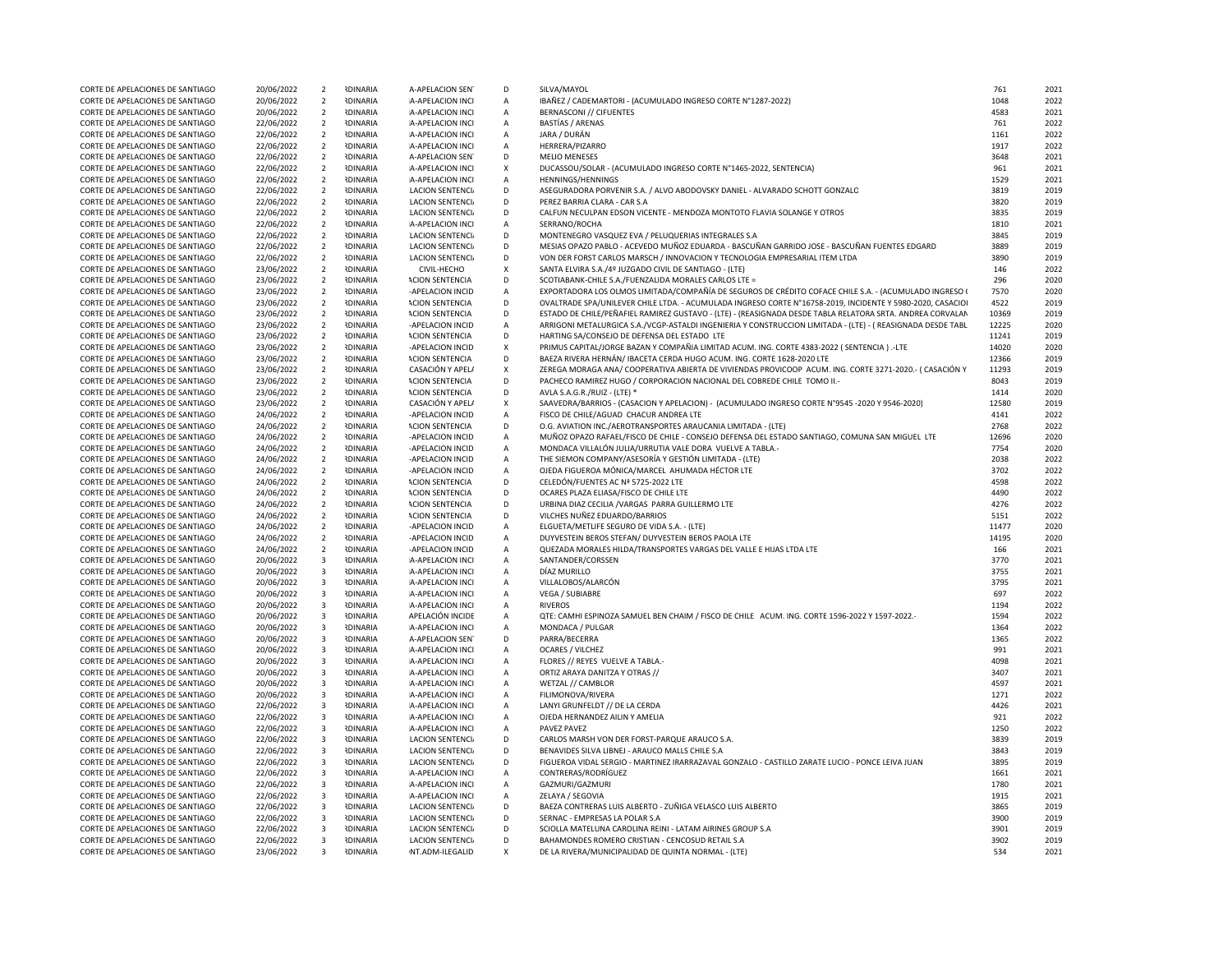|                                  |            | $\mathbf{B}$            | <b>RDINARIA</b> |                         |                           |                                                                                                                |       | 2021 |
|----------------------------------|------------|-------------------------|-----------------|-------------------------|---------------------------|----------------------------------------------------------------------------------------------------------------|-------|------|
| CORTE DE APELACIONES DE SANTIAGO | 23/06/2022 |                         |                 | NT.ADM-ILEGALID         | X                         | NUEVA FALABELLA INVERSIONES INTERNACIONALES SPA/I. MUNICIPALIDAD DE SANTIAGO - (LTE)                           | 535   |      |
| CORTE DE APELACIONES DE SANTIAGO | 23/06/2022 | $\overline{\mathbf{3}}$ | <b>RDINARIA</b> | <b>ACION SENTENCIA</b>  | D                         | DONOSO SUAZO MANOLA Y OTRO / ACONCAGUA SUR S.A. - TOMO II - VUELVE A TABLA                                     | 5888  | 2019 |
| CORTE DE APELACIONES DE SANTIAGO | 23/06/2022 | $\overline{\mathbf{3}}$ | <b>RDINARIA</b> | <b>ACION SENTENCIA</b>  | X                         | HERRERA CALDERON SANDRA Y OTRO / INVERSIONES GORLITZ Y SAEZ SPA Y OTRO - (ACUMULADO INGRESO CORTE N°601)       | 6015  | 2019 |
|                                  | 23/06/2022 |                         | <b>RDINARIA</b> |                         |                           | JANSSEN SCIENCES IRELAND UC/PHARMAVIRAL SPA ACUM. ING. CORTE 3031-2021.- LTE                                   | 12335 | 2020 |
| CORTE DE APELACIONES DE SANTIAGO |            | $\overline{\mathbf{3}}$ |                 | -APELACION INCID        | A                         |                                                                                                                |       |      |
| CORTE DE APELACIONES DE SANTIAGO | 23/06/2022 | $\overline{\mathbf{3}}$ | <b>NDINARIA</b> | CASACIÓN Y APEL/        | x                         | A Y V INGENIERIA SPA/THYSSENKRUPP INDUSTRIAL LIMITADA - (ACUMULADO INGRESO CORTE N°9984-2020) - (CASACION      | 8674  | 2019 |
| CORTE DE APELACIONES DE SANTIAGO | 23/06/2022 | $\overline{\mathbf{3}}$ | <b>IDINARIA</b> | <b>ACION SENTENCIA</b>  | D                         | HOFFENS GANORA OLGA Y OTRA / HOFFENS VILLAGRAN HELMUT Y OTRA - TOMO II - VUELVE A TABLA                        | 5087  | 2019 |
| CORTE DE APELACIONES DE SANTIAGO | 23/06/2022 | $\overline{3}$          | <b>NDINARIA</b> | <b>ACION SENTENCIA</b>  | D                         | MIRANDA/PINTO - (LTE)                                                                                          | 12836 | 2019 |
| CORTE DE APELACIONES DE SANTIAGO | 23/06/2022 | $\overline{\mathbf{3}}$ | <b>RDINARIA</b> | <b>ACION SENTENCIA</b>  | D                         | BANCO DE CHILE/HURTADO - (LTE)                                                                                 | 836   | 2020 |
|                                  |            |                         |                 |                         |                           |                                                                                                                |       |      |
| CORTE DE APELACIONES DE SANTIAGO | 23/06/2022 | $\overline{\mathbf{3}}$ | <b>IDINARIA</b> | <b>ACION SENTENCIA</b>  | D                         | BANCO SANTANDER - CHILE / MR CONSULTORES S.A. Y OTROS                                                          | 12486 | 2019 |
| CORTE DE APELACIONES DE SANTIAGO | 23/06/2022 | $\overline{\mathbf{3}}$ | <b>RDINARIA</b> | <b>ACION SENTENCIA</b>  | D                         | BANCO DE CHILE/GUTIÉRREZ MARTINEZ ANGELA LTE *                                                                 | 1227  | 2020 |
| CORTE DE APELACIONES DE SANTIAGO | 23/06/2022 | $\overline{\mathbf{3}}$ | <b>RDINARIA</b> | <b>ACION SENTENCIA</b>  | D                         | G.M. A.C. COMERCIAL AUTOMOTRIZ CHILE S.A/MONTERRIOS- (LTE) *                                                   | 1346  | 2020 |
| CORTE DE APELACIONES DE SANTIAGO | 23/06/2022 | $\overline{\mathbf{3}}$ | <b>RDINARIA</b> | <b>ACION SENTENCIA</b>  | D                         | BANCO DE CHILE/CONTRERAS - (LTE) *                                                                             | 1354  | 2020 |
| CORTE DE APELACIONES DE SANTIAGO |            | $\overline{\mathbf{3}}$ | <b>RDINARIA</b> | <b>ACION SENTENCIA</b>  | D                         | FISCO DE CHILE / A. IMPORTACIONES Y SERVICIOS ADVANCED COMPUTING TE - TOMO II VUELVE A TABLA.                  | 10859 | 2021 |
|                                  | 24/06/2022 |                         |                 |                         |                           |                                                                                                                |       |      |
| CORTE DE APELACIONES DE SANTIAGO | 24/06/2022 | $\overline{\mathbf{3}}$ | <b>IDINARIA</b> | <b>ACION SENTENCIA</b>  | D                         | VÁSQUEZ/LANTADILLA - (LTE)                                                                                     | 3274  | 2022 |
| CORTE DE APELACIONES DE SANTIAGO | 24/06/2022 | $\overline{\mathbf{3}}$ | <b>RDINARIA</b> | <b>ACION SENTENCIA</b>  | D                         | CABRERA/FERNÁNDEZ - (LTE)                                                                                      | 3992  | 2022 |
| CORTE DE APELACIONES DE SANTIAGO | 24/06/2022 | $\overline{\mathbf{3}}$ | <b>RDINARIA</b> | <b>ACION SENTENCIA</b>  | D                         | HUTINEL/DEL VALLE (SUSP. POR RH 2724-22) - (LTE)                                                               | 2413  | 2022 |
| CORTE DE APELACIONES DE SANTIAGO | 24/06/2022 | $\overline{\mathbf{3}}$ | <b>RDINARIA</b> | -APELACION INCID        | A                         | IGLESIA EVENGELICA LUTERANA CONGREGACIÓN LA TRINIDAD/BLONDELL - (LTE)                                          | 6176  | 2022 |
|                                  |            |                         |                 |                         |                           |                                                                                                                |       |      |
| CORTE DE APELACIONES DE SANTIAGO | 24/06/2022 | $\overline{\mathbf{3}}$ | <b>IDINARIA</b> | <b>ACION SENTENCIA</b>  | D                         | SAN MARTÍN ASTORGA MARIA/ENCINA GHERARDELLI MERCEDES LTE                                                       | 3542  | 2022 |
| CORTE DE APELACIONES DE SANTIAGO | 24/06/2022 | $\overline{\mathbf{3}}$ | <b>IDINARIA</b> | CASACIÓN Y APEL/        | $\mathsf{x}$              | BECERRA TRONCOSO JAVIER/TALEP PARDO EUGENIO ( CASACIÓN Y APELACIÓN ) LTE                                       | 5752  | 2022 |
| CORTE DE APELACIONES DE SANTIAGO | 24/06/2022 | $\overline{\mathbf{3}}$ | <b>NDINARIA</b> | -APELACION INCID        | A                         | INVERIONES PORTOFINO S.A./VALDEBENITO NEGRI MARIO LTE                                                          | 12695 | 2020 |
| CORTE DE APELACIONES DE SANTIAGO | 24/06/2022 | $\overline{\mathbf{3}}$ | <b>RDINARIA</b> | -APELACION INCID        | $\overline{A}$            | VOLCOM CAPITAL DEUDA FONDO DE INVERSION/SOC COMERCIAL E INMOBILIARIA LA FUENTE LIMITADA - (ACUMULADO I         | 13267 | 2020 |
|                                  |            |                         |                 |                         |                           |                                                                                                                |       |      |
| CORTE DE APELACIONES DE SANTIAGO | 24/06/2022 | $\overline{3}$          | <b>RDINARIA</b> | -APFLACION INCID        | $\overline{A}$            | CELIS/RAMÍREZ - (LTE)                                                                                          | 459   | 2021 |
| CORTE DE APELACIONES DE SANTIAGO | 24/06/2022 | $\overline{\mathbf{3}}$ | <b>RDINARIA</b> | -APELACION INCID        | $\overline{A}$            | UPGM SPA/MINERA CERRO DOMINADOR - (LTE)                                                                        | 457   | 2021 |
| CORTE DE APELACIONES DE SANTIAGO | 24/06/2022 | $\overline{\mathbf{3}}$ | <b>IDINARIA</b> | -APELACION INCID        | $\overline{A}$            | CONSTRUCTORA AXA LIMITADA/HOLTHEUER - (LTE)                                                                    | 460   | 2021 |
| CORTE DE APELACIONES DE SANTIAGO | 24/06/2022 | $\overline{\mathbf{3}}$ | <b>RDINARIA</b> | -APELACION INCID        | $\overline{A}$            | CONSTRUCCIONES Y COMUNICACIONES EDUARDO PIZARRO ENGINEER CHILE E.I.R.L./ENTEL PCS TELECOMUNICACIONE - (L       | 483   | 2021 |
|                                  |            |                         |                 |                         |                           |                                                                                                                |       |      |
| CORTE DE APELACIONES DE SANTIAGO | 20/06/2022 | $\overline{4}$          | <b>RDINARIA</b> | A-APELACION INCI        | Α                         | CONTRERAS/PARILLI - (ACUMULADO INGRESO CORTE Nº3952-2021)                                                      | 3342  | 2021 |
| CORTE DE APELACIONES DE SANTIAGO | 20/06/2022 | $\overline{4}$          | <b>RDINARIA</b> | A-APELACION INCI        | $\boldsymbol{\mathsf{x}}$ | RODRÍGUEZ/SFEIR - (ACUMULADO INGRESO CORTE Nº312-2021, 1762-2021 Y 3083-2021, SENTENCIA) - VISTA CONJUNTA (    | 4568  | 2020 |
| CORTE DE APELACIONES DE SANTIAGO | 20/06/2022 | $\overline{4}$          | <b>RDINARIA</b> | A-APELACION SEN         | D                         | RODRÍGUEZ/SFEIR - VISTA EN POS DE LA ANTERIOR - VUELVE A TABLA                                                 | 163   | 2022 |
| CORTE DE APELACIONES DE SANTIAGO | 20/06/2022 | $\overline{4}$          | <b>IDINARIA</b> | A-APELACION INCI        | $\overline{A}$            | PINEDA/GUIXE                                                                                                   | 1236  | 2022 |
| CORTE DE APELACIONES DE SANTIAGO | 20/06/2022 | $\overline{4}$          | <b>RDINARIA</b> | A-APELACION INCI        | $\overline{A}$            | PARRA / ARAYA - (REASIGNADA DESDE TABLA RELATORA SRA. YANIRA GONZALEZ) - VUELVE A TABLA                        | 1195  | 2021 |
|                                  |            |                         |                 |                         |                           |                                                                                                                |       |      |
| CORTE DE APELACIONES DE SANTIAGO | 20/06/2022 | $\overline{4}$          | <b>RDINARIA</b> | A-APELACION INCI        | $\overline{A}$            | NAVARRO/LOBOS                                                                                                  | 585   | 2022 |
| CORTE DE APELACIONES DE SANTIAGO | 20/06/2022 | $\overline{4}$          | <b>RDINARIA</b> | APELACIÓN INCIDE        | $\overline{A}$            | QTE: CORFO Y OTROS / MOYA CCURELLA JAVIER Y OTROS                                                              | 2291  | 2022 |
| CORTE DE APELACIONES DE SANTIAGO | 20/06/2022 | $\overline{4}$          | <b>IDINARIA</b> | A-APELACION INCI        | $\overline{A}$            | <b>FEICK/DE ARAUJO*</b>                                                                                        | 43    | 2021 |
| CORTE DE APELACIONES DE SANTIAGO | 20/06/2022 | $\overline{4}$          | <b>IDINARIA</b> | A-APELACION INCI        | Α                         | TREBILCOCK / QUINTANA - (ACUMULADO INGRESO CORTE N°5948-2021) - (ALIMENTOS)                                    | 1447  | 2021 |
|                                  |            |                         |                 |                         |                           |                                                                                                                |       |      |
| CORTE DE APELACIONES DE SANTIAGO | 20/06/2022 | $\overline{4}$          | <b>NDINARIA</b> | A-APELACION INCI        | $\overline{A}$            | ALARCON // ARAYA                                                                                               | 4478  | 2021 |
| CORTE DE APELACIONES DE SANTIAGO | 20/06/2022 | $\overline{4}$          | <b>IDINARIA</b> | A-APELACION SEN         | D                         | BECERRA/ESPINOZA ACUM. ING. CORTE 3249-2021.-                                                                  | 587   | 2021 |
| CORTE DE APELACIONES DE SANTIAGO | 20/06/2022 | $\overline{4}$          | <b>RDINARIA</b> | A-APELACION INCI        | $\boldsymbol{\mathsf{x}}$ | CAMPOS/CALDENTEY - (ACUMULADO INGRESO CORTE Nº311-2022, SENTENCIA)                                             | 1742  | 2021 |
| CORTE DE APELACIONES DE SANTIAGO | 20/06/2022 | $\overline{4}$          | <b>RDINARIA</b> | A-APELACION INCI        | Α                         | TORREALBA/ - (ACUMULADO INGRESO CORTE N°2081-2021)                                                             | 1870  | 2021 |
| CORTE DE APELACIONES DE SANTIAGO | 22/06/2022 | $\overline{4}$          | <b>RDINARIA</b> | A-APELACION INCI        | $\overline{A}$            | VIVES/TORO                                                                                                     | 3621  | 2021 |
|                                  |            |                         |                 |                         |                           |                                                                                                                |       |      |
| CORTE DE APELACIONES DE SANTIAGO | 22/06/2022 | $\overline{4}$          | <b>RDINARIA</b> | A-APELACION INCI        | A                         | VALDES / ARRATIA - (ACUMULADO INGRESO CORTE Nº4547-2021, 5537-2021, 751-2022, 625-2022 Y 526-2022) - VISTA COI | 2305  | 2021 |
| CORTE DE APELACIONES DE SANTIAGO | 22/06/2022 | $\overline{4}$          | <b>IDINARIA</b> | A-APELACION INCI        | A                         | VALDÉS ARRATIA - VISTA EN POS DE LA ANTERIOR                                                                   | 281   | 2022 |
| CORTE DE APELACIONES DE SANTIAGO | 22/06/2022 | $\overline{4}$          | <b>RDINARIA</b> | A-APELACION INCI        | $\mathsf{x}$              | BOBENRIETH/AGURTO - (ACUMULADO INGRESO CORTE Nº4188-2021, SENTENCIA) - VUELVE A TABLA                          | 3511  | 2020 |
| CORTE DE APELACIONES DE SANTIAGO | 22/06/2022 | $\overline{4}$          | <b>NDINARIA</b> | A-APELACION INCI        | $\overline{A}$            | EGAÑA ABARCA                                                                                                   | 823   | 2022 |
|                                  |            |                         |                 |                         |                           |                                                                                                                |       |      |
| CORTE DE APELACIONES DE SANTIAGO | 22/06/2022 | $\overline{4}$          | <b>IDINARIA</b> | A-APELACION SEN         | D                         | OSORIO / OSORIO                                                                                                | 574   | 2021 |
| CORTE DE APELACIONES DE SANTIAGO | 22/06/2022 | $\overline{4}$          | <b>IDINARIA</b> | <b>LACION SENTENCIA</b> | D                         | SERNAC - SOC.CONC. VESPUCIO NORTE EXPRESS                                                                      | 3607  | 2019 |
| CORTE DE APELACIONES DE SANTIAGO | 22/06/2022 | $\overline{4}$          | <b>RDINARIA</b> | A-APELACION INCI        | A                         | STUPPA/SCHWFIZER                                                                                               | 1452  | 2021 |
| CORTE DE APELACIONES DE SANTIAGO | 22/06/2022 | $\overline{4}$          | <b>RDINARIA</b> | <b>LACION SENTENCIA</b> | D                         | ALIANZA SEGURIDAD LTDA - INTENDENCIA REGION METROPOLITANA                                                      | 3841  | 2019 |
|                                  |            | $\overline{4}$          | <b>RDINARIA</b> |                         | D                         | INTENDENCIA REGION METROPOLITANA DE SANTIAGO - ALIANZA SEGURIDAD LTDA                                          | 3848  |      |
| CORTE DE APELACIONES DE SANTIAGO | 22/06/2022 |                         |                 | LACION SENTENCI         |                           |                                                                                                                |       | 2019 |
| CORTE DE APELACIONES DE SANTIAGO | 22/06/2022 | $\overline{4}$          | <b>IDINARIA</b> | A-APELACION SEN         | $\Gamma$                  | RAMOS/RAMOS                                                                                                    | 537   | 2021 |
| CORTE DE APELACIONES DE SANTIAGO | 22/06/2022 | $\overline{4}$          | <b>IDINARIA</b> | A-APELACION INCI        | $\mathsf{A}$              | CAROCA/CAROCA - (DEMANDA EJECUTIVA DE ALIMENTOS)                                                               | 1639  | 2021 |
| CORTE DE APELACIONES DE SANTIAGO | 22/06/2022 | $\overline{4}$          | <b>IDINARIA</b> | <b>LACION SENTENCIA</b> | D                         | PREFECTURA SANTIAGO CORDILLERA - AYRES SECURITY Y CIA LTDA                                                     | 3708  | 2019 |
| CORTE DE APELACIONES DE SANTIAGO | 23/06/2022 | $\overline{4}$          | <b>RDINARIA</b> | <b>ACION SENTENCIA</b>  | D                         | SOLAR SILVA MARIA / MONTENEGRO URBINA CRISTIAN Y OTROS - TOMO II - VUELVE A TABLA                              | 4327  | 2019 |
|                                  |            |                         |                 |                         |                           |                                                                                                                |       |      |
| CORTE DE APELACIONES DE SANTIAGO | 23/06/2022 | $\overline{4}$          | <b>RDINARIA</b> | <b>ACION SENTENCIA</b>  | D                         | SAAVEDRA Y ABALO M Y S LTDA / LIEBHERR WERK EHINGER GMBH - TOMO III                                            | 5828  | 2019 |
| CORTE DE APELACIONES DE SANTIAGO | 23/06/2022 | $\overline{4}$          | <b>IDINARIA</b> | <b>ACION SENTENCIA</b>  | D                         | AGUAS ARAUCANIA S.A/SUPERINTENDENCIA DE SERVICIOS SANITARIOS LTE                                               | 12372 | 2019 |
| CORTE DE APELACIONES DE SANTIAGO | 23/06/2022 | $\overline{4}$          | <b>RDINARIA</b> | <b>ACION SENTENCIA</b>  | D                         | DURÁN PINTO JOSÉ/COOPERATIVA DE AHORRO Y CRÉDITO EL DTALLISTA LTDA LTE                                         | 12693 | 2019 |
| CORTE DE APELACIONES DE SANTIAGO | 23/06/2022 | $\overline{4}$          | <b>RDINARIA</b> | <b>ACION SENTENCIA</b>  | D                         | BANCO SANTANDER - CHILE/CONSTRUCTORA BERNARDO VÁSQUEZ LIMITADA - (LTE) '                                       | 770   | 2020 |
| CORTE DE APELACIONES DE SANTIAGO | 23/06/2022 | $\overline{4}$          | <b>RDINARIA</b> | <b>ACION SENTENCIA</b>  | D                         | BANCO SECURITY/CHARTIER - (LTE) *                                                                              | 823   | 2020 |
|                                  |            |                         |                 |                         |                           |                                                                                                                |       |      |
| CORTE DE APELACIONES DE SANTIAGO | 23/06/2022 | $\overline{4}$          | <b>NDINARIA</b> | <b>ACION SENTENCIA</b>  | D                         | BANCO SECURITY/DÍAZ - (LTE) *                                                                                  | 828   | 2020 |
| CORTE DE APELACIONES DE SANTIAGO | 23/06/2022 | $\overline{4}$          | <b>IDINARIA</b> | <b>ACION SENTENCIA</b>  | D                         | CONTRERAS CID / CARABINEROS DE CHILE LTE.-                                                                     | 12644 | 2019 |
| CORTE DE APELACIONES DE SANTIAGO | 23/06/2022 | $\overline{4}$          | <b>IDINARIA</b> | <b>ACION SENTENCIA</b>  | D                         | VALDEBENITO/PINTO - (LTE)                                                                                      | 12641 | 2019 |
| CORTE DE APELACIONES DE SANTIAGO | 23/06/2022 | $\overline{4}$          | <b>RDINARIA</b> | <b>ACION SENTENCIA</b>  | D                         | ITAÚ CORPBANCA/RIVADENEIRA HERRERA GABRIELA - (LTE)                                                            | 785   | 2020 |
|                                  |            |                         |                 |                         |                           |                                                                                                                |       |      |
| CORTE DE APELACIONES DE SANTIAGO | 23/06/2022 | $\overline{4}$          | <b>RDINARIA</b> | <b>ACION SENTENCIA</b>  | D                         | SCOTIABANK-CHILE/TORO CARVACHO ANGEL - (LTE)                                                                   | 815   | 2020 |
| CORTE DE APELACIONES DE SANTIAGO | 23/06/2022 | $\overline{4}$          | <b>RDINARIA</b> | -APELACION INCID        | A                         | TANNER SERVICIOS FINANCIEROS S.A./AIACH - (LTE)                                                                | 456   | 2021 |
| CORTE DE APELACIONES DE SANTIAGO | 23/06/2022 | $\overline{4}$          | <b>RDINARIA</b> | CASACIÓN Y APEL/        | X                         | ALUMINI INGENIERIA LIMITADA/TALLERES OLEOHIDRAULICOS PHOENIX LTDA - (LTE) - (CASACION Y APELACION)             | 12688 | 2019 |
| CORTE DE APELACIONES DE SANTIAGO | 24/06/2022 | $\overline{4}$          | <b>IDINARIA</b> | <b>ACION SENTENCIA</b>  | D                         | INMOBILIARIA E INVERSIONES SENDA OTOÑAL S.A./FREI - (LTE)                                                      | 2509  | 2022 |
|                                  |            |                         | <b>IDINARIA</b> |                         |                           |                                                                                                                |       |      |
| CORTE DE APELACIONES DE SANTIAGO | 24/06/2022 | $\overline{4}$          |                 | -APELACION INCID        | $\mathsf{A}$              | FISCO DE CHILE / CDE SANTIAGO/ - (ACUMULADO INGRESO CORTE Nº4561-2022)                                         | 3419  | 2022 |
| CORTE DE APELACIONES DE SANTIAGO | 24/06/2022 | $\overline{4}$          | <b>RDINARIA</b> | <b>ACION SENTENCIA</b>  | D                         | PEÑA SILVA JUAN/FISCO CDE LTE                                                                                  | 4177  | 2022 |
| CORTE DE APELACIONES DE SANTIAGO |            |                         |                 |                         | D                         | GONZÁLEZ Y GUERRERO LIMITADA/VTR.COM SPA LTE                                                                   | 3623  | 2022 |
|                                  | 24/06/2022 | $\overline{4}$          | <b>RDINARIA</b> | <b>ACION SENTENCIA</b>  |                           |                                                                                                                |       |      |
| CORTE DE APELACIONES DE SANTIAGO | 24/06/2022 | $\overline{4}$          | <b>IDINARIA</b> | -APELACION INCID        | $\overline{A}$            | LAGOS/FISCO / CONSEJO DE DEFENSA DEL ESTADO LTE                                                                | 4365  | 2022 |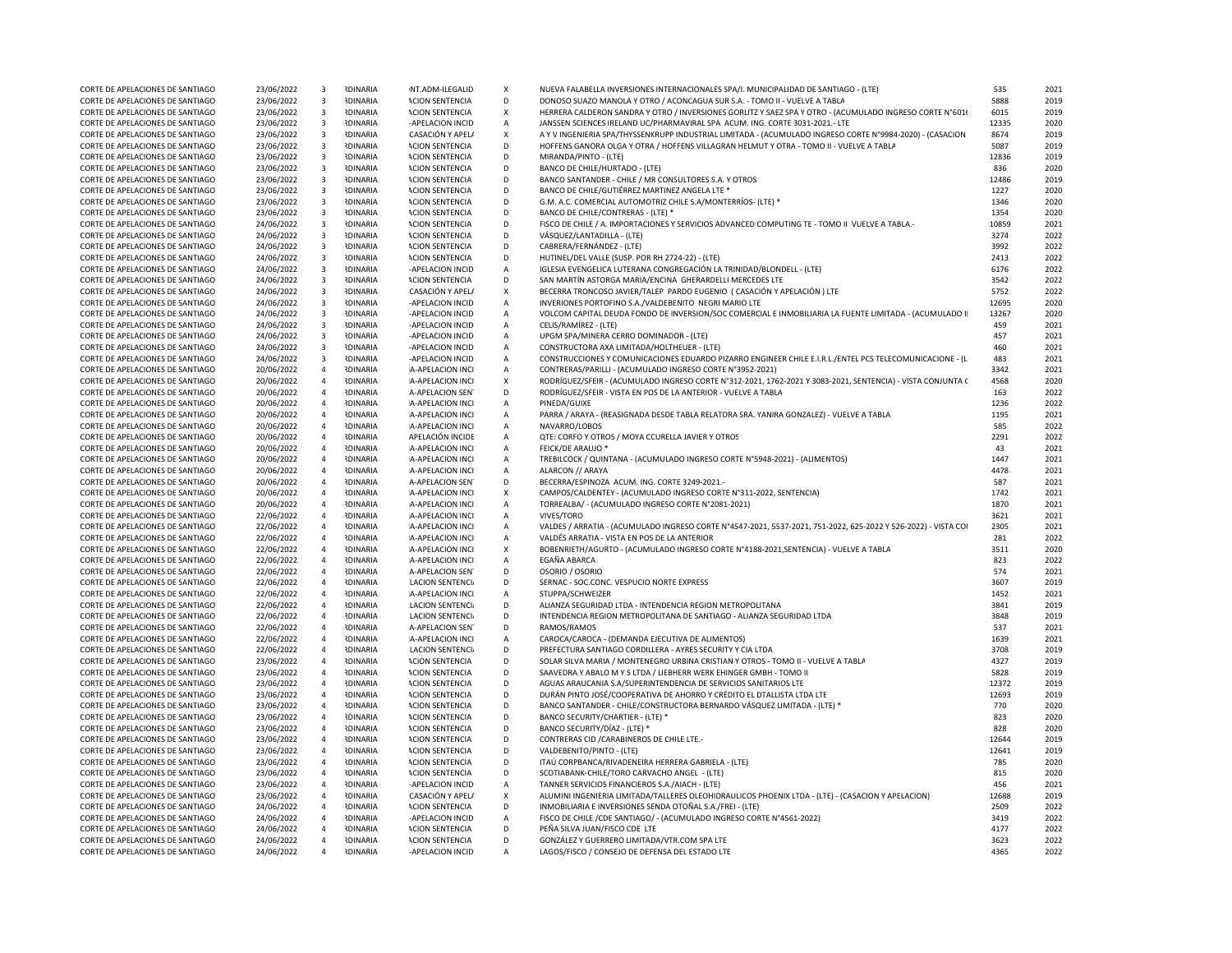| CORTE DE APELACIONES DE SANTIAGO                                     | 24/06/2022               | $\overline{4}$ | <b>RDINARIA</b>                    | <b>ACION SENTENCIA</b>               | D                                | FERNÁNDEZ/MOHANA - (LTE)                                                                                     | 4292         | 2022         |
|----------------------------------------------------------------------|--------------------------|----------------|------------------------------------|--------------------------------------|----------------------------------|--------------------------------------------------------------------------------------------------------------|--------------|--------------|
| CORTE DE APELACIONES DE SANTIAGO                                     | 24/06/2022               | $\overline{4}$ | <b>RDINARIA</b>                    | <b>ACION SENTENCIA</b>               | D                                | CARTES/BUSTOS - (LTE)                                                                                        | 4322         | 2022         |
| CORTE DE APELACIONES DE SANTIAGO                                     | 24/06/2022               | $\overline{4}$ | <b>RDINARIA</b>                    | -APELACION INCID                     | $\mathsf{A}$                     | MADRIAZA/AGUILERA - (LTE)                                                                                    | 5908         | 2022         |
|                                                                      |                          |                | <b>IDINARIA</b>                    |                                      |                                  |                                                                                                              | 14431        |              |
| CORTE DE APELACIONES DE SANTIAGO                                     | 24/06/2022               | $\overline{a}$ |                                    | -APELACION INCID                     | Α                                | PAREDES LEIVA SOLEDAD/ IBÁÑEZ SANTANDER JOSE ACUM. ING. CORTE 5631-2021.                                     |              | 2020         |
| CORTE DE APELACIONES DE SANTIAGO                                     | 24/06/2022               | $\overline{4}$ | <b>IDINARIA</b>                    | -APELACION INCID                     | $\overline{A}$                   | GALAZ ORTIZ IRENE/BANCO DE CRÉDITO E INVERSIONES LTE                                                         | 14235        | 2020         |
| CORTE DE APELACIONES DE SANTIAGO                                     | 24/06/2022               | $\overline{4}$ | <b>IDINARIA</b>                    | -APELACION INCID                     | $\overline{A}$                   | RAMÍREZ / VICUÑA RAMIREZ JORGE LTE                                                                           | 14317        | 2020         |
| CORTE DE APELACIONES DE SANTIAGO                                     | 24/06/2022               | $\overline{4}$ | <b>RDINARIA</b>                    | -APELACION INCID                     | $\mathsf{A}$                     | VALLEJOS GUTIERREZ VICTOR/GENDARMERÍA DE CHILE LTE                                                           | 14316        | 2020         |
| CORTE DE APELACIONES DE SANTIAGO                                     | 24/06/2022               | $\overline{4}$ | <b>RDINARIA</b>                    | -APELACION INCID                     | $\overline{A}$                   | BOBADILLA/KRALJEVIC - (LTE)                                                                                  | 549          | 2021         |
| CORTE DE APELACIONES DE SANTIAGO                                     | 20/06/2022               | - 5            | <b>RDINARIA</b>                    | FAMILIA-HECHO                        | $\mathsf{x}$                     | BARROS/ASTUDILLO                                                                                             | 1576         | 2022         |
| CORTE DE APELACIONES DE SANTIAGO                                     | 20/06/2022               | 5              | <b>RDINARIA</b>                    | A-APELACION INCI                     | Α                                | PIANO OYANEDEL - (ACUMULADO INGRESO CORTE Nº5545-2021 Y 1904-2022) - (REASIGNADA DESDE TABLA RELATORA SR     | 2363         | 2021         |
| CORTE DE APELACIONES DE SANTIAGO                                     | 20/06/2022               | 5              | <b>IDINARIA</b>                    | A-APELACION SEN                      | D                                | MUÑOZ / ABARCA VISTA CON ING CORTE 5273-2021 VUELVE A TABLA.                                                 | 3862         | 2021         |
| CORTE DE APELACIONES DE SANTIAGO                                     | 20/06/2022               | 5              | <b>IDINARIA</b>                    | A-APELACION SEN                      | D                                | MUÑOZ / ABARCA VISTA EN POS DEL ING. CORTE 3862-2021.- VUELVE A TABLA.-                                      | 5273         | 2021         |
| CORTE DE APELACIONES DE SANTIAGO                                     | 20/06/2022               | 5              | <b>RDINARIA</b>                    | A-APELACION SEN                      | D                                | CABRERA/PEZOA                                                                                                | 1252         | 2022         |
|                                                                      |                          |                |                                    |                                      |                                  |                                                                                                              |              |              |
| CORTE DE APELACIONES DE SANTIAGO                                     | 20/06/2022               | 5              | <b>IDINARIA</b>                    | A-APELACION INCI                     | $\overline{A}$                   | LEIVA / GUAJARDO                                                                                             | 584          | 2022         |
| CORTE DE APELACIONES DE SANTIAGO                                     | 20/06/2022               | 5              | <b>IDINARIA</b>                    | APELACIÓN INCIDE                     | $\overline{A}$                   | QTES: AGRUPACION DE FAMILIARES DE EJECUTADOS POLITICOS - PROGRAMA CONTINUACION LEY 19.123 DEL MIN INTERIO    | 2132         | 2022         |
| CORTE DE APELACIONES DE SANTIAGO                                     | 20/06/2022               | 5              | <b>IDINARIA</b>                    | <b>\-CASACIÓN Y APE</b>              | X                                | CÁCERES/RUIZ                                                                                                 | 3042         | 2021         |
| CORTE DE APELACIONES DE SANTIAGO                                     | 20/06/2022               | 5              | <b>RDINARIA</b>                    | A-APELACION INCI                     | Α                                | TAGLE GIANNINI SANTIAGO FRANCISCO - (ACUMULADO INGRESO CORTE N°3858-2021)                                    | 1150         | 2021         |
| CORTE DE APELACIONES DE SANTIAGO                                     | 20/06/2022               | 5              | <b>NDINARIA</b>                    | A-APELACION INCI                     | $\mathsf{A}$                     | JIMÉNEZ/PALMA                                                                                                | 1874         | 2021         |
| CORTE DE APELACIONES DE SANTIAGO                                     | 20/06/2022               | 5              | <b>RDINARIA</b>                    | A-APELACION INCI                     | $\overline{A}$                   | <b>BUSTOS/SEGURA</b>                                                                                         | 410          | 2021         |
| CORTE DE APELACIONES DE SANTIAGO                                     | 20/06/2022               | 5              | <b>IDINARIA</b>                    | A-APELACION INCI                     | $\overline{A}$                   | GAETE/ALARCÓN                                                                                                | 626          | 2021         |
| CORTE DE APELACIONES DE SANTIAGO                                     | 20/06/2022               | 5              | <b>IDINARIA</b>                    | A-APELACION INCI                     | $\overline{A}$                   | RAKELA/GUERRA                                                                                                | 1812         | 2021         |
|                                                                      |                          |                | <b>RDINARIA</b>                    |                                      |                                  |                                                                                                              | 806          | 2022         |
| CORTE DE APELACIONES DE SANTIAGO                                     | 22/06/2022               | 5              |                                    | P.LOCAL-HECHO                        | X                                | PETRA ADMINISTRADORA DE SERVICIOS GENERALES S.P.A/JUZGADO DE POLICIA LOCAL DE QUILICURA                      |              |              |
| CORTE DE APELACIONES DE SANTIAGO                                     | 22/06/2022               | 5              | <b>RDINARIA</b>                    | A-APELACION INCI                     | Α                                | DUCAUD WACHHOLTZ                                                                                             | 1063         | 2022         |
| CORTE DE APELACIONES DE SANTIAGO                                     | 22/06/2022               | 5              | <b>IDINARIA</b>                    | A-APELACION SEN                      | D                                | MARTIN/MÉNDEZ                                                                                                | 464          | 2021         |
| CORTE DE APELACIONES DE SANTIAGO                                     | 22/06/2022               | 5              | <b>RDINARIA</b>                    | A-APELACION INCI                     | $\mathsf{A}$                     | HIRSCH/NÁGEL - (ACUMULADO INGRESO CORTE Nº 5856-2021 Y 1239-2022) - VUELVE A TABLA                           | 3979         | 2021         |
| CORTE DE APELACIONES DE SANTIAGO                                     | 22/06/2022               | 5              | <b>RDINARIA</b>                    | A-APELACION SEN                      | D                                | CASTILLO/CASTILLO                                                                                            | 583          | 2021         |
| CORTE DE APELACIONES DE SANTIAGO                                     | 22/06/2022               | - 5            | <b>NDINARIA</b>                    | A-APELACION SEN                      | D                                | SERRANO ROMÁN                                                                                                | 3737         | 2021         |
| CORTE DE APELACIONES DE SANTIAGO                                     | 22/06/2022               | 5              | <b>RDINARIA</b>                    | <b>LACION SENTENCI</b>               | D                                | FLORES BEALE MATIAS-SERVICIO NACIONAL DEL CONSUMIDOR-BANCO SANTANDER-CHILE                                   | 3840         | 2019         |
| CORTE DE APELACIONES DE SANTIAGO                                     | 22/06/2022               | 5              | <b>RDINARIA</b>                    | <b>LACION SENTENCI</b>               | D                                | CLINICA DAVILA Y SERVICIOS MEDICOS S.A - SERVICIO NACIONAL DEL CONSUMIDOR                                    | 3842         | 2019         |
|                                                                      |                          |                |                                    |                                      |                                  |                                                                                                              |              |              |
| CORTE DE APELACIONES DE SANTIAGO                                     | 22/06/2022               | 5              | <b>IDINARIA</b>                    | <b>LACION SENTENCIA</b>              | D                                | HARISMENDY MARTINEZ MARIA SOLEDAD - JUMBO SUPERMERCADOS ADMINISTRADORA LTDA                                  | 3832         | 2019         |
| CORTE DE APELACIONES DE SANTIAGO                                     | 22/06/2022               | - 5            | <b>RDINARIA</b>                    | <b>LACION SENTENCI</b>               | D                                | INTENDENTA DE LA REGION METROPOLITANA DE SANTIAGO - SEMPER-FI SECURITY LTDA                                  | 3891         | 2019         |
| CORTE DE APELACIONES DE SANTIAGO                                     | 22/06/2022               | 5              | <b>IDINARIA</b>                    | <b>LACION SENTENCI</b>               | D                                | INTENDENTA DE LA REGION METROPOLITANA DE SANTIAGO - ALIANZA SEGURIDAD LTDA                                   | 3892         | 2019         |
| CORTE DE APELACIONES DE SANTIAGO                                     | 22/06/2022               | 5              | <b>IDINARIA</b>                    | <b>LACION SENTENCI</b>               | D                                | INMOBILIARIA HACIENDA LAS PALMAS SPA - ZAPATA LOPEZ IVAN Y OTROS                                             | 3906         | 2019         |
| CORTE DE APELACIONES DE SANTIAGO                                     | 22/06/2022               | 5              | <b>RDINARIA</b>                    | <b>LACION SENTENCI</b>               | D                                | PADRO CAMPOS HORACIO - SOCIEDAD CONCESIONARIA COSTANERA NORTE S.A Y OTROS                                    | 3909         | 2019         |
| CORTE DE APELACIONES DE SANTIAGO                                     | 23/06/2022               | 5              | <b>IDINARIA</b>                    | CIVIL-HECHO                          | Χ                                | SOCIEDAD CONCESIONARIA COSTANERA NORTE S.A./22º JUZGADO CIVIL DE SANTIAGO                                    | 3912         | 2022         |
| CORTE DE APELACIONES DE SANTIAGO                                     | 23/06/2022               | 5              | <b>IDINARIA</b>                    | CASACIÓN Y APEL/                     | X                                | CALVIMONTES CANDIA EDUARDO/ TORRE (ACUM. I.C. 10216-2020) ( CASACIÓN Y APELACIÓN )                           | 10174        | 2019         |
| CORTE DE APELACIONES DE SANTIAGO                                     | 23/06/2022               | 5              | <b>RDINARIA</b>                    | CASACIÓN Y APEL/                     | $\mathsf{x}$                     | LOLENCO S.A./BANCO INTERNACIONAL - (LTE) - (REASIGNADA DESDE TABLA RELATORA SRA. MARIANA DIAZ) - (CASACIÓN ' | 11043        | 2019         |
|                                                                      |                          |                |                                    |                                      | $\mathsf{x}$                     |                                                                                                              |              |              |
| CORTE DE APELACIONES DE SANTIAGO                                     | 23/06/2022               | 5              | <b>RDINARIA</b>                    | CASACIÓN Y APEL/                     |                                  | RENTA NACIONAL CIA. DE SEGUROSDE VIDA S.A. / SERVICIOS CONSULTORA E INVERSIONES RIO TAPHUE LIMI ( CASACIÓN Y | 12397        | 2019         |
| CORTE DE APELACIONES DE SANTIAGO                                     | 23/06/2022               | 5              | <b>NDINARIA</b>                    | -APELACION INCID                     | A                                | QUEVEDO/MANAUD - (LTE)                                                                                       | 13296        | 2020         |
| CORTE DE APELACIONES DE SANTIAGO                                     | 23/06/2022               | -5             | <b>RDINARIA</b>                    | <b>ACION SENTENCIA</b>               | D                                | GALLEGUILLOS VASQUEZ JUAN / SOCIEDAD GALLEGUILLOS Y OTRO LTDA. - (REASIGNADA DESDE TABLA RELATORA SRA. M/    | 10911        | 2019         |
| CORTE DE APELACIONES DE SANTIAGO                                     | 23/06/2022               | - 5            | <b>RDINARIA</b>                    | PELACIÓN SENTEC                      | D                                | HUICHALAF/SERVICIO DE EVALUACIÓN AMBIENTAL - (LTE)                                                           | 13           | 2021         |
| CORTE DE APELACIONES DE SANTIAGO                                     | 23/06/2022               | 5              | <b>IDINARIA</b>                    | <b>ACION SENTENCIA</b>               | D                                | BANCO RIPLEY / CHOUSAL GHISOLFO TERESITA - TOMO II                                                           | 7610         | 2019         |
| CORTE DE APELACIONES DE SANTIAGO                                     | 23/06/2022               | 5              | <b>IDINARIA</b>                    | CASACIÓN Y APEL/                     | X                                | EVERCRISP SNACK PRODUCTOS DE CHILE SA / FISCO DE CHILE - (REASIGNADA DESDE TABLA RELATORA SRTA. KARLA ORTEC  | 10064        | 2018         |
| CORTE DE APELACIONES DE SANTIAGO                                     | 23/06/2022               | 5              | <b>IDINARIA</b>                    | -APELACION INCID                     | $\mathsf{x}$                     | BANCO DE CHILE/CANCINO - (ACUMULESE INGRESO CORTE Nº 5061-2022, SENTENCIA)                                   | 14665        | 2020         |
|                                                                      |                          |                |                                    |                                      |                                  |                                                                                                              |              |              |
| CORTE DE APELACIONES DE SANTIAGO                                     | 23/06/2022               | 5              | <b>IDINARIA</b>                    | <b>ACION SENTENCIA</b>               | D                                | CAJA DE COMPENSACION DE ASIGNACION FAMILIAR DE LOS ANDES/VALDIVIESO - (LTE) - *                              | 1373         | 2020         |
| CORTE DE APELACIONES DE SANTIAGO                                     | 23/06/2022               | 5              | <b>IDINARIA</b>                    | -APELACION INCID                     | $\overline{A}$                   | MELMAN S.A / JUNTA NACIONAL DE JARDINES INFANTILES - (ACUMULADO INGRESO CORTE Nº 1901-2020, 1902-2020, 143   | 14323        | 2019         |
| CORTE DE APELACIONES DE SANTIAGO                                     | 23/06/2022               | 5              | <b>IDINARIA</b>                    | <b>ACION SENTENCIA</b>               | D                                | BANCO DE CRÉDITO E INVERSIONES/CHARLÍN - (LTE) *                                                             | 1368         | 2020         |
| CORTE DE APELACIONES DE SANTIAGO                                     | 24/06/2022               | 5              | <b>RDINARIA</b>                    | <b>ACION SENTENCIA</b>               | D                                | HERNÁNDEZ/ALIANTE - (LTE)                                                                                    | 3037         | 2022         |
| CORTE DE APELACIONES DE SANTIAGO                                     | 24/06/2022               | 5              | <b>NDINARIA</b>                    | -APELACION INCID                     | $\mathsf A$                      | GUTIÉRREZ PINO RUBÉN /FISCO DE CHILE - CARABINEROS DE CHILE ACUM. ING. CORTE 11578-2021 LTE VUELVE A TABLA.  | 9242         | 2021         |
| CORTE DE APELACIONES DE SANTIAGO                                     | 24/06/2022               | 5              | <b>RDINARIA</b>                    | -APELACION INCID                     | $\mathsf{A}$                     | FISCO DE CHILE/ - (LTE)                                                                                      | 2654         | 2022         |
| CORTE DE APELACIONES DE SANTIAGO                                     | 24/06/2022               | 5              | <b>RDINARIA</b>                    | CASACIÓN Y APEL/                     | X                                | JAVIER HURTADO SALAS S.A./VASWANI SAMTANI ASHOK (CASACIÓN Y APELACIÓN) LTE                                   | 3109         | 2022         |
| CORTE DE APELACIONES DE SANTIAGO                                     | 24/06/2022               | 5              | <b>IDINARIA</b>                    | <b>ACION SENTENCIA</b>               | D                                | SOCIEDAD COMERCIAL CORONEL LIMITADA/FUENZALIDA LTE                                                           | 6361         | 2022         |
| CORTE DE APELACIONES DE SANTIAGO                                     | 24/06/2022               | 5              | <b>RDINARIA</b>                    | <b>ACION SENTENCIA</b>               | D                                | INMOBILIARIA LA MACARENA SPA/BENDERSEN Y ANANÍA LIMITADA LTE                                                 | 3074         | 2022         |
|                                                                      |                          |                |                                    |                                      |                                  |                                                                                                              |              |              |
| CORTE DE APELACIONES DE SANTIAGO                                     | 24/06/2022               | 5              | <b>IDINARIA</b>                    | CASACIÓN Y APELA                     | X                                | CONSEJO DE DEFENSA DEL ESTADO/ (CASACIÓN Y APELACIÓN )LTE                                                    | 3773         | 2020         |
| CORTE DE APELACIONES DE SANTIAGO                                     | 24/06/2022               | 5              | <b>IDINARIA</b>                    | <b>ACION SENTENCIA</b>               | D                                | INMOBILIARIA PY S.A./HERRERA CÁCERES JOSÉ LTE                                                                | 4588         | 2022         |
| CORTE DE APELACIONES DE SANTIAGO                                     | 24/06/2022               | 5              | <b>RDINARIA</b>                    | -APELACION INCID                     | $\overline{A}$                   | URZÚA TOBAR NICOLAS/EL ROBLE EXPORT SPA ACUM. ING. CORTE 989-2021.-                                          | 14393        | 2020         |
| CORTE DE APELACIONES DE SANTIAGO                                     | 24/06/2022               | 5              | <b>RDINARIA</b>                    | -APELACION INCID                     | Α                                | GENERADORA QUEMCHI S.A./COMPAÑIA GENERAL DE ELECTRICIDAD S.A. LTE                                            | 14468        | 2020         |
| CORTE DE APELACIONES DE SANTIAGO                                     | 24/06/2022               | 5              | <b>NDINARIA</b>                    | -APELACION INCID                     | Α                                | YOUNG MANRIQUEZ FRANCISCO/LABORATORIOS ANDROMACO S.A. ACUM. ING. CORTE 135-2021 Y 677-2022.-                 | 134          | 2021         |
| CORTE DE APELACIONES DE SANTIAGO                                     | 24/06/2022               | 5              | <b>RDINARIA</b>                    | -APELACION INCID                     | A                                | AGUILERA GONZÁLEZ CORNELIO/SODIMAC S.A LTE                                                                   | 194          | 2021         |
| CORTE DE APELACIONES DE SANTIAGO                                     | 24/06/2022               | 5              | <b>RDINARIA</b>                    | -APELACION INCID                     | $\overline{A}$                   | ITAÚ CORPBANCA S.A./SERPA LILLO MARIA ACUM. ING. CORTE 3204-2021.- LTE                                       | 443          | 2021         |
| CORTE DE APELACIONES DE SANTIAGO                                     | 20/06/2022               | 6              | <b>RDINARIA</b>                    | A-APELACION SEN                      | D                                | CISTERNA / ZAPATA                                                                                            | 2028         | 2022         |
|                                                                      |                          | - 6            | <b>RDINARIA</b>                    |                                      | $\mathsf{A}$                     |                                                                                                              | 3117         | 2021         |
| CORTE DE APELACIONES DE SANTIAGO                                     | 20/06/2022               |                |                                    | A-APELACION INCI                     |                                  | NEIRA / SARMIENTO ACUM. ING. CORTE 1389-2022.-                                                               |              |              |
| CORTE DE APELACIONES DE SANTIAGO                                     | 20/06/2022               | - 6            | <b>RDINARIA</b>                    | A-APELACION INCI                     | $\overline{A}$                   | VEGA OYARZO - (ACUMULADO INGRESO CORTE Nº3656-2021 Y 5287-2021)                                              | 3382         | 2021         |
| CORTE DE APELACIONES DE SANTIAGO                                     | 20/06/2022               | 6              | <b>IDINARIA</b>                    | A-APELACION INCI                     | $\overline{A}$                   | URETA//RAMÍREZ - - - VUELVE A TABLA                                                                          | 3860         | 2021         |
| CORTE DE APELACIONES DE SANTIAGO                                     | 20/06/2022               | - 6            | <b>IDINARIA</b>                    | A-APELACION INCI                     | Α                                | FONFACH/INFANTE                                                                                              | 1174         | 2021         |
| CORTE DE APELACIONES DE SANTIAGO                                     | 20/06/2022               | - 6            | <b>RDINARIA</b>                    | A-APELACION INCI                     | Α                                | GOMEZ // MAROWSKI - (REASIGNADA DESDE TABLA RELAROR SR. HECTOR CARO) - VUELVE A TABLA                        | 3209         | 2021         |
| CORTE DE APELACIONES DE SANTIAGO                                     | 20/06/2022               | - 6            | <b>IDINARIA</b>                    | A-APELACION INCI                     | $\overline{A}$                   | DONOSO/FAJARDO                                                                                               | 867          | 2022         |
|                                                                      |                          |                |                                    |                                      |                                  |                                                                                                              |              |              |
|                                                                      |                          |                |                                    |                                      |                                  |                                                                                                              |              |              |
| CORTE DE APELACIONES DE SANTIAGO<br>CORTE DE APELACIONES DE SANTIAGO | 20/06/2022<br>20/06/2022 | 6<br>6         | <b>RDINARIA</b><br><b>RDINARIA</b> | A-APELACION INCI<br>A-APELACION INCI | $\overline{A}$<br>$\overline{A}$ | DE OSSO/PINEDO<br>ACUÑA// MARTINEZ                                                                           | 1176<br>4519 | 2021<br>2021 |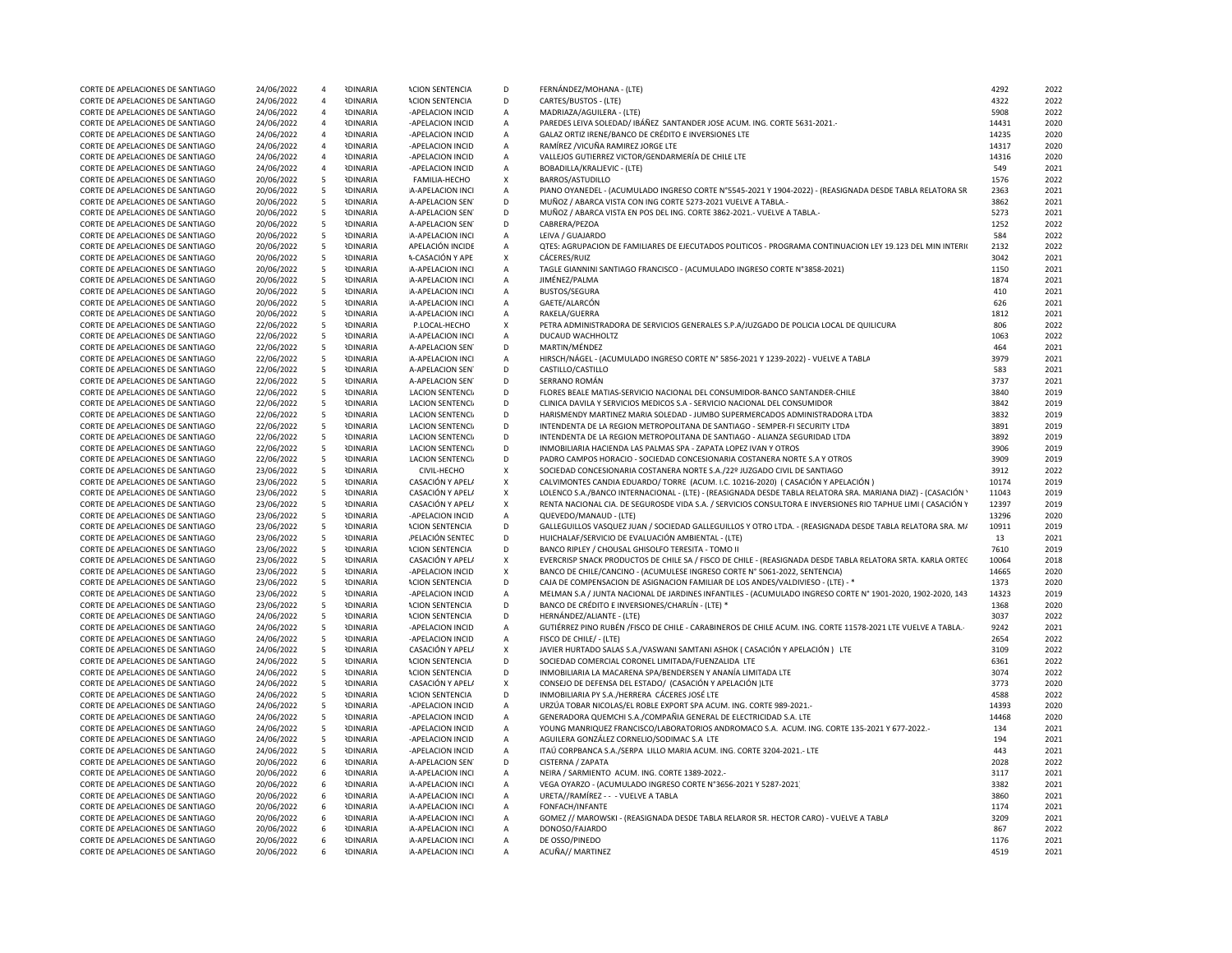| CORTE DE APELACIONES DE SANTIAGO | 20/06/2022 | 6               | <b>IDINARIA</b> | A-APELACION SEN         | D              | LAFON/RODRÍGUEZ                                                                                                 | 726   | 2021 |
|----------------------------------|------------|-----------------|-----------------|-------------------------|----------------|-----------------------------------------------------------------------------------------------------------------|-------|------|
|                                  |            |                 |                 |                         |                |                                                                                                                 |       |      |
| CORTE DE APELACIONES DE SANTIAGO | 20/06/2022 | 6               | <b>RDINARIA</b> | A-APELACION INCI        | A              | SOTO/BIBILONIA                                                                                                  | 2012  | 2021 |
| CORTE DE APELACIONES DE SANTIAGO | 20/06/2022 | 6               | <b>RDINARIA</b> | A-APELACION INCI        | $\mathsf{A}$   | RAMÍREZ/SILVA - (ALIMENTOS)                                                                                     | 1845  | 2021 |
| CORTE DE APELACIONES DE SANTIAGO | 20/06/2022 | -6              | <b>IDINARIA</b> | A-APELACION INCI        | $\mathsf{A}$   | ESCARTIN/GAMIO                                                                                                  | 1539  | 2021 |
| CORTE DE APELACIONES DE SANTIAGO | 22/06/2022 | 6               | <b>ROINARIA</b> | A-APELACION INCI        | $\overline{A}$ | PORTILLA ORELLANA                                                                                               | 4008  | 2021 |
|                                  |            |                 |                 |                         |                |                                                                                                                 |       |      |
| CORTE DE APELACIONES DE SANTIAGO | 22/06/2022 | 6               | <b>IDINARIA</b> | A-APELACION INCI        | $\overline{A}$ | ASTUDILLO//BITTNER                                                                                              | 2680  | 2021 |
| CORTE DE APELACIONES DE SANTIAGO | 22/06/2022 | 6               | <b>IDINARIA</b> | A-APELACION INCI        | $\overline{A}$ | LATRACH ÁLVAREZ                                                                                                 | 995   | 2022 |
| CORTE DE APELACIONES DE SANTIAGO | 22/06/2022 | 6               | <b>NDINARIA</b> | A-APELACION INCI        | $\mathbf{A}$   | ARREDONDO // RUBILAR                                                                                            | 4520  | 2021 |
| CORTE DE APELACIONES DE SANTIAGO | 22/06/2022 | 6               | <b>IDINARIA</b> | A-APELACION INCI        | $\overline{A}$ | MENESES // MARTIN ACUM. ING. CORTE 4351-*2021, 5019-2021, 1040-2022 Y 1162-2022.                                | 4178  | 2021 |
| CORTE DE APELACIONES DE SANTIAGO | 22/06/2022 | 6               | <b>IDINARIA</b> | <b>LACION SENTENCIA</b> | D              | SERVICIO NACIONAL DEL CONSUMIDOR-CAR S.A.-SILVA OLIVA TATIANA WALESKA                                           | 3515  | 2019 |
| CORTE DE APELACIONES DE SANTIAGO | 22/06/2022 | - 6             | <b>IDINARIA</b> | LACION SENTENCI.        | D              | HUNGERS ANEZ ALBERTO JOSE - SOCIEDAD CONCESIONARIA AUTOPISTA NUEVA VESPUCIO SUR S.A                             | 3516  | 2019 |
|                                  |            | 6               |                 |                         |                |                                                                                                                 |       |      |
| CORTE DE APELACIONES DE SANTIAGO | 22/06/2022 |                 | <b>NDINARIA</b> | LACION SENTENCI.        | D              | RETAMAL CACERES CLAUDIA-ADMINISTRADORA DE SUPERMERCADOS HIPER LIDER LIMITADA                                    | 3551  | 2019 |
| CORTE DE APELACIONES DE SANTIAGO | 22/06/2022 | 6               | <b>IDINARIA</b> | <b>LACION SENTENCI</b>  | D              | FLORES LOPEZ ROLANDO - DE VICENTE MINGO XIMENA - SOC. CONCESIONARIA COSTANERA NORTE S.A                         | 3588  | 2019 |
| CORTE DE APELACIONES DE SANTIAGO | 22/06/2022 | 6               | <b>IDINARIA</b> | LACION SENTENCI.        | D              | SAVINAR FAUNDEZ CAROLINA - COMITE DE ADMINISTRACION, EX ADMINISTRADORA Y ASESOR LEGAL CONDOMINIO LAS P          | 3821  | 2019 |
| CORTE DE APELACIONES DE SANTIAGO | 22/06/2022 | 6               | <b>IDINARIA</b> | <b>LACION SENTENCI</b>  | D              | MUÑOZ PIZARRO MANUEL - MORENO BERNAL MONICA - AGUAYO FERNANDEZ SERGIO / MUÑOZ SAEZ SERGIO Y OTROS - Y           | 363   | 2020 |
| CORTE DE APELACIONES DE SANTIAGO | 22/06/2022 | 6               | <b>RDINARIA</b> | A-APELACION INCI        | $\overline{A}$ | ARCOS / GORMAZ                                                                                                  | 1084  | 2022 |
| CORTE DE APELACIONES DE SANTIAGO | 22/06/2022 | - 6             | <b>RDINARIA</b> | A-APELACION INCI        | A              | FORTEZA/BELLO                                                                                                   | 791   | 2021 |
| CORTE DE APELACIONES DE SANTIAGO | 23/06/2022 | 6               | <b>IDINARIA</b> | NTIENDA DE COMF         | X              | EMPRESAS MASVIDA S.A./NEXUS CHILE HEALTH SPA - (LTE) - (REASIGNADA DESDE TABLA RELATORA SRA. CONSUELO ESCO      | 10480 | 2021 |
| CORTE DE APELACIONES DE SANTIAGO | 23/06/2022 | 6               | <b>IDINARIA</b> | CIVIL-HECHO             | $\mathsf{x}$   | ISAPRE NUEVA MAS VIDA S.A./11° JUZGADO CIVIL DE SANTIAGO - (LTE) - VISTA EN POS DE LA ANTERIOR                  | 10692 | 2021 |
|                                  |            |                 |                 |                         |                |                                                                                                                 |       |      |
| CORTE DE APELACIONES DE SANTIAGO | 23/06/2022 | 6               | <b>NDINARIA</b> | CIVIL-HECHO             | $\mathbf{x}$   | ISAPRE MAS VIDA S.A./11° JUZGADO CIVIL DE SANTIAGO - (LTE)- VISTA EN POS DE LA ANTERIOR                         | 10693 | 2021 |
| CORTE DE APELACIONES DE SANTIAGO | 23/06/2022 | 6               | <b>IDINARIA</b> | <b>ACION SENTENCIA</b>  | D              | BANCO SANTANDER-CHILLAN/GONZÁLEZ AGUILAR EDUARDO - (LTE) - (ACUMULADO INGRESO CORTE Nº 14289-2019 Y 145         | 13388 | 2019 |
| CORTE DE APELACIONES DE SANTIAGO | 23/06/2022 | 6               | <b>IDINARIA</b> | <b>ACION SENTENCIA</b>  | D              | CHAIT MUJICA CHRISTIAN/ AGENCIAS UNIVERSALES S.A Y OTRO - TOMO II - (REASIGNADA DESDE TABLA RELATORA SRA. C(    | 10686 | 2019 |
| CORTE DE APELACIONES DE SANTIAGO | 23/06/2022 | 6               | <b>IDINARIA</b> | <b>ACION SENTENCIA</b>  | D              | BANCO BILBAO VIZCAY/ADMINISTRA - (LTE) - (ACUMULADO INGRESO CORTE Nº11330-2020) *                               | 13407 | 2019 |
| CORTE DE APELACIONES DE SANTIAGO | 23/06/2022 | 6               | <b>IDINARIA</b> | <b>ACION SENTENCIA</b>  | D              | DEVELOP NEGOCIOS INMOBILIARIOSLTDA / BROTEC S.A - TOMOII                                                        | 6570  | 2019 |
| CORTE DE APELACIONES DE SANTIAGO | 23/06/2022 | 6               | <b>IDINARIA</b> | -APELACION INCID        | $\mathbf{x}$   | PRINCIPAL COMPAÑÍA DE SEGUROS DE VIDA CHILE S.A./TERMINATOR S.A. - (ACUMULADO INGRESO CORTE N°8556-2019 Y       | 4823  | 2019 |
| CORTE DE APELACIONES DE SANTIAGO |            | 6               | <b>IDINARIA</b> | CASACIÓN Y APEL/        | <b>X</b>       | IMPORT EXPORT STOP S.A./DERCO S.A. ACUM. ING. CORTE 14812-2019.- (CASACIÓN Y APELACIÓN ) LTE                    | 12448 | 2019 |
|                                  | 23/06/2022 |                 |                 |                         |                |                                                                                                                 |       |      |
| CORTE DE APELACIONES DE SANTIAGO | 23/06/2022 | 6               | <b>IDINARIA</b> | <b>ACION SENTENCIA</b>  | $\overline{A}$ | PROMOTORA CMR FALABELLA S.A/FARÍAS                                                                              | 1341  | 2020 |
| CORTE DE APELACIONES DE SANTIAGO | 23/06/2022 | 6               | <b>RDINARIA</b> | CASACIÓN Y APELA        | $\mathsf{x}$   | BANCO SECURITY/NIELSEN (VISTA CON I.C. 4029-2020) ( CASACIÓN Y APELACIÓN ) LTE                                  | 10960 | 2019 |
| CORTE DE APELACIONES DE SANTIAGO | 23/06/2022 | 6               | <b>RDINARIA</b> | CASACIÓN Y APELA        | $\mathsf{X}$   | BANCO SECURITY/KLAUS NIELSEN Y COMPAÑIA (VISTA POSTERIOR A I.C. 10960-2019 Y ACUM. I.C. 7411-21, 8768-21 Y 8769 | 4029  | 2020 |
| CORTE DE APELACIONES DE SANTIAGO | 23/06/2022 | 6               | <b>IDINARIA</b> | -APELACION INCID        | $\overline{A}$ | BANCO DEL ESTADO DE CHILE/OPAZO - (LTE)                                                                         | 426   | 2021 |
| CORTE DE APELACIONES DE SANTIAGO | 24/06/2022 | 6               | <b>IDINARIA</b> | <b>ACION SENTENCIA</b>  | D              | ESPINOZA/FISCO DE CHILE - SENAME - (LTE)                                                                        | 4931  | 2022 |
| CORTE DE APELACIONES DE SANTIAGO | 24/06/2022 | 6               | <b>IDINARIA</b> | -APELACION INCID        | $\overline{A}$ | CORPORACION DE INVERSIONES INMUEBLES S.A. / CHÁVEZ FAJARDO MYLA                                                 | 2030  | 2022 |
| CORTE DE APELACIONES DE SANTIAGO | 24/06/2022 | 6               | <b>IDINARIA</b> | <b>ACION SENTENCIA</b>  | D              | CABRERA CALLEJAS MARCELO/ INMOBILIARIA SAN RAFAEL S.A. LTE                                                      | 6600  | 2022 |
|                                  |            |                 |                 |                         |                |                                                                                                                 |       |      |
| CORTE DE APELACIONES DE SANTIAGO | 24/06/2022 | 6               | <b>NDINARIA</b> | CASACIÓN Y APELA        | $\mathsf{x}$   | INVERSIONES FUTURO S.A. / SEGUROS GENERALES SURAMERICANA S.A. TOMO V ( CAUSA DE ESTUDIO SR. GABRIEL IBAÑE       | 9061  | 2019 |
| CORTE DE APELACIONES DE SANTIAGO | 24/06/2022 | - 6             | <b>IDINARIA</b> | <b>ACION SENTENCIA</b>  | D              | EWERT SEPULVEDA GOTLIEB/EWERT SEPULVEDA ANDRÉS LTE                                                              | 5543  | 2022 |
| CORTE DE APELACIONES DE SANTIAGO | 24/06/2022 | 6               | <b>IDINARIA</b> | <b>ACION SENTENCIA</b>  | D              | INVERSIONES MIRAFLORES SPA/MUÑOZ LTE                                                                            | 3684  | 2022 |
| CORTE DE APELACIONES DE SANTIAGO | 24/06/2022 | 6               | <b>IDINARIA</b> | <b>ACION SENTENCIA</b>  | D              | ECHIBURU ALFARO MARIA/FISCO DE CHILE - TESORERÍA GENERAL DE LA REPÚBLICA LTE                                    | 4390  | 2022 |
| CORTE DE APELACIONES DE SANTIAGO | 24/06/2022 | - 6             | <b>RDINARIA</b> | -APELACION INCID        | $\mathbf{A}$   | RASIN S.A./SARROCA POBLETE JOSE LTE                                                                             | 10887 | 2020 |
| CORTE DE APELACIONES DE SANTIAGO | 24/06/2022 | 6               | <b>IDINARIA</b> | -APELACION INCID        | $\mathsf{X}$   | BL CAPITAL SPA./BAYER S.A. - (LTE9 - (ACUMULADO INGRESO CORTE Nº 13421-2020 Y 5062-2022, SENTENCIA) - (REASIGN/ | 13420 | 2020 |
| CORTE DE APELACIONES DE SANTIAGO | 24/06/2022 | 6               | <b>IDINARIA</b> | -APELACION INCID        | $\mathsf{A}$   | CÁCERES MARCELO/ INSTITUTO NACIONAL DEL TÓRAX LTE                                                               | 12497 | 2020 |
|                                  |            |                 | <b>ROINARIA</b> |                         |                |                                                                                                                 |       |      |
| CORTE DE APELACIONES DE SANTIAGO | 24/06/2022 | -6              |                 | -APELACION INCID        | A              | BANCO DE CHILE/QUINTANA - (LTE)                                                                                 | 13247 | 2020 |
| CORTE DE APELACIONES DE SANTIAGO | 24/06/2022 | 6               | <b>IDINARIA</b> | -APELACION INCID        | $\overline{A}$ | BANCO SCOTIABANK CHILE/BARRIOS - (LTE)                                                                          | 11965 | 2020 |
| CORTE DE APELACIONES DE SANTIAGO | 24/06/2022 | 6               | <b>IDINARIA</b> | -APELACION INCID        | $\overline{A}$ | HAMILTON RODRIGUEZ JUAN/METLIFE CHILE SEGUROS DE VIDA S.A. ACUM. ING. CORTE 236-2021.- LTE                      | 163   | 2021 |
| CORTE DE APELACIONES DE SANTIAGO | 20/06/2022 | $\overline{7}$  | <b>IDINARIA</b> | A-APELACION INCI        | $\overline{A}$ | GODOY / VENEGAS ACUM. ING. CORTE 1398-2022.-                                                                    | 1237  | 2022 |
| CORTE DE APELACIONES DE SANTIAGO | 20/06/2022 | $\overline{7}$  | <b>IDINARIA</b> | A-APELACION INCI        | $\overline{A}$ | <b>BOGUEN/QUINTEROS</b>                                                                                         | 1286  | 2022 |
| CORTE DE APELACIONES DE SANTIAGO | 20/06/2022 | $7^{\circ}$     | <b>IDINARIA</b> | A-APELACION INCI        | $\overline{A}$ | LORCA/ESCÁRATE                                                                                                  | 1133  | 2021 |
| CORTE DE APELACIONES DE SANTIAGO | 20/06/2022 | $\overline{7}$  | <b>IDINARIA</b> | A-APELACION INCI        | A              | MORENO/SERRANO                                                                                                  | 1149  | 2021 |
| CORTE DE APELACIONES DE SANTIAGO | 20/06/2022 | $7\overline{ }$ | <b>RDINARIA</b> | A-APELACION INCI        |                | VILLEGAS/CARREÑO                                                                                                | 3747  | 2021 |
|                                  |            |                 |                 |                         | A              |                                                                                                                 |       |      |
| CORTE DE APELACIONES DE SANTIAGO | 20/06/2022 | $\overline{7}$  | <b>NDINARIA</b> | A-APFLACION INCL        | $\overline{A}$ | LASTRA/LÓPEZ                                                                                                    | 1568  | 2021 |
| CORTE DE APELACIONES DE SANTIAGO | 20/06/2022 | $\overline{7}$  | <b>IDINARIA</b> | A-APELACION INCI        | $\mathbf{A}$   | BRAVO // MARENGO ACUM. ING. CORTE 5416-2021.-                                                                   | 4399  | 2021 |
| CORTE DE APELACIONES DE SANTIAGO | 20/06/2022 | $\overline{7}$  | <b>IDINARIA</b> | A-APELACION INCI        | $\overline{A}$ | HERRERA/DURANDAL                                                                                                | 2062  | 2021 |
| CORTE DE APELACIONES DE SANTIAGO | 20/06/2022 | $7^{\circ}$     | <b>RDINARIA</b> | A-APELACION INCI        | $\overline{A}$ | LEÓN/QUEZADA                                                                                                    | 2115  | 2021 |
| CORTE DE APELACIONES DE SANTIAGO | 20/06/2022 | $\overline{7}$  | <b>RDINARIA</b> | A-APELACION INCI        | A              | GORMAZ/SEPÚLVEDA                                                                                                | 1831  | 2021 |
| CORTE DE APELACIONES DE SANTIAGO | 20/06/2022 | $\overline{7}$  | <b>IDINARIA</b> | A-APELACION INCI        | $\overline{A}$ | FANTUZZI/GONZÁLEZ - (ALIMENTOS) - (ACUMULADO INGRESO CORTE Nº5-2022)                                            | 1942  | 2021 |
| CORTE DE APELACIONES DE SANTIAGO | 20/06/2022 | $\overline{7}$  | <b>IDINARIA</b> | A-APELACION INCI        | $\Delta$       | ESPINOZA // VILLALOBOS                                                                                          | 4572  | 2021 |
|                                  |            |                 |                 |                         |                |                                                                                                                 |       |      |
| CORTE DE APELACIONES DE SANTIAGO | 20/06/2022 | $\overline{7}$  | <b>NDINARIA</b> | A-APELACION INCI        | $\mathbf{A}$   | INOSTROZA LEYTON NICOLAS DANIEL //                                                                              | 4625  | 2021 |
| CORTE DE APELACIONES DE SANTIAGO | 22/06/2022 | $7^{\circ}$     | <b>IDINARIA</b> | A-APELACION INCI        | $\overline{A}$ | BREA // LOZANO - VISTA CONJUNTA CON INGRESO CORTE N°5184-2021 - VUELVE A TABLA                                  | 2111  | 2021 |
| CORTE DE APELACIONES DE SANTIAGO | 22/06/2022 | $7^{\circ}$     | <b>IDINARIA</b> | A-APELACION INCI        | $\overline{A}$ | LOZANO/BREA - VISTA EN POS DEL ING. CORTE 2111-2021.-                                                           | 5184  | 2021 |
| CORTE DE APELACIONES DE SANTIAGO | 22/06/2022 | $\overline{7}$  | <b>IDINARIA</b> | A-APELACION SEN         | D              | GARRIDO/SALAS                                                                                                   | 885   | 2022 |
| CORTE DE APELACIONES DE SANTIAGO | 22/06/2022 | $\overline{7}$  | <b>IDINARIA</b> | <b>LACION SENTENCIA</b> | D              | BANCO SANTANDER CHILE S.A - BERARDI TAPIA CESAR ANDRES                                                          | 3311  | 2019 |
| CORTE DE APELACIONES DE SANTIAGO | 22/06/2022 | $7^{\circ}$     | <b>IDINARIA</b> | <b>LACION SENTENCI</b>  | D              | BANCO SANTANDER CHILE S.A - CARABINEROS DE CHILE PREFECTURA SEGURIDAD PRIVADA 67° COMISARIA DE SEGURIDAI        | 3312  | 2019 |
|                                  |            | $\overline{7}$  | <b>ROINARIA</b> |                         | D.             | BANCO CONSORCIO - CARABINEROS DE CHILE                                                                          | 3592  | 2019 |
| CORTE DE APELACIONES DE SANTIAGO | 22/06/2022 |                 |                 | LACION SENTENCI         |                |                                                                                                                 |       |      |
| CORTE DE APELACIONES DE SANTIAGO | 22/06/2022 | $7\overline{ }$ | <b>RDINARIA</b> | A-APELACION INCI        | $\overline{A}$ | VERGARA/RECASENS ACUM. ING. CORTE 2204-2021.-                                                                   | 899   | 2021 |
| CORTE DE APELACIONES DE SANTIAGO | 22/06/2022 | $7^{\circ}$     | <b>RDINARIA</b> | A-APFLACION INCI        | $\mathsf{A}$   | <b>RIQUELME</b>                                                                                                 | 1767  | 2021 |
| CORTE DE APELACIONES DE SANTIAGO | 22/06/2022 | $\overline{7}$  | <b>RDINARIA</b> | A-APELACION INCI        | $\mathsf{A}$   | VILLARROEL// RAMÍREZ                                                                                            | 4550  | 2021 |
| CORTE DE APELACIONES DE SANTIAGO | 22/06/2022 | $7^{\circ}$     | <b>RDINARIA</b> | <b>LACION SENTENCI</b>  | D              | APABLAZA BRAVO GONZALO ALVARO - JARA MEDEZ LTDA - JARA PARRA FELIPE ANDRES                                      | 3826  | 2019 |
| CORTE DE APELACIONES DE SANTIAGO | 22/06/2022 | $7^{\circ}$     | <b>IDINARIA</b> | <b>LACION SENTENCIA</b> | D              | DIRECTOR DE OBRAS MUNICIPALES ESTACION CENTRAL - CABELLO REYES JESUS GUILDALDO                                  | 3827  | 2019 |
| CORTE DE APELACIONES DE SANTIAGO | 22/06/2022 | $\overline{7}$  | <b>IDINARIA</b> | LACION SENTENCI.        | D              | PREFECTURA SANTIAGO CORDILLERA - AYRES SECURITY Y CIA LTDA                                                      | 3725  | 2019 |
| CORTE DE APELACIONES DE SANTIAGO | 22/06/2022 | $\overline{7}$  | <b>IDINARIA</b> | <b>LACION SENTENCIA</b> | D              | BANCO DE CHILE-CABRAPAN ALCAPAN DARIO                                                                           | 3911  | 2019 |
|                                  |            |                 |                 |                         |                |                                                                                                                 |       |      |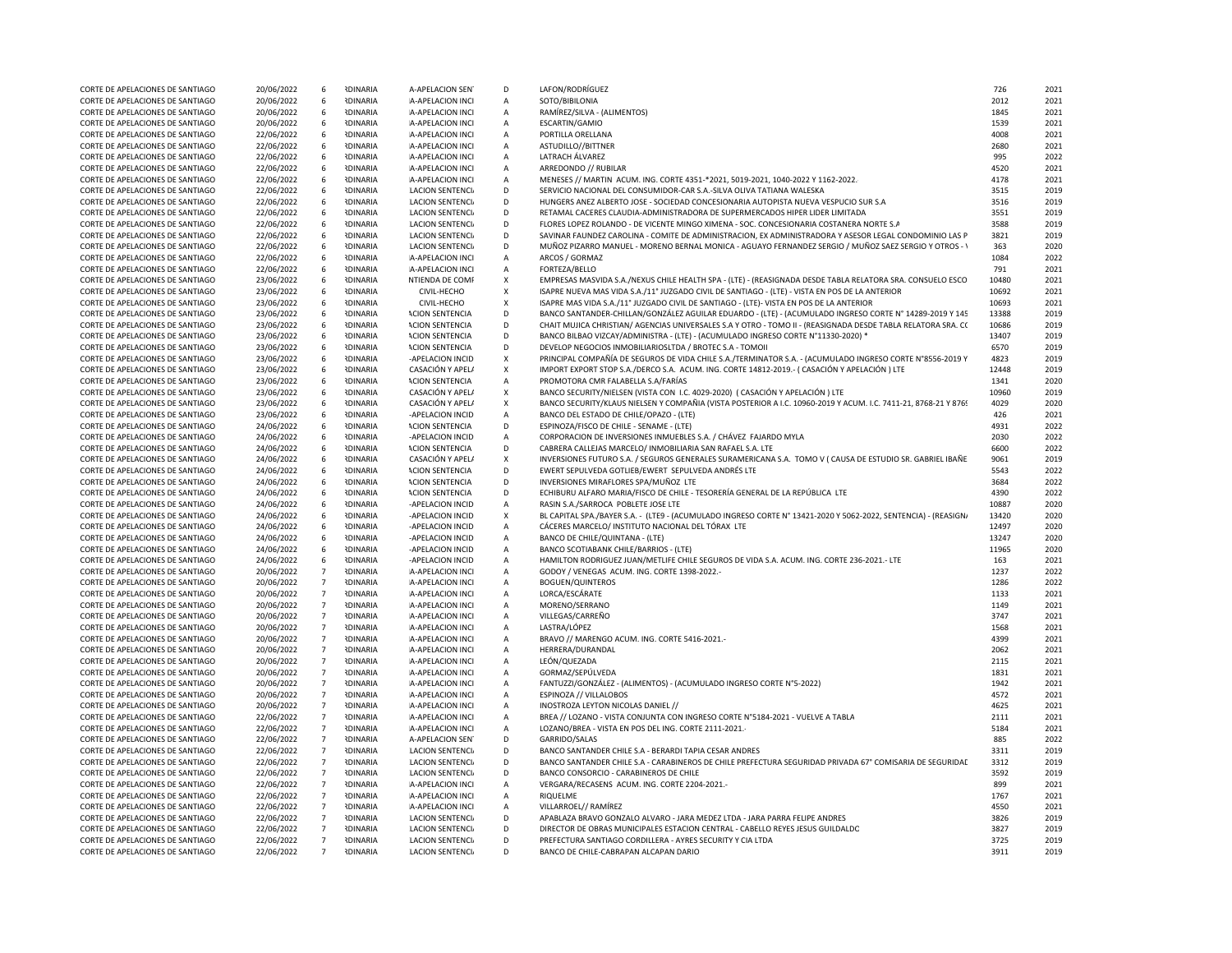| CORTE DE APELACIONES DE SANTIAGO | 23/06/2022 | $7\overline{ }$  | <b>IDINARIA</b> | .ADM-RECLAMACI          | X                         | MINERA SPENCE S.A./COMISIÓN CHILENA DEL COBRE (COCHILCO)                                                       | 572        | 2021             |
|----------------------------------|------------|------------------|-----------------|-------------------------|---------------------------|----------------------------------------------------------------------------------------------------------------|------------|------------------|
| CORTE DE APELACIONES DE SANTIAGO | 23/06/2022 | $\overline{7}$   | <b>RDINARIA</b> | -APELACION INCID        | $\boldsymbol{\mathsf{x}}$ | CARRIE/INMOBILIARIA LOS CASTAÑOS S.A. - (LTE) - (ACUMULADO INGRESO N°9058-2019 Y 9224-2020, SENTENCIA)) - VUEI | 7803       | 2019             |
| CORTE DE APELACIONES DE SANTIAGO | 23/06/2022 | $7\overline{ }$  | <b>RDINARIA</b> | <b>ACION SENTENCIA</b>  | D                         | ORTIZ CASTILLO PRISCILA/CERDA ARAYA MARISOL ACUM. ING. CORTE 232-2020 (LTE) VUELVE A TABLA ( REASIGNADA )      | 13824      | 2019             |
| CORTE DE APELACIONES DE SANTIAGO | 23/06/2022 | $7^{\circ}$      | <b>IDINARIA</b> | -APELACION INCID        | $\mathsf A$               | BOSTON SCIENTIFIC INTERNATIONAL B.V./CAISSA S.A.                                                               | 14099      | 2020             |
| CORTE DE APELACIONES DE SANTIAGO | 23/06/2022 | $7\overline{ }$  | <b>RDINARIA</b> | CASACIÓN Y APEL/        | X                         | MOREL GONZÁLEZ ROBERTO / COMERCIALIZADORA DVN JEANS SPA TOMO II ACUM. ING. CORTE 14271-2019 Y 8692-2019        | 8692       | 2019             |
| CORTE DE APELACIONES DE SANTIAGO | 23/06/2022 | $7\overline{ }$  | <b>RDINARIA</b> | <b>ACION SENTENCIA</b>  | D                         | EMPRESA INTERNACIONAL DE COMERCIALIZACION S.A/CORPORACIÓN COMUNAL DE DESARROLLO QUINTA NORMAL LTE              | 12511      | 2019             |
| CORTE DE APELACIONES DE SANTIAGO | 23/06/2022 | $7\overline{ }$  | <b>RDINARIA</b> | <b>ACION SENTENCIA</b>  | D                         | INMOBILIARIA PARQUE SANTUARIO LTDA/I MUNICIPALIDAD - (REASIGNADA DESDE TABLA RELATOR SR. GABRIEL IBAÑEZ) -     | 11063      | 2019             |
| CORTE DE APELACIONES DE SANTIAGO | 23/06/2022 | $7\overline{ }$  | <b>IDINARIA</b> | <b>ACION SENTENCIA</b>  | D                         | BCI SEGUROS GENERALES/ ADMINISTRADORA DE SUPERMERCADOS HIPER LIMITADA LTE                                      | 12535      | 201 <sup>c</sup> |
| CORTE DE APELACIONES DE SANTIAGO | 23/06/2022 | $7\overline{ }$  | <b>IDINARIA</b> | <b>ACION SENTENCIA</b>  | D                         | COMERCIAL E IMPORTADORA DE PRODUCTOS VARIOS LIMITADA/COMERCIALIZADORA Y DISTRIBUIDORA DE COMBUSTIBLI           | 1309       | 2020             |
| CORTE DE APELACIONES DE SANTIAGO | 23/06/2022 | $\overline{7}$   | <b>IDINARIA</b> | <b>ACION SENTENCIA</b>  | D                         | BARROS/DIRECCIÓN SERVICIO DE SALUD METROPOLITANO OCCIDENTE - (LTE)                                             | 12662      | 2019             |
|                                  |            | $7\overline{ }$  | <b>IDINARIA</b> |                         | D                         | AUTOFIN S.A./CAAMAÑO - (LTE) *                                                                                 | 1383       | 2020             |
| CORTE DE APELACIONES DE SANTIAGO | 23/06/2022 |                  |                 | <b>ACION SENTENCIA</b>  |                           |                                                                                                                |            |                  |
| CORTE DE APELACIONES DE SANTIAGO | 23/06/2022 | $7\overline{ }$  | <b>RDINARIA</b> | <b>ACION SENTENCIA</b>  | D                         | BANCO DE CHILE/CASTRO - (LTE) *                                                                                | 1384       | 2020             |
| CORTE DE APELACIONES DE SANTIAGO | 23/06/2022 | $7\overline{ }$  | <b>IDINARIA</b> | <b>ACION SENTENCIA</b>  | D                         | BANCO DE CHILE/VEGA - (LTE) *                                                                                  | 1385       | 2020             |
| CORTE DE APELACIONES DE SANTIAGO | 24/06/2022 | $7\overline{ }$  | <b>IDINARIA</b> | -APELACION INCID        | $\overline{A}$            | MUÑOZ/FISCO DE CHILE / SECRETARIA REGIONAL MINISTERIAL DE SALUD DE VALPARAISO (LTE)                            | 4262       | 2022             |
| CORTE DE APELACIONES DE SANTIAGO | 24/06/2022 | $7\overline{ }$  | <b>RDINARIA</b> | <b>ACION SENTENCIA</b>  | D                         | FUENTES ILIC HÉCTOR/ CANALES LTE                                                                               | 3526       | 2022             |
| CORTE DE APELACIONES DE SANTIAGO | 24/06/2022 | $7\overline{ }$  | <b>RDINARIA</b> | <b>ACION SENTENCIA</b>  | D                         | NÚÑEZ BERDICHEVSKY LIBERATO/ OSORIO ROJAS ALEJANDRO                                                            | 3801       | 2022             |
| CORTE DE APELACIONES DE SANTIAGO | 24/06/2022 | $7\overline{ }$  | <b>RDINARIA</b> | <b>ACION SENTENCIA</b>  | D                         | LAGOS VASQUEZ REGINA / ROMERO CORDOVA LORETO                                                                   | 2015       | 2022             |
| CORTE DE APELACIONES DE SANTIAGO | 24/06/2022 | $7\overline{ }$  | <b>RDINARIA</b> | <b>ACION SENTENCIA</b>  | D                         | PAREJA DOMINGUEZ JUAN/ GODOY HERNÁNDEZ MARIA                                                                   | 6120       | 2022             |
| CORTE DE APELACIONES DE SANTIAGO | 24/06/2022 | $7^{\circ}$      | <b>IDINARIA</b> | CASACIÓN Y APEL/        | $\pmb{\chi}$              | MATURANA DIAZ MARIO/ MIRANDA SEPULVEDA LUIS ( CASAACIÓN Y APELACIÓN )                                          | 3981       | 2022             |
| CORTE DE APELACIONES DE SANTIAGO | 24/06/2022 | $7^{\circ}$      | <b>NDINARIA</b> | -APELACION INCID        | $\overline{A}$            | FARMACIAS CRUZ VERDE S.A./ INSTITUTO DE SALUD PÚBLICA- (LTE) - VUELVE A TABLA                                  | 7415       | 2020             |
| CORTE DE APELACIONES DE SANTIAGO | 24/06/2022 | $7\overline{ }$  | <b>IDINARIA</b> | -APELACION INCID        | $\overline{A}$            | ISOTRON CHILE S.A./ASESORÍAS E INVERSIONES EL TRAUCO LIMITADA LTE                                              | 14425      | 2020             |
| CORTE DE APELACIONES DE SANTIAGO | 24/06/2022 | $7^{\circ}$      | <b>IDINARIA</b> | -APELACION INCID        | $\mathsf{A}$              | HUILITRARO CALFUCAN SANDRA/ SERVICIO DE SALUD METROPOLITANO SUR ORIENTE ACUM. ING. CORTE 14489-2020.-LTI       | 14488      | 2020             |
| CORTE DE APELACIONES DE SANTIAGO | 24/06/2022 | $7\overline{ }$  | <b>RDINARIA</b> | -APELACION INCID        | $\mathsf{A}$              | MARTÍNEZ KEINM JOSÉ/ RÍOS BURGOS ALICIA LTE                                                                    | 136        | 2021             |
| CORTE DE APELACIONES DE SANTIAGO | 24/06/2022 | $7\overline{ }$  | <b>IDINARIA</b> | -APELACION INCID        | $\mathsf{A}$              | GONZÁLEZ/FISCO DE CHILE                                                                                        | 429        | 2021             |
|                                  |            |                  |                 |                         |                           |                                                                                                                |            |                  |
| CORTE DE APELACIONES DE SANTIAGO | 24/06/2022 | $7\overline{ }$  | <b>IDINARIA</b> | -APELACION INCID        | $\mathsf{A}$              | BUSTAMANTE VERA WASHINGTON / ARACENA ALFARO ALEJANDRO                                                          | 445<br>448 | 2021             |
| CORTE DE APELACIONES DE SANTIAGO | 24/06/2022 | $7\overline{ }$  | <b>IDINARIA</b> | -APELACION INCID        | $\mathsf A$               | LIZAMA GONZÁLEZ XIMENA/ LARRAÑAGA KATALINIC PATRICIO.                                                          |            | 2021             |
| CORTE DE APELACIONES DE SANTIAGO | 20/06/2022 | 8                | <b>RDINARIA</b> | A-APELACION INCI        | $\boldsymbol{\mathsf{x}}$ | BOLADOS/PÉREZ DE ARCE - (ACUMULADO INGRESO CORTE N°709-2021 Y 4792-2021, SENTENCIA                             | 4573       | 2020             |
| CORTE DE APELACIONES DE SANTIAGO | 20/06/2022 | 8                | <b>RDINARIA</b> | A-APELACION INCI        | $\overline{A}$            | ANGUITA/AUSIN - VISTA CONJUNTA CON INGRESO CORTE N°1606-2021 - VUELVE A TABLA                                  | 530        | 2021             |
| CORTE DE APELACIONES DE SANTIAGO | 20/06/2022 | 8                | <b>RDINARIA</b> | A-APELACION INCI        | $\mathsf{A}$              | AUSIN/ANGUITA - (ACUMULADO INGRESO CORTE Nº3095-2021) - VISTA EN POS DE LA ANTERIOR                            | 1606       | 2021             |
| CORTE DE APELACIONES DE SANTIAGO | 20/06/2022 | 8                | <b>RDINARIA</b> | A-APELACION INCI        | $\overline{A}$            | RETAMAL/GAJARDO                                                                                                | 312        | 2022             |
| CORTE DE APELACIONES DE SANTIAGO | 20/06/2022 | 8                | <b>IDINARIA</b> | A-APELACION INCI        | $\mathsf{A}$              | VILLARROEL ACUM. ING. CORTE 1671-2022.-                                                                        | 868        | 2022             |
| CORTE DE APELACIONES DE SANTIAGO | 20/06/2022 | 8                | <b>IDINARIA</b> | A-APELACION INCI        | $\mathsf{A}$              | RONCEROS / TREJO                                                                                               | 1195       | 2022             |
| CORTE DE APELACIONES DE SANTIAGO | 20/06/2022 | 8                | <b>RDINARIA</b> | A-APELACION INCI        | $\overline{A}$            | MARTÍNEZ/MORA ACUM. ING. CORTE 210-2022.-                                                                      | 966        | 2021             |
| CORTE DE APELACIONES DE SANTIAGO | 20/06/2022 | 8                | <b>NDINARIA</b> | <b>A-APELACION SEN</b>  | $\mathsf{x}$              | BITTNER/ASTUDILLO - (ACUMULADO INGRESO CORTE Nº748-2021, INCIDENTE)                                            | 341        | 2021             |
| CORTE DE APELACIONES DE SANTIAGO | 20/06/2022 | 8                | <b>NDINARIA</b> | A-APELACION SEN         | D                         | FLORES/PICASSO                                                                                                 | 623        | 2021             |
| CORTE DE APELACIONES DE SANTIAGO | 20/06/2022 | 8                | <b>RDINARIA</b> | A-APELACION INCI        | $\mathsf{A}$              | IBARRA/PALMA ACUM. ING. CORTE 4671-2021.-                                                                      | 1567       | 2021             |
| CORTE DE APELACIONES DE SANTIAGO | 20/06/2022 | 8                | <b>IDINARIA</b> | A-APELACION INCI        | $\mathsf{A}$              | TEHERAN.                                                                                                       | 1253       | 2022             |
| CORTE DE APELACIONES DE SANTIAGO | 20/06/2022 | 8                | <b>RDINARIA</b> | A-APELACION INCI        | $\mathsf{A}$              | GUZMÁN/LABARCA - (ACUMULADOS INGRESO CORTE Nº2758-2021, 5029-2021 Y 515-2022)                                  | 1613       | 2021             |
| CORTE DE APELACIONES DE SANTIAGO | 20/06/2022 | 8                | <b>RDINARIA</b> | A-APELACION INCI        | $\mathsf{A}$              | PABST / PLAZA - (ALIMENTOS)                                                                                    | 2013       | 2021             |
| CORTE DE APELACIONES DE SANTIAGO | 22/06/2022 | 8                | <b>IDINARIA</b> | A-APELACION SEN         | $\pmb{\chi}$              | RUBILAR/SOTO - (ACUMULADO INGRESO CORTE Nº4327-2021, INCIDENTE) - (REASIGNADA DESDE TABLA RELATORA SRTA.       | 2684       | 2020             |
|                                  |            |                  | <b>IDINARIA</b> |                         |                           | FRANCESCHETTO/ARAVENA - (ACUMULADO INGRESO CORTE Nº1420-2021, 2306-2021 Y 3717-2021) - VUELVE A TABL/          | 2805       | 2020             |
| CORTE DE APELACIONES DE SANTIAGO | 22/06/2022 | 8                |                 | A-APELACION INCI        | $\mathsf{A}$              |                                                                                                                |            |                  |
| CORTE DE APELACIONES DE SANTIAGO | 22/06/2022 | 8                | <b>RDINARIA</b> | <b>LACION SENTENCIA</b> | D                         | RODRIGUEZ MIRANDA ERNESTO - PATRICIO HIDALGO S.A                                                               | 3593       | 2019             |
| CORTE DE APELACIONES DE SANTIAGO | 22/06/2022 | 8                | <b>IDINARIA</b> | <b>LACION SENTENCIA</b> | D                         | YAÑEZ MAUREIRA FRANCISCO JAVIER - CAR S.A RIPLEY                                                               | 3596       | 2019             |
| CORTE DE APELACIONES DE SANTIAGO | 22/06/2022 | 8                | <b>IDINARIA</b> | <b>LACION SENTENCIA</b> | D                         | DIRECCION GENERAL DE INSPECCION ILUSTRE MUNICIPALIDAD DE SANTIAGO - MARTINEZ BADILLA SILVIO ENRIQUE            | 3597       | 201 <sup>c</sup> |
| CORTE DE APELACIONES DE SANTIAGO | 22/06/2022 | 8                | <b>IDINARIA</b> | A-APELACION SEN         | D                         | <b>VERGARA / BAEZA</b>                                                                                         | 2982       | 2021             |
| CORTE DE APELACIONES DE SANTIAGO | 22/06/2022 | 8                | <b>IDINARIA</b> | A-APELACION INCI        | А                         | GARCÍA/ERRÁZURIZ                                                                                               | 900        | 2021             |
| CORTE DE APELACIONES DE SANTIAGO | 22/06/2022 | 8                | <b>RDINARIA</b> | A-APELACION INCI        | $\mathsf{A}$              | GUTIERREZ // ARREDONDO                                                                                         | 4442       | 2021             |
| CORTE DE APELACIONES DE SANTIAGO | 22/06/2022 | 8                | <b>RDINARIA</b> | LACION SENTENCI         | D                         | RETAMAL ROSALES ROSA DEL CARMEN - ADMINISTRADORA DE SUPERMERCADOS EXPRESS LTDA                                 | 3608       | 2019             |
| CORTE DE APELACIONES DE SANTIAGO | 22/06/2022 | 8                | <b>RDINARIA</b> | LACION SENTENCI         | D                         | PREFECTURA SANTIAGO RINCONADA - INTENDENCIA DE LA REGION METROPOLITANA - G4S SECURITY SERVICES LTDA - ALL      | 3618       | 2019             |
| CORTE DE APELACIONES DE SANTIAGO | 22/06/2022 | 8                | <b>RDINARIA</b> | <b>LACION SENTENCI</b>  | D                         | SALINAS CASTILLO JESSICA - GUAJARDO FERNANDEZ HUGO                                                             | 3619       | 2019             |
| CORTE DE APELACIONES DE SANTIAGO | 22/06/2022 | 8                | <b>RDINARIA</b> | <b>LACION SENTENCIA</b> | D                         | ABELLO ASTETE ISKRA - BANCO DEL ESTADO DE CHILE                                                                | 3824       | 2019             |
| CORTE DE APELACIONES DE SANTIAGO | 22/06/2022 | 8                | <b>RDINARIA</b> | A-APELACION SEN         | D                         | AZÓCAR/GONZÁLEZ                                                                                                | 526        | 2021             |
| CORTE DE APELACIONES DE SANTIAGO | 23/06/2022 | 8                | <b>RDINARIA</b> | NT.ADM-ILEGALID         | $\boldsymbol{\mathsf{x}}$ | DESARROLLOS INMOBILIARIOS SPA/I. MUNICIPALIDAD DE SANTIAGO - (LTE)                                             | 527        | 2021             |
| CORTE DE APELACIONES DE SANTIAGO | 23/06/2022 | 8                | <b>IDINARIA</b> | <b>ACION SENTENCIA</b>  | D                         | SERRANO CONSULTORES LIMITADA/PAN ATLANTIC BANK AND TRUST LIMITED - VUELVE A TABLA                              | 10358      | 2019             |
| CORTE DE APELACIONES DE SANTIAGO | 23/06/2022 | 8                | <b>IDINARIA</b> | CASACIÓN Y APEL/        | $\mathsf{x}$              | AVLA SEGUROS DE CRÉDITO Y GARANTÍA S.A./CAMILO SARAN MEDINA CONSTRUCCIONES EIRL - (CASACION Y APELACION)       | 430        | 2020             |
| CORTE DE APELACIONES DE SANTIAGO | 23/06/2022 | 8                | <b>NDINARIA</b> | -APELACION INCID        | $\mathsf A$               | DURÁN SANHUEZA RAFAEL/HDI SEGUROS SA Y OTRO - (LTE) - (ACUMULADO INGRESO CORTE Nº1152-2021) - VUELVE A TAI     | 14932      | 2019             |
| CORTE DE APELACIONES DE SANTIAGO |            | 8                | <b>RDINARIA</b> | <b>ACION SENTENCIA</b>  | D                         | BURGOS FUENTES JOSE Y OTRA/ HOSPITAL DE NIÑOS ROBERTO DEL RIO - TOMO I                                         | 7401       | 2019             |
|                                  | 23/06/2022 |                  |                 |                         |                           |                                                                                                                |            |                  |
| CORTE DE APELACIONES DE SANTIAGO | 23/06/2022 | 8                | <b>IDINARIA</b> | <b>ACION SENTENCIA</b>  | D                         | REQUEJO/CUESTA - (LTE)                                                                                         | 11213      | 2019             |
| CORTE DE APELACIONES DE SANTIAGO | 23/06/2022 | 8                | <b>IDINARIA</b> | <b>ACION SENTENCIA</b>  | D                         | CONSORCIO SANTA MARTA S.A./FISCO DE CHILE, CONSEJO DE DEFENSA DEL ESTADO - (LTE)                               | 12424      | 2019             |
| CORTE DE APELACIONES DE SANTIAGO | 23/06/2022 | 8                | <b>RDINARIA</b> | <b>ACION SENTENCIA</b>  | D                         | BANCO SANTANDER-CHILE/TRIGO TRIGO ERNESTO - (LTE)                                                              | 12435      | 2019             |
| CORTE DE APELACIONES DE SANTIAGO |            |                  | <b>IDINARIA</b> | <b>ACION SENTENCIA</b>  | D                         | AGRICOLA HIDROCAMPO LIMITADA/PAYERA VELÁSQUEZ EMILIO ACUM. ING. CORTE 6717-2020.-                              | 9111       | 2019             |
|                                  | 23/06/2022 | 8                |                 |                         |                           |                                                                                                                |            |                  |
| CORTE DE APELACIONES DE SANTIAGO | 23/06/2022 | $\boldsymbol{8}$ | <b>IDINARIA</b> | <b>ACION SENTENCIA</b>  | D                         | MANULI PACKAGING ARGENTINA SA / INDUSTRIAL Y COMERCIAL SOLUCORP LTDA TOMO IV.-                                 | 8178       | 2019             |
| CORTE DE APELACIONES DE SANTIAGO | 23/06/2022 | 8                | <b>RDINARIA</b> | <b>ACION SENTENCIA</b>  | D                         | VIELMA/BANCO SANTANDER CHILE - (LTE)                                                                           | 12755      | 2019             |
| CORTE DE APELACIONES DE SANTIAGO | 23/06/2022 | 8                | <b>RDINARIA</b> | <b>ACION SENTENCIA</b>  | D                         | BANCO DE CHILE/THIELEMANN - (LTE) *                                                                            | 1342       | 2020             |
| CORTE DE APELACIONES DE SANTIAGO | 23/06/2022 | 8                | <b>RDINARIA</b> | CASACIÓN Y APEL/        | X                         | SANTIAGO SPA / FONDO NACIONAL DE SALUD - TOMO II - (CASACION Y APELACION)                                      | 8421       | 2019             |
| CORTE DE APELACIONES DE SANTIAGO | 24/06/2022 | 8                | <b>RDINARIA</b> | <b>ACION SENTENCIA</b>  | D                         | SILVA/GARCÍA - (LTE)                                                                                           | 4212       | 2022             |
| CORTE DE APELACIONES DE SANTIAGO | 24/06/2022 | 8                | <b>IDINARIA</b> | <b>ACION SENTENCIA</b>  | D                         | MARTINI/BARAHONA - (LTE)                                                                                       | 4213       | 2022             |
| CORTE DE APELACIONES DE SANTIAGO | 24/06/2022 | 8                | <b>RDINARIA</b> | -APELACION INCID        | $\mathsf{A}$              | GUTIÉRREZ/SACYR CHILE S.A. - (ACUMULADO INGRESO CORTE Nº7762-2021) - (LTE)                                     | 9018       | 2020             |
| CORTE DE APELACIONES DE SANTIAGO | 24/06/2022 | 8                | <b>RDINARIA</b> | CASACIÓN Y APEL/        | X                         | LÓPEZ/CONTRERAS - (LTE) - (REASIGNADA DESDE TABLA RELATORA SRA. CAROLINA DONOSO) - (CASACION Y APELACION) -    | 6630       | 2020             |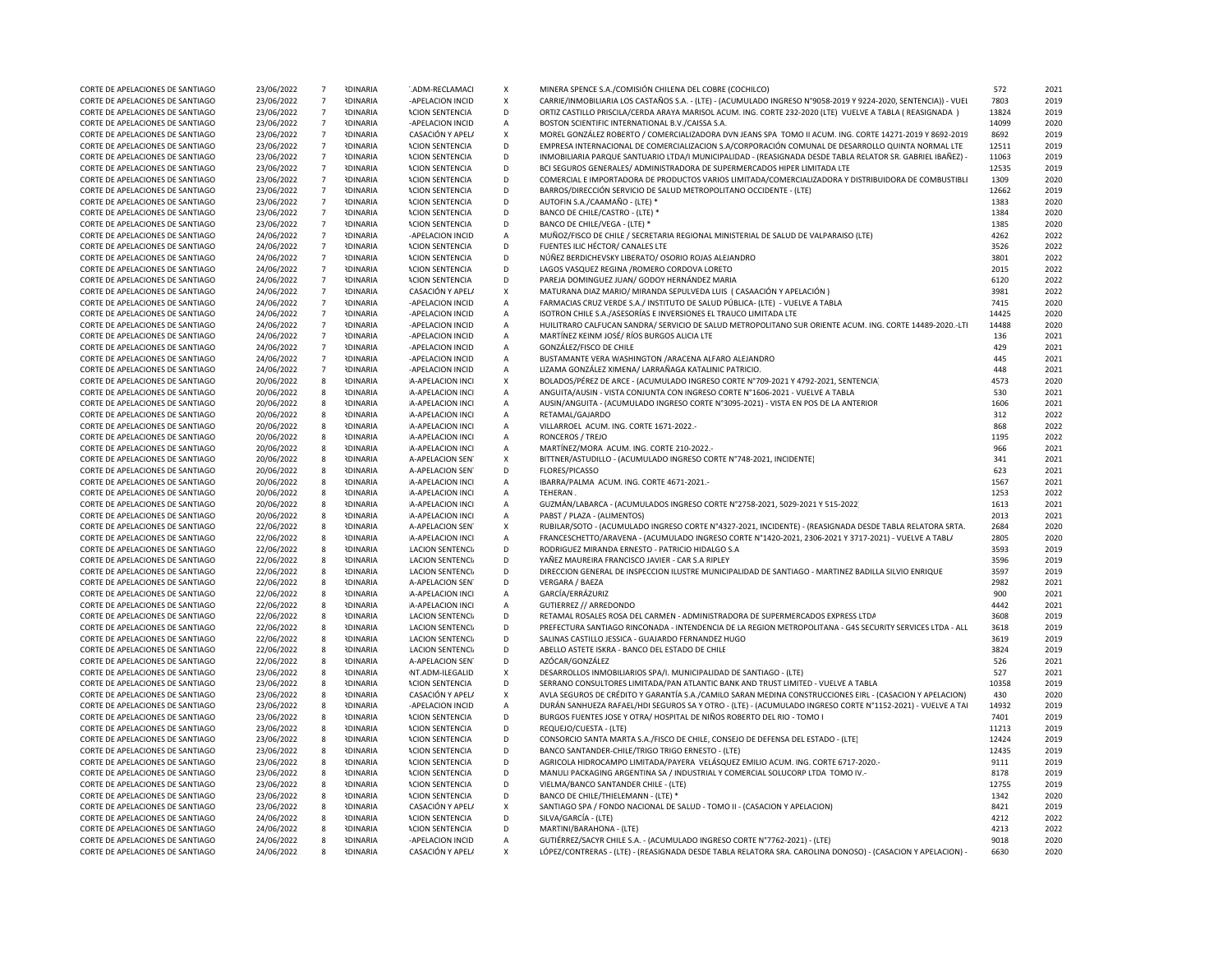| CORTE DE APELACIONES DE SANTIAGO | 24/06/2022 | 8  | <b>IDINARIA</b> | <b>ACION SENTENCIA</b>  | D                  | CITROEN CHILE SAC/AUTOMOTORA OYARCE LIMITADA - (LTE)                                                       | 6057  | 2022 |
|----------------------------------|------------|----|-----------------|-------------------------|--------------------|------------------------------------------------------------------------------------------------------------|-------|------|
| CORTE DE APELACIONES DE SANTIAGO | 24/06/2022 | 8  | <b>RDINARIA</b> | -APELACION INCID        | Α                  | CONDOMINIO CHICUREO III/ MEDINA SOLORZA MARIA - (LTE) *                                                    | 12698 | 2020 |
| CORTE DE APELACIONES DE SANTIAGO | 24/06/2022 | 8  | <b>RDINARIA</b> | -APELACION INCID        | A                  | MONTEDÓNICO/ARAOS - (REASIGNADA DESDE TABLA RELATORA SRA. CAROLINA DONOSO) - (ACUMULADO INGRESO CORT       | 8834  | 2020 |
| CORTE DE APELACIONES DE SANTIAGO | 24/06/2022 | 8  | <b>RDINARIA</b> | -APELACION INCID        | Α                  | COMPAÑIA DE INVERSIONES Y DESAROLLO SUR LIMITADA/ILUSTRE MUNICIPALIDAD DE PROVIDENCIA - (LTE) *            | 14250 | 2020 |
| CORTE DE APELACIONES DE SANTIAGO | 24/06/2022 | 8  | <b>IDINARIA</b> | CASACIÓN Y APEL/        | X                  | ROJAS/SERVIU METROPOLITANO - (LTE) - (CASACION Y APELACION)                                                | 3552  | 2022 |
| CORTE DE APELACIONES DE SANTIAGO | 24/06/2022 | 8  | <b>IDINARIA</b> | -APELACION INCID        | $\mathsf A$        | LARA / CORREA MIRANDA NELSON LTE                                                                           | 11125 | 2020 |
| CORTE DE APELACIONES DE SANTIAGO | 24/06/2022 | 8  | <b>NDINARIA</b> | -APELACION INCID        | A                  | SOCIEDAD CHILENA DE AUTORES E INTÉRPRETES MUSICALES/ANAYA ROJAS ROSENDO LTE                                | 11475 | 2020 |
| CORTE DE APELACIONES DE SANTIAGO | 24/06/2022 | 8  | <b>RDINARIA</b> | -APELACION INCID        | A                  | CONTESSE MESTON CARLOS / CONTESSE SOLANO JEANNETTE ACUM. ING. CORTE 165-2021.                              | 113   | 2021 |
| CORTE DE APELACIONES DE SANTIAGO | 24/06/2022 | 8  | <b>RDINARIA</b> | -APELACION INCID        |                    | VOLCOM CAPITAL DEUDA FONDO DE INVERSION/SOCIEDAD HACIENDA ECUESTRE SPA - (LTE)                             | 548   | 2021 |
|                                  |            |    |                 |                         | A                  |                                                                                                            |       |      |
| CORTE DE APELACIONES DE SANTIAGO | 20/06/2022 | 9  | <b>IDINARIA</b> | A-CASACIÓN Y APE        | X                  | SIMONETTI/ANDAUR - (CASACION Y APELACION) - (REASIGNADA DESDE TABLA RELATORA SRA. VERONICA DEL CAMPO) - V  | 1357  | 2021 |
| CORTE DE APELACIONES DE SANTIAGO | 20/06/2022 | 9  | <b>IDINARIA</b> | A-APELACION INCI        | A                  | SIMONETTI ANDAUR - - (REASIGNADA DESDE TABLA RELATORA SRA. VERONICA DEL CAMPO) - VISTA EN POS DE LA ANTERI | 5229  | 2021 |
| CORTE DE APELACIONES DE SANTIAGO | 20/06/2022 | 9  | <b>IDINARIA</b> | A-APELACION INCI        | $\mathsf{A}$       | CASTILLO / ALFARO                                                                                          | 1783  | 2021 |
| CORTE DE APELACIONES DE SANTIAGO | 20/06/2022 | 9  | <b>RDINARIA</b> | A-APELACION INCI        | A                  | RHEINEN/GAETE - (ACUMULADO INGRESO COTE Nº727-2022) - (RELACION DIRECTA Y REGULAR)                         | 3692  | 2021 |
| CORTE DE APELACIONES DE SANTIAGO | 20/06/2022 | 9  | <b>IDINARIA</b> | A-APELACION INCI        | A                  | HERRERA/CONTRERAS                                                                                          | 3707  | 2021 |
| CORTE DE APELACIONES DE SANTIAGO | 20/06/2022 | 9  | <b>IDINARIA</b> | A-APELACION INCI        | $\mathsf A$        | LIENLAF/VASQUEZ - (Y CUIDADO PERSONAL Y OTRO)                                                              | 3716  | 2021 |
| CORTE DE APELACIONES DE SANTIAGO | 20/06/2022 | 9  | <b>RDINARIA</b> | A-APELACION INCI        | X                  | ABOITIZ BAHAMÓNDEZ - (ACUMULADO INGRESO CORTE Nº4259-2021, 4534-2021 (APELACION MEDIDAS DE PROTECCION)     | 3754  | 2021 |
| CORTE DE APELACIONES DE SANTIAGO | 20/06/2022 | 9  | <b>IDINARIA</b> | A-APELACION INCI        | A                  | POMBETT/MADRID                                                                                             | 3772  | 2021 |
| CORTE DE APELACIONES DE SANTIAGO | 20/06/2022 | 9  | <b>IDINARIA</b> | A-APELACION SEN         | D                  | DOMÍNGUEZ/CANO                                                                                             | 264   | 2021 |
| CORTE DE APELACIONES DE SANTIAGO | 20/06/2022 | 9  | <b>IDINARIA</b> | A-APELACION SEN         | D                  | BERNAL// MALERMO                                                                                           | 3439  | 2021 |
| CORTE DE APELACIONES DE SANTIAGO | 20/06/2022 | 9  | <b>IDINARIA</b> | A-APELACION INCI        | A                  | GRINGRAS/DUNAYEVICH - (ACUMULADO INGRESO CORTE N°2108-2021, 2537-2021, 4861-2021 Y 603-2022) - VUELVE A TA | 857   | 2021 |
| CORTE DE APELACIONES DE SANTIAGO | 20/06/2022 | 9  | <b>RDINARIA</b> | A-APELACION INCI        | A                  | SILVA/BARRUETO                                                                                             | 1158  | 2021 |
| CORTE DE APELACIONES DE SANTIAGO | 20/06/2022 | 9  | <b>IDINARIA</b> | A-APELACION INCI        | A                  | ESPINOZA // WALKER - (ACUMULADO INGRESO CORTE N°5739-2021, 652-2022 Y 438-2022)                            | 4510  | 2021 |
|                                  |            |    |                 |                         |                    |                                                                                                            |       |      |
| CORTE DE APELACIONES DE SANTIAGO | 22/06/2022 | 9  | <b>IDINARIA</b> | P.LOCAL-HECHO           | x                  | BANCO SANTANDER-CHILE CHILE/                                                                               | 1036  | 2022 |
| CORTE DE APELACIONES DE SANTIAGO | 22/06/2022 | 9  | <b>NDINARIA</b> | A-APELACION SEN         | D                  | LEIVA HUILIPÁN                                                                                             | 1255  | 2022 |
| CORTE DE APELACIONES DE SANTIAGO | 22/06/2022 | 9  | <b>NDINARIA</b> | <b>LACION SENTENCIA</b> | D                  | SERNAC - AUTOMOTRIZ PORTILLO S.A.                                                                          | 3455  | 2019 |
| CORTE DE APELACIONES DE SANTIAGO | 22/06/2022 | 9  | <b>RDINARIA</b> | A-APELACION INCI        | A                  | ARAYA / CALDERON - (ACUMULADO INGRESO CORTE N°5181-2021)                                                   | 651   | 2021 |
| CORTE DE APELACIONES DE SANTIAGO | 22/06/2022 | 9  | <b>IDINARIA</b> | A-APELACION INCI        | А                  | PÉREZ/GODOY ACUM. ING. CORTE 1439-2021                                                                     | 887   | 2021 |
| CORTE DE APELACIONES DE SANTIAGO | 22/06/2022 | 9  | <b>RDINARIA</b> | A-APELACION INCI        | A                  | FOURT/FOURT - (ACUMULADO INGRESO CORTE N°1030-2021)                                                        | 656   | 2021 |
| CORTE DE APELACIONES DE SANTIAGO | 22/06/2022 | 9  | <b>IDINARIA</b> | <b>LACION SENTENCIA</b> | D                  | SU RAK HA SHU - DARWIN BURGOS H. - ENEL DISTRIBUCION S.A - SERVICIOS INTEGRALES DE ASISTENCIA S.A          | 3626  | 2019 |
| CORTE DE APELACIONES DE SANTIAGO | 22/06/2022 | 9  | <b>IDINARIA</b> | A-APELACION INCI        | $\mathsf{A}$       | MANQUE/CARRASCO - (ACUMULADO INGRESO CORTE N°4180-2021)                                                    | 1530  | 2021 |
| CORTE DE APELACIONES DE SANTIAGO | 22/06/2022 | 9  | <b>RDINARIA</b> | A-APELACION INCI        | A                  | ISLA/SCHMIDT                                                                                               | 1532  | 2021 |
| CORTE DE APELACIONES DE SANTIAGO | 22/06/2022 | 9  | <b>IDINARIA</b> | <b>LACION SENTENCIA</b> | D                  | NEWSTILO LTDA - SERVICIO NACIONAL DEL CONSUMIDOR                                                           | 3837  | 2019 |
| CORTE DE APELACIONES DE SANTIAGO | 22/06/2022 | 9  | <b>RDINARIA</b> | <b>LACION SENTENCI</b>  | Α                  | URBINA SILVA JORGE - BANCO DEL ESTADO DE CHILE                                                             | 3846  | 2019 |
| CORTE DE APELACIONES DE SANTIAGO | 22/06/2022 | 9  | <b>NDINARIA</b> | <b>LACION SENTENCI</b>  | D                  | GEMINGNIANI ANTILLO RENATO OSVALDO - VIDAL MORALES ROGELIO ANDRES                                          | 3888  | 2019 |
| CORTE DE APELACIONES DE SANTIAGO | 22/06/2022 | 9  | <b>NDINARIA</b> | <b>LACION SENTENCIA</b> | D                  | RAMIREZ BARRIOS ANAHY - MENA MUÑOZ CARMEN - MAPFRE COMPAÑIA DE SEGUROS GENERALES S.A                       | 3898  | 2019 |
| CORTE DE APELACIONES DE SANTIAGO | 23/06/2022 | 9  | <b>IDINARIA</b> | NT.ADM-ILEGALID         | X                  | INVERSIONES INVERFAL COLOMBIA SPA/I. MUNICIPALIDAD DE SANTIAGO - (LTE)                                     | 536   | 2021 |
| CORTE DE APELACIONES DE SANTIAGO | 23/06/2022 | 9  | <b>RDINARIA</b> | NT.ADM-ILEGALID         | X                  | CAPYSER SPA/I. MUNICIPALIDAD DE SANTIAGO - (LTE)                                                           | 537   | 2021 |
|                                  |            | 9  |                 |                         |                    |                                                                                                            | 7132  | 2020 |
| CORTE DE APELACIONES DE SANTIAGO | 23/06/2022 |    | <b>RDINARIA</b> | -APELACION INCID        | A                  | TRANSPORTES Y SERVICIOS RIVERA HERMANOS LTDA/FRUTERA SAN FERNANDO S.A. LTE                                 |       |      |
| CORTE DE APELACIONES DE SANTIAGO | 23/06/2022 | 9  | <b>IDINARIA</b> | <b>ACION SENTENCIA</b>  | D                  | AYLWIN PÉREZ ANDREA/ BANCO DE CHILE LTE                                                                    | 12363 | 2019 |
| CORTE DE APELACIONES DE SANTIAGO | 23/06/2022 | 9  | <b>RDINARIA</b> | -APELACION INCID        | A                  | INVERSIONES Y DESARROLLO INMOBILIARIO SAN ARTURO LIMTIADA/ARZOBISPADO DE SANTIAGO ACUM. ING. CORTE 144     | 10669 | 2019 |
| CORTE DE APELACIONES DE SANTIAGO | 23/06/2022 | 9  | <b>IDINARIA</b> | <b>ACION SENTENCIA</b>  | D                  | BANCO SANTANDER-CHILE./MÁS INGENIERÍA Y MONTAJES LTDA. *                                                   | 638   | 2020 |
| CORTE DE APELACIONES DE SANTIAGO | 23/06/2022 | 9  | <b>RDINARIA</b> | <b>ACION SENTENCIA</b>  | D                  | BANCO DE CHILE/MANUFACTURAS GIRARDI S.A. LTE *                                                             | 1292  | 2020 |
| CORTE DE APELACIONES DE SANTIAGO | 23/06/2022 | 9  | <b>IDINARIA</b> | <b>ACION SENTENCIA</b>  | D                  | BANCO SANTANDER - CHILE/CORTÉS VERGARA SERGIO LTE *                                                        | 1295  | 2020 |
| CORTE DE APELACIONES DE SANTIAGO | 23/06/2022 | 9  | <b>NDINARIA</b> | <b>ACION SENTENCIA</b>  | D                  | SERVICIOS Y TELECOMUNICACIONES LIMITADA / EMPRESA NACIONAL DE TELECOMUNICACIONES S.A. TOMO III.-           | 8419  | 2019 |
| CORTE DE APELACIONES DE SANTIAGO | 23/06/2022 | 9  | <b>IDINARIA</b> | <b>ACION SENTENCIA</b>  | D                  | TAX CONSULTORES JURIDICOS Y AUDITORES LTDA. / METALÚRGICA LAVIN S.A. - (LTE)                               | 12691 | 2019 |
| CORTE DE APELACIONES DE SANTIAGO | 23/06/2022 | 9  | <b>RDINARIA</b> | <b>ACION SENTENCIA</b>  | D                  | LISPERGUIER/MELO - (LTE)                                                                                   | 12811 | 2019 |
| CORTE DE APELACIONES DE SANTIAGO | 23/06/2022 | 9  | <b>IDINARIA</b> | <b>ACION SENTENCIA</b>  | D                  | FISCO DE CHILE/SALEH - (LTE)                                                                               | 12847 | 2019 |
| CORTE DE APELACIONES DE SANTIAGO | 23/06/2022 | 9  | <b>IDINARIA</b> | <b>ACION SENTENCIA</b>  | D                  | PROMOTORA CMR FALABELLA S.A/HERRERA - (LTE) *                                                              | 1387  | 2020 |
| CORTE DE APELACIONES DE SANTIAGO | 24/06/2022 | 9  | <b>RDINARIA</b> | <b>ACION SENTENCIA</b>  | D                  | CENCOSUD SHOPPING CENTERS SOCIEDAD ANONIMA/RAMÍREZ LTE                                                     | 3088  | 2022 |
| CORTE DE APELACIONES DE SANTIAGO | 24/06/2022 | 9  | <b>IDINARIA</b> | <b>ACION SENTENCIA</b>  | X                  | ALSADAKA/BLANCO - (LTE)                                                                                    | 4153  | 2022 |
| CORTE DE APELACIONES DE SANTIAGO | 24/06/2022 | 9  | <b>RDINARIA</b> | <b>ACION SENTENCIA</b>  | D                  | AYRES DE CHICUREO S.A./CARVAJAL ESPINOZA MARIO LTE                                                         | 4587  | 2022 |
| CORTE DE APELACIONES DE SANTIAGO | 24/06/2022 | 9  | <b>IDINARIA</b> | <b>ACION SENTENCIA</b>  | D                  | BUSTOS/ARAYA - (LTF)                                                                                       | 6213  | 2022 |
| CORTE DE APELACIONES DE SANTIAGO | 24/06/2022 | 9  | <b>RDINARIA</b> | -APELACION INCID        | A                  | BANCO SANTANDER CHILE / CIA. INMOBILIARIA GOLDEN SUN SOC. CIVIL *                                          | 12412 | 2020 |
| CORTE DE APELACIONES DE SANTIAGO | 24/06/2022 | 9  | <b>IDINARIA</b> | -APELACION INCID        | $\mathsf{A}$       | ADAUY/CONTRERAS - (LTE) - (ACUMULADO INGRESO CORTE Nº18-2021, 950-2021 Y 719-2022) - VUELVE A TABL/        | 12321 | 2020 |
| CORTE DE APELACIONES DE SANTIAGO | 24/06/2022 | 9  | <b>NDINARIA</b> | -APELACION INCID        | $\mathsf A$        | BANCO SANTANDER CHILE / DIAZ GRACIA MARIA *                                                                | 12426 | 2020 |
|                                  |            |    |                 |                         |                    |                                                                                                            |       |      |
| CORTE DE APELACIONES DE SANTIAGO | 24/06/2022 | 9  | <b>RDINARIA</b> | -APELACION INCID        | A                  | SOLER GARCIA-HUIDOBRO MARIA DOLORES DEL SAGRADO CORAZON LTE                                                | 14871 | 2020 |
| CORTE DE APELACIONES DE SANTIAGO | 24/06/2022 | 9  | <b>IDINARIA</b> | -APELACION INCID        | A                  | SERVICIOS ELECTRICOS Y MECÁNICOS LEONEL JUAN AGUIRRE CASTILLO E.I.R.L./MCLANAHAN LATIN AMERICA SP LTE      | 12857 | 2020 |
| CORTE DE APELACIONES DE SANTIAGO | 24/06/2022 | 9  | <b>IDINARIA</b> | -APELACION INCID        | A                  | SOCIEDAD DE DEPORTES PALESTINA S.A./AGUAS CORDILLERA S.A. LTE                                              | 12877 | 2020 |
| CORTE DE APELACIONES DE SANTIAGO | 24/06/2022 | 9  | <b>RDINARIA</b> | -APELACION INCID        | A                  | FISCO DE CHILE / CONSEJO DE DEFENSAL DEL ESTADO/ LTE                                                       | 3719  | 2022 |
| CORTE DE APELACIONES DE SANTIAGO | 24/06/2022 | 9  | <b>IDINARIA</b> | -APELACION INCID        | A                  | MUNICIPALIDAD DE RECOLETA/CONCESIONES RECOLETA S.A. ACUM. ING. CORTE 10989-2021.- LTE                      | 14106 | 2020 |
| CORTE DE APELACIONES DE SANTIAGO | 24/06/2022 | 9  | <b>IDINARIA</b> | <b>ACION SENTENCIA</b>  | D                  | /DURANDIN - (LTF)                                                                                          | 3686  | 2020 |
| CORTE DE APELACIONES DE SANTIAGO | 20/06/2022 | 10 | <b>RDINARIA</b> | LABORAL-NULIDAD         | X                  | SINDICATO EMPRESA UNIVERSIDAD SANTO TOMAS CON DIRECCION GENERAL DEL TRABAJO                                | 3777  | 2021 |
| CORTE DE APELACIONES DE SANTIAGO | 20/06/2022 | 10 | <b>RDINARIA</b> | LABORAL-NULIDAD         | X                  | PEÑA/BHP CHILE INC                                                                                         | 3982  | 2021 |
| CORTE DE APELACIONES DE SANTIAGO | 20/06/2022 | 10 | <b>IDINARIA</b> | LABORAL-NULIDAD         | X                  | NAVARRO/INMOBILIARIA E INVERSIONES EL BUDA SPA                                                             | 3983  | 2021 |
| CORTE DE APELACIONES DE SANTIAGO | 20/06/2022 | 10 | <b>RDINARIA</b> | LABORAL-NULIDAD         | X                  | ESTABLECIMIENTO BARILOCHE S.A./INSPECCIÓN COMUNAL DEL TRABAJO MAIPÚ                                        | 3998  | 2021 |
| CORTE DE APELACIONES DE SANTIAGO | 20/06/2022 | 10 | <b>RDINARIA</b> | LABORAL-NULIDAD         | $\mathsf{x}$       | SERVICIOS MEDICOS BICENTENARIO SPA/INSPECCIÓN COMUNAL DEL TRABAJO SANTIAGO PONIENTE                        | 3999  | 2021 |
| CORTE DE APELACIONES DE SANTIAGO | 20/06/2022 | 10 | <b>RDINARIA</b> | LABORAL-NULIDAD         | $\mathsf{x}$       | SÁEZ/ANGLOAMERICAN                                                                                         | 4003  | 2021 |
| CORTE DE APELACIONES DE SANTIAGO | 20/06/2022 | 10 | <b>RDINARIA</b> | LABORAL-NULIDAD         | $\pmb{\mathsf{X}}$ | YÁÑEZ/COMERCIAL CCU S.A. * VUELVE A TABLA                                                                  | 3028  | 2021 |
| CORTE DE APELACIONES DE SANTIAGO | 20/06/2022 | 10 | <b>RDINARIA</b> | LABORAL-NULIDAD         | X                  | ROMERO/EVIMA S.A.                                                                                          | 4004  | 2021 |
|                                  |            |    |                 |                         |                    |                                                                                                            |       |      |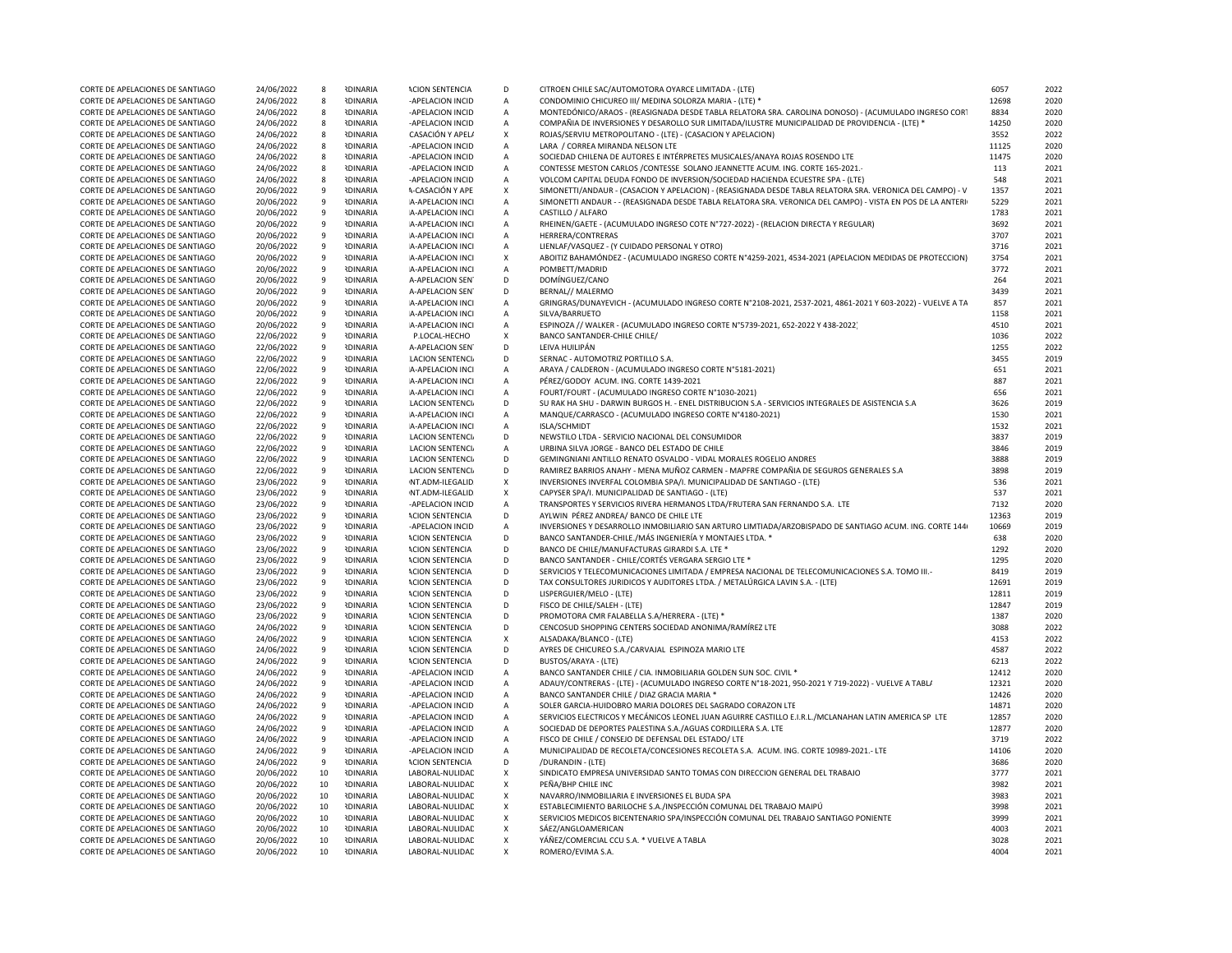| CORTE DE APELACIONES DE SANTIAGO | 20/06/2022 | 10 | <b>RDINARIA</b> | LABORAL-NULIDAD        | X                         | AYARTE/ADMINISTRADORA DE FONDOS DE PENSIONES CAPITAL S.A                                                     | 4017 | 2021 |
|----------------------------------|------------|----|-----------------|------------------------|---------------------------|--------------------------------------------------------------------------------------------------------------|------|------|
| CORTE DE APELACIONES DE SANTIAGO | 20/06/2022 | 10 | <b>RDINARIA</b> | LABORAL-NULIDAD        | X                         | RAMÍREZ/COMERCIAL LF SOCIEDAD ANONIMA                                                                        | 4199 | 2021 |
| CORTE DE APELACIONES DE SANTIAGO | 20/06/2022 | 10 | <b>RDINARIA</b> | LABORAL-NULIDAD        | X                         | SEPÚLVEDA/ISAPRE CON SALUD S.A                                                                               | 4204 | 2021 |
|                                  |            |    |                 |                        |                           |                                                                                                              |      | 2021 |
| CORTE DE APELACIONES DE SANTIAGO | 20/06/2022 | 10 | <b>RDINARIA</b> | LABORAL-NULIDAD        | X                         | JORQUERA/REDBUS URBANO S.A.                                                                                  | 4211 |      |
| CORTE DE APELACIONES DE SANTIAGO | 20/06/2022 | 10 | <b>RDINARIA</b> | LABORAL-NULIDAD        | X                         | OLEA CON ILUSTRE MUNICIPALIDAD DE QUILICURA                                                                  | 4216 | 2021 |
| CORTE DE APELACIONES DE SANTIAGO | 20/06/2022 | 10 | <b>RDINARIA</b> | LABORAL-NULIDAE        | $\pmb{\chi}$              | SODEXO CHILE SPA/INSPECCION DEL TRABAJO                                                                      | 4218 | 2021 |
| CORTE DE APELACIONES DE SANTIAGO | 20/06/2022 | 10 | <b>RDINARIA</b> | LABORAL-NULIDAE        | $\pmb{\mathsf{X}}$        | ELECTROLUX DE CHILE S.A./INSPECCIÓN COMUNAL DEL TRABAJO DE MAIPÚ                                             | 4219 | 2021 |
| CORTE DE APELACIONES DE SANTIAGO | 20/06/2022 | 10 | <b>RDINARIA</b> | LABORAL-NULIDAD        | $\pmb{\mathsf{x}}$        | QUIAN/FITTING CHILE SPA                                                                                      | 13   | 2022 |
| CORTE DE APELACIONES DE SANTIAGO | 22/06/2022 | 10 | <b>RDINARIA</b> | IZA-APELACIÓN IN       | $\mathsf A$               | MEDINA/COMERCIAL BIG JOHN LIMITADA.                                                                          | 1055 | 2022 |
| CORTE DE APELACIONES DE SANTIAGO | 22/06/2022 | 10 | <b>RDINARIA</b> | LABORAL-NULIDAE        | $\pmb{\times}$            | CLÍNICA LAS CONDES S.A./INSPECCION COMUNAL DEL TRABAJO SANTIAGO ORIENTE                                      | 4071 | 2021 |
| CORTE DE APELACIONES DE SANTIAGO | 22/06/2022 | 10 | <b>IDINARIA</b> | LABORAL-NULIDAD        | $\pmb{\mathsf{X}}$        | SÁNCHEZ/ROJAS *                                                                                              | 43   | 2022 |
| CORTE DE APELACIONES DE SANTIAGO | 22/06/2022 | 10 | <b>IDINARIA</b> | LABORAL-NULIDAE        | $\pmb{\chi}$              | RODRÍGUEZ/FISCO DE CHILE **                                                                                  | 276  | 2022 |
| CORTE DE APELACIONES DE SANTIAGO | 22/06/2022 | 10 | <b>RDINARIA</b> | LABORAL-NULIDAD        | $\pmb{\times}$            | DÍAZ/HOSPITAL MILITAR DE SANTIAGO                                                                            | 3715 | 2021 |
|                                  |            |    |                 |                        | $\pmb{\chi}$              |                                                                                                              |      |      |
| CORTE DE APELACIONES DE SANTIAGO | 22/06/2022 | 10 | <b>RDINARIA</b> | LABORAL-NULIDAD        |                           | SOLOVERDE S.A./POBLETE - (REASIGNADA DESDE TABLA RELATOR SR. MARCELO ROJAS) - VUELVE A TABLA                 | 2343 | 2021 |
| CORTE DE APELACIONES DE SANTIAGO | 22/06/2022 | 10 | <b>RDINARIA</b> | LABORAL-NULIDAE        | $\pmb{\mathsf{X}}$        | PRELLER/PRESIDENCIA DE LA REPUBLICA                                                                          | 3722 | 2021 |
| CORTE DE APELACIONES DE SANTIAGO | 22/06/2022 | 10 | <b>RDINARIA</b> | LABORAL-NULIDAD        | $\pmb{\mathsf{x}}$        | FIGUEROA/EUROFARMA CHILE S.A. **                                                                             | 541  | 2022 |
| CORTE DE APELACIONES DE SANTIAGO | 22/06/2022 | 10 | <b>RDINARIA</b> | LABORAL-NULIDAD        | $\pmb{\chi}$              | DELGADO/COL. PEDRO DE VALDIVIA PEÑALOLEN S.A **                                                              | 586  | 2022 |
| CORTE DE APELACIONES DE SANTIAGO | 22/06/2022 | 10 | <b>RDINARIA</b> | LABORAL-NULIDAE        | $\pmb{\chi}$              | ORTEGA/SODEXO CHILE S.A **                                                                                   | 733  | 2022 |
| CORTE DE APELACIONES DE SANTIAGO | 22/06/2022 | 10 | <b>RDINARIA</b> | LABORAL-NULIDAE        | $\pmb{\chi}$              | REYES/HOSPITAL DE URGENCIA ASISTENCIA PUBLICA **                                                             | 786  | 2022 |
| CORTE DE APELACIONES DE SANTIAGO | 22/06/2022 | 10 | <b>RDINARIA</b> | LABORAL-NULIDAD        | $\pmb{\mathsf{X}}$        | GODOY/AUTOMOTRIZ FOR CENTER S.A. **                                                                          | 858  | 2022 |
| CORTE DE APELACIONES DE SANTIAGO | 22/06/2022 | 10 | <b>IDINARIA</b> | LABORAL-NULIDAE        | $\pmb{\mathsf{X}}$        | ARENAS/CLÍNICA DÁVILA SERVICIOS MÉDICOS SPA. **                                                              | 859  | 2022 |
| CORTE DE APELACIONES DE SANTIAGO | 22/06/2022 | 10 | <b>RDINARIA</b> | LABORAL-NULIDAE        | $\pmb{\times}$            | ANICH/CORPORACIÓN COMUNAL DE DESAROLLO DE QUINTA NORMAL **                                                   | 861  | 2022 |
| CORTE DE APELACIONES DE SANTIAGO | 22/06/2022 | 10 | <b>RDINARIA</b> | LABORAL-NULIDAD        | X                         | VARGAS/CRUZADOS SADP ** - (REASIGNADA DESDE TABLA RELATOR SR. MARCELO ROJAS) - VUELVE A TABLA                | 168  | 2022 |
| CORTE DE APELACIONES DE SANTIAGO | 22/06/2022 | 10 | <b>RDINARIA</b> | LABORAL-NULIDAE        | $\pmb{\chi}$              | AMERISO/BANCO HSBC CHILE **                                                                                  | 914  | 2022 |
|                                  |            | 10 |                 |                        |                           |                                                                                                              | 945  | 2022 |
| CORTE DE APELACIONES DE SANTIAGO | 22/06/2022 |    | <b>RDINARIA</b> | LABORAL-NULIDAD        | $\pmb{\mathsf{X}}$        | REYES/BANCO DE ESTADO DE CHILE *                                                                             |      |      |
| CORTE DE APELACIONES DE SANTIAGO | 23/06/2022 | 10 | <b>RDINARIA</b> | AL-APELACION INC       | A                         | FUENTES/SERVICIOS AUDIVISUALES MAGIX CHILE SPA                                                               | 1061 | 2022 |
| CORTE DE APELACIONES DE SANTIAGO | 23/06/2022 | 10 | <b>RDINARIA</b> | LABORAL-NULIDAD        | $\boldsymbol{\mathsf{X}}$ | LEAL/SERVICIOS INTEGRALES PRESENCE SPA                                                                       | 4106 | 2021 |
| CORTE DE APELACIONES DE SANTIAGO | 23/06/2022 | 10 | <b>RDINARIA</b> | LABORAL-NULIDAD        | $\boldsymbol{\mathsf{X}}$ | COMERCIALIZADORA Y ELABORADORA ZE FARMS SPA/INSPECCIÓN DEL TRABAJO DE SANTIAGO PONIENTE                      | 63   | 2022 |
| CORTE DE APELACIONES DE SANTIAGO | 23/06/2022 | 10 | <b>RDINARIA</b> | LABORAL-NULIDAD        | $\pmb{\mathsf{X}}$        | ILIADIS/COMISIÓN NACIONAL DE ACREDITACIÓN. **                                                                | 887  | 2022 |
| CORTE DE APELACIONES DE SANTIAGO | 23/06/2022 | 10 | <b>RDINARIA</b> | LABORAL-NULIDAE        | $\pmb{\chi}$              | MIRANDA/UNIVERSIDAD SAN SEBASTIÁN **                                                                         | 888  | 2022 |
| CORTE DE APELACIONES DE SANTIAGO | 23/06/2022 | 10 | <b>RDINARIA</b> | LABORAL-NULIDAE        | $\pmb{\mathsf{X}}$        | BRAVO/FISCO DE CHILE-HOSPITAL DE CARABINEROS                                                                 | 2637 | 2021 |
| CORTE DE APELACIONES DE SANTIAGO | 23/06/2022 | 10 | <b>RDINARIA</b> | LABORAL-NULIDAD        | $\pmb{\mathsf{X}}$        | QUENA/SUIZ CORP SPA                                                                                          | 2705 | 2021 |
| CORTE DE APELACIONES DE SANTIAGO | 23/06/2022 | 10 | <b>RDINARIA</b> | LABORAL-NULIDAD        | $\pmb{\mathsf{X}}$        | ARRIARÁN/ENAMI                                                                                               | 2786 | 2021 |
| CORTE DE APELACIONES DE SANTIAGO | 23/06/2022 | 10 | <b>RDINARIA</b> | LABORAL-NULIDAD        | $\pmb{\mathsf{X}}$        | AGUIRRE CON TERRAZAPOQUINDO SPA                                                                              | 2796 | 2021 |
| CORTE DE APELACIONES DE SANTIAGO | 23/06/2022 | 10 | <b>RDINARIA</b> | LABORAL-NULIDAD        | $\pmb{\mathsf{x}}$        | VALERA CON COMUNIDAD EDIFICIO RAMON SOTOMAYOR 2955                                                           | 2842 | 2021 |
| CORTE DE APELACIONES DE SANTIAGO | 23/06/2022 | 10 | <b>RDINARIA</b> | LABORAL-NULIDAE        | $\boldsymbol{\mathsf{X}}$ | ACUÑA/I. MUNICIPALIDAD DE PUDAHUEL                                                                           | 2856 | 2021 |
|                                  |            | 10 |                 |                        |                           |                                                                                                              | 2911 | 2021 |
| CORTE DE APELACIONES DE SANTIAGO | 23/06/2022 |    | <b>RDINARIA</b> | LABORAL-NULIDAD        | $\pmb{\chi}$              | BARAÑAO/HOSPITAL MILITAR DE SANTIAGO                                                                         |      |      |
| CORTE DE APELACIONES DE SANTIAGO | 23/06/2022 | 10 | <b>RDINARIA</b> | LABORAL-NULIDAD        | $\pmb{\times}$            | SOTO/FUNDACIÓN PARA LA PROMOCIÓN Y DESARROLLO DE LA MUJER PRODEMU                                            | 2924 | 2021 |
| CORTE DE APELACIONES DE SANTIAGO | 23/06/2022 | 10 | <b>RDINARIA</b> | LABORAL-NULIDAD        | $\pmb{\chi}$              | BANCOESTADO CONTACTO 24 HORAS SA CON MARMOLEJO                                                               | 2926 | 2021 |
| CORTE DE APELACIONES DE SANTIAGO | 23/06/2022 | 10 | <b>RDINARIA</b> | LABORAL-NULIDAD        | $\pmb{\times}$            | FUENTES/CONSEJO DE DEFENSA DEL NIÑO/CIUDAD DEL NIÑO                                                          | 2928 | 2021 |
| CORTE DE APELACIONES DE SANTIAGO | 23/06/2022 | 10 | <b>RDINARIA</b> | LABORAL-NULIDAD        | X                         | SANTANDER DE GESTIÓN Y RECAUDACIÓN Y COBRANZA LIMITADA/RAMÍREZ                                               | 2931 | 2021 |
| CORTE DE APELACIONES DE SANTIAGO | 23/06/2022 | 10 | <b>RDINARIA</b> | LABORAL-NULIDAD        | $\pmb{\mathsf{X}}$        | MEZA/CELIS                                                                                                   | 2936 | 2021 |
| CORTE DE APELACIONES DE SANTIAGO | 24/06/2022 | 10 | <b>RDINARIA</b> | AL-APELACION INC       | $\mathsf A$               | FERVIL/SOCIEDAD CONSTRUCTORA ECHAVARRI HERMANOS LIMITADA                                                     | 976  | 2022 |
| CORTE DE APELACIONES DE SANTIAGO | 24/06/2022 | 10 | <b>RDINARIA</b> | LABORAL-NULIDAD        | $\pmb{\mathsf{X}}$        | LAZCANO/FARMACIAS CRUZ VERDE SA                                                                              | 3894 | 2021 |
| CORTE DE APELACIONES DE SANTIAGO | 24/06/2022 | 10 | <b>RDINARIA</b> | LABORAL-NULIDAD        | $\pmb{\chi}$              | SOTO/CONSORCIO CONSTRUCTOR LOS ESTANQUES SPA                                                                 | 3899 | 2021 |
| CORTE DE APELACIONES DE SANTIAGO | 24/06/2022 | 10 | <b>RDINARIA</b> | LABORAL-NULIDAE        | $\pmb{\mathsf{X}}$        | FLORES/GENDARMERIA **                                                                                        | 434  | 2022 |
| CORTE DE APELACIONES DE SANTIAGO | 24/06/2022 | 10 | <b>IDINARIA</b> | LABORAL-NULIDAE        | $\pmb{\times}$            | LAGOS/CONSEJO DE DEFENSA DEL ESTADO/FISCO DE CHILE **                                                        | 970  | 2022 |
| CORTE DE APELACIONES DE SANTIAGO | 24/06/2022 | 10 | <b>IDINARIA</b> | LABORAL-NULIDAD        | $\pmb{\times}$            | HERNÁNDEZ/I. MUNICIPALIDAD DE SANTIAGO. VISTA CON ING. CORTE 2744-2021, 2917-2021 Y 3161-2021 .- VUELVE A T. | 2566 | 2021 |
|                                  |            |    |                 |                        |                           |                                                                                                              | 2744 |      |
| CORTE DE APELACIONES DE SANTIAGO | 24/06/2022 | 10 | <b>RDINARIA</b> | LABORAL-NULIDAD        | $\pmb{\times}$            | PEÑA/I. MUNICIPALIDAD DE SANTIAGO. VISTA EN POS DEL ING. CORTE 2566-2021.- VUELVE A TABLA.-                  |      | 2021 |
| CORTE DE APELACIONES DE SANTIAGO | 24/06/2022 | 10 | <b>RDINARIA</b> | LABORAL-NULIDAD        | $\pmb{\times}$            | RAMÍREZ/I. MUNICIPALIDAD DE SANTIAGO. VISTA EN PPOS DEL ING. CORTE 2744-2021 VUELVE A TABLA.-                | 2917 | 2021 |
| CORTE DE APELACIONES DE SANTIAGO | 24/06/2022 | 10 | <b>RDINARIA</b> | LABORAL-NULIDAD        | $\pmb{\times}$            | BARRIENTOS/I. MUNICIPALIDAD DE SANTIAGO. VISTA EN POS DEL ING. CORTE 2917-2021 VUELVE A TABLA.-              | 3161 | 2021 |
| CORTE DE APELACIONES DE SANTIAGO | 24/06/2022 | 10 | <b>RDINARIA</b> | LABORAL-NULIDAD        | $\pmb{\mathsf{X}}$        | SEPÚLVEDA/FISCO DE CHILE- CONSEJO DE DEFENSA DEL ESTADO                                                      | 3752 | 2021 |
| CORTE DE APELACIONES DE SANTIAGO | 24/06/2022 | 10 | <b>RDINARIA</b> | LABORAL-NULIDAD        | $\pmb{\mathsf{x}}$        | GAETE/TRANSPORTE AEREO S.A.                                                                                  | 2884 | 2021 |
| CORTE DE APELACIONES DE SANTIAGO | 24/06/2022 | 10 | <b>RDINARIA</b> | LABORAL-NULIDAE        | $\pmb{\chi}$              | IBAR/TRANSPORTE AEREO S.A.                                                                                   | 2944 | 2021 |
| CORTE DE APELACIONES DE SANTIAGO | 24/06/2022 | 10 | <b>RDINARIA</b> | LABORAL-NULIDAE        | $\pmb{\chi}$              | RAMÍREZ/BUSES VULE S.A.                                                                                      | 2945 | 2021 |
| CORTE DE APELACIONES DE SANTIAGO | 24/06/2022 | 10 | <b>RDINARIA</b> | LABORAL-NULIDAE        | $\pmb{\times}$            | ZÚÑIGA/L'OREAL CHILE S.A                                                                                     | 2946 | 2021 |
| CORTE DE APELACIONES DE SANTIAGO | 24/06/2022 | 10 | <b>RDINARIA</b> | LABORAL-NULIDAD        | $\pmb{\mathsf{X}}$        | ZAMBRANO/AGUILAR                                                                                             | 2953 | 2021 |
| CORTE DE APELACIONES DE SANTIAGO | 24/06/2022 | 10 | <b>IDINARIA</b> | LABORAL-NULIDAD        | $\pmb{\mathsf{X}}$        | ARAYA/HOTELERA SOLACE SPA                                                                                    | 2954 | 2021 |
| CORTE DE APELACIONES DE SANTIAGO | 24/06/2022 | 10 | <b>IDINARIA</b> | LABORAL-NULIDAD        | $\pmb{\times}$            | MUÑOZ/HOSPITAL CLINICO METROPOLITANO EL CARMEN DR. LUIS VALENTIN FERRADA                                     | 2957 | 2021 |
| CORTE DE APELACIONES DE SANTIAGO | 20/06/2022 | 11 | <b>IDINARIA</b> | RIBUTARIO-HECHO        | X                         | SEPÚLVEDA SANCHEZ LORENZO/TESORERIA REGIONAL ORIENTE - (LTE)                                                 | 42   | 2021 |
| CORTE DE APELACIONES DE SANTIAGO |            | 11 | <b>RDINARIA</b> |                        | D                         |                                                                                                              | 27   | 2021 |
|                                  | 20/06/2022 |    |                 | PELACIÓN SENTENO       |                           | BERMAT S.A. CON SERVICIO IMPUESTOS INTERNOS ORIENTE - (LTE) - VUELVE A TABLA                                 |      |      |
| CORTE DE APELACIONES DE SANTIAGO | 20/06/2022 | 11 | <b>RDINARIA</b> | PELACIÓN SENTENO       | $\mathsf D$               | INVERSIONES ALSACIA S.A. CON SERVICIO DE IMPUESTOS INTERNOS DIRECCION GRANDES CONTRIBUYENTES - (LTE)         | 35   | 2022 |
| CORTE DE APELACIONES DE SANTIAGO | 20/06/2022 | 11 | <b>RDINARIA</b> | PELACIÓN SENTENO       | D                         | INMOBILIARIA LAS GAVIOTAS LIMITADA CON SERVICIO DE IMPUESTOS INTERNOS XV DR STGO ORIENTE                     | 64   | 2022 |
| CORTE DE APELACIONES DE SANTIAGO | 20/06/2022 | 11 | <b>RDINARIA</b> | PELACIÓN SENTENO       | D                         | VERTICAL HELICOPTERS SPA CON DIRECCIÓN REGIONAL METROPOLITANA SANTIAGO NORTE - VUELVE A TABLA                | 171  | 2020 |
| CORTE DE APELACIONES DE SANTIAGO | 20/06/2022 | 11 | <b>RDINARIA</b> | -APELACION INCID       | Α                         | DÍAZ ESPINOSA RODRIGO/ TESORERIA GENERAL DE LA REPÚBLICA                                                     | 4233 | 2022 |
| CORTE DE APELACIONES DE SANTIAGO | 20/06/2022 | 11 | <b>RDINARIA</b> | -APELACION INCID       | Α                         | MUNICIPALIDAD INDEPENDENCIA/INVERSIONES SANTA SARA LIMITADA                                                  | 4299 | 2022 |
| CORTE DE APELACIONES DE SANTIAGO | 20/06/2022 | 11 | <b>RDINARIA</b> | <b>ACION SENTENCIA</b> | D                         | TESORERÍA GENERAL DE LA REPUBLICA DE CHILE/HERRERA CANDIA CARINA *                                           | 2899 | 2022 |
| CORTE DE APELACIONES DE SANTIAGO | 20/06/2022 | 11 | <b>RDINARIA</b> | PELACIÓN SENTENO       | D                         | LMG CHILE SPA CON SERVICIO DE IMPUESTOS INTERNOS XV DR STGO ORIENTE - VUELVE A TABLA                         | 157  | 2020 |
| CORTE DE APELACIONES DE SANTIAGO | 20/06/2022 | 11 | <b>RDINARIA</b> | PELACIÓN SENTENO       | D                         | PELUQUERIAS INTEGRALES SA CON SERVICIO DE IMPUESTOS INTERNOS XV DR STGO ORIENTE - (LTE) - VUELVE A TABLA     | 238  | 2021 |
|                                  |            |    |                 |                        |                           |                                                                                                              |      |      |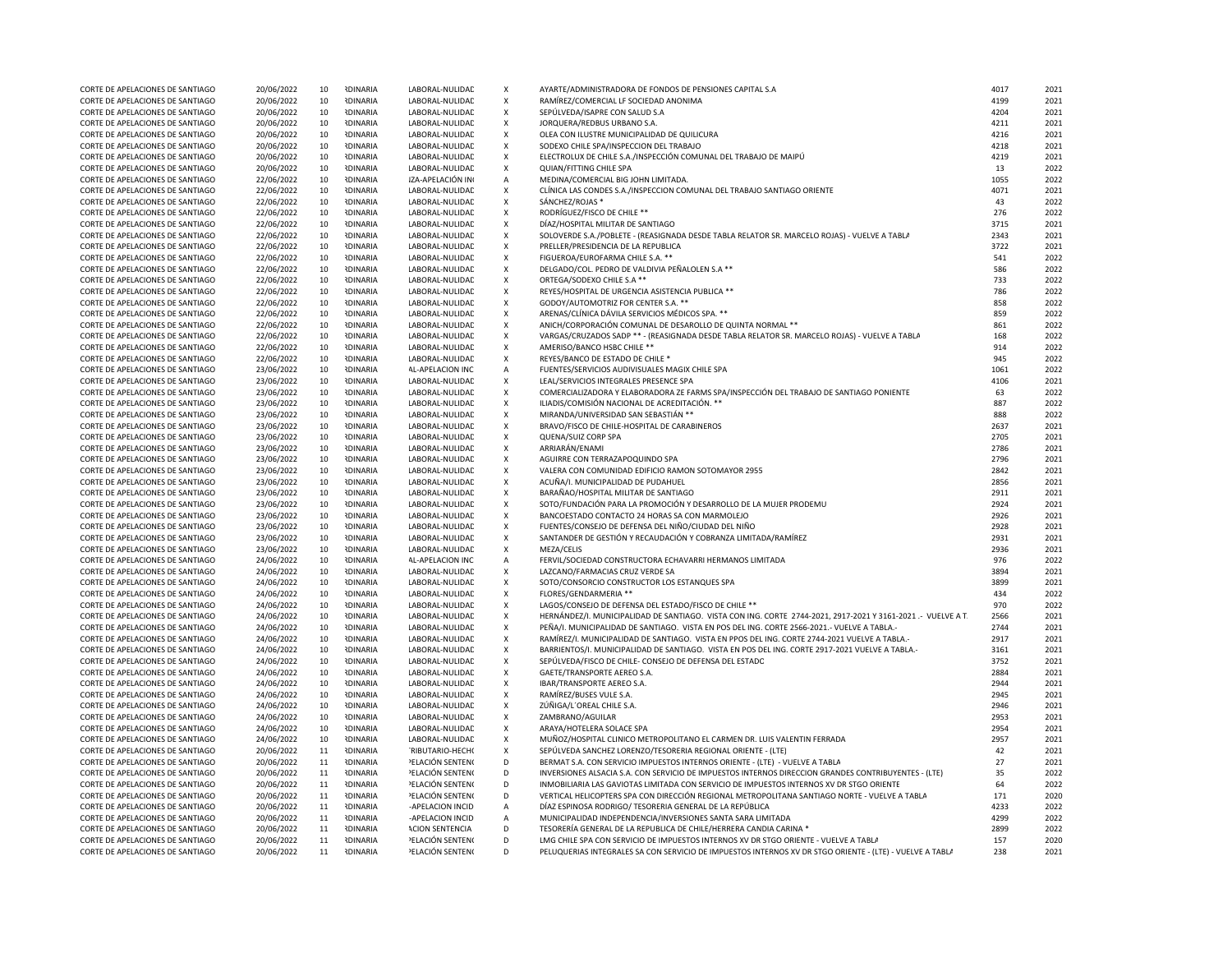| CORTE DE APELACIONES DE SANTIAGO | 20/06/2022 | 11 | <b>RDINARIA</b> | <b>ACION SENTENCIA</b>  | D                         | TESORERÍA GENERAL DE LA REPUBLICA DE CHILE/BRIONES SAAVEDRA FERNANDA *                                        | 2900           | 2022 |
|----------------------------------|------------|----|-----------------|-------------------------|---------------------------|---------------------------------------------------------------------------------------------------------------|----------------|------|
| CORTE DE APELACIONES DE SANTIAGO | 20/06/2022 | 11 | <b>RDINARIA</b> | -APELACION INCID        | $\overline{A}$            | COMERCIAL K LTDA./TRANSPORTES PUERTO FRIO SPA.*                                                               | 830            | 2021 |
| CORTE DE APELACIONES DE SANTIAGO | 20/06/2022 | 11 | <b>RDINARIA</b> | RIO-APELACIÓN IN        | $\overline{A}$            | FISCO - TESORERIA / CLAPP CUADRA CHARLES WILLIAM ROBERT - (LTE)                                               | 178            | 2021 |
|                                  |            |    |                 |                         |                           |                                                                                                               |                |      |
| CORTE DE APELACIONES DE SANTIAGO | 22/06/2022 | 11 | <b>RDINARIA</b> | PELACIÓN SENTENO        | D                         | SERVICIOS CARGOBULK LTDA. CON SERVICIO DE IMPUESTOS INTERNOS XVI DR SANTIAGO SUR LTE                          | 34             | 2022 |
| CORTE DE APELACIONES DE SANTIAGO | 22/06/2022 | 11 | <b>RDINARIA</b> | PELACIÓN SENTENO        | D                         | VINA CONO SUR S.A. CON XIII SII DRM STGO CENTRO LTE                                                           | 36             | 2022 |
| CORTE DE APELACIONES DE SANTIAGO | 22/06/2022 | 11 | <b>RDINARIA</b> | -APELACION INCID        | $\overline{A}$            | BANCO DE CREDITO E INVERSIONES/MUEBLERIA VIVIANCO EIRL DEL CARMEN FUENTES PEÑA - (LTE) *                      | 10785          | 2020 |
| CORTE DE APELACIONES DE SANTIAGO | 22/06/2022 | 11 | <b>RDINARIA</b> | <b>ACION SENTENCIA</b>  | D                         | TOMICIC CHAPARRO MANUELA/ ILUSTRE MUNICIPALIDAD DE ÑUÑOA                                                      | 15801          | 2019 |
| CORTE DE APELACIONES DE SANTIAGO | 22/06/2022 | 11 | <b>RDINARIA</b> | -APELACION INCID        | $\overline{A}$            | SERVICIOS INFORMÁTICOS WEBCODEK LIMITADA/NETSECURE INFORMATICA S.A. - (LTE) *                                 | 13663          | 2020 |
| CORTE DE APELACIONES DE SANTIAGO | 22/06/2022 | 11 | <b>RDINARIA</b> | <b>PELACIÓN SENTENO</b> | D                         | ASESORIAS VSA LIMITADA CON CHRISTIAN Y OTROS - (LTE)                                                          | 17             | 2022 |
| CORTE DE APELACIONES DE SANTIAGO | 22/06/2022 | 11 | <b>RDINARIA</b> | <b>RO-APELACIÓN IN</b>  | A                         | LATAM AIRLINES GROUP S.A. CON DIRECCIÓN REGIONAL ADUANA METROPOLITANA - (LTE)                                 | 72             | 2022 |
| CORTE DE APELACIONES DE SANTIAGO | 22/06/2022 | 11 | <b>RDINARIA</b> | RO-APELACIÓN IN         | $\overline{A}$            | SII-DIRECCIÓN NACIONAL CON DURAN CASTRO                                                                       | 85             | 2022 |
| CORTE DE APELACIONES DE SANTIAGO | 22/06/2022 | 11 | <b>RDINARIA</b> | PELACIÓN SENTENO        | D                         | CHAPOCHNICK FRIEDMANN CON SERVICIO IMPUESTOS INTERNOS ORIENTE - (LTE)                                         | 98             | 2022 |
| CORTE DE APELACIONES DE SANTIAGO | 22/06/2022 | 11 | <b>RDINARIA</b> | PELACIÓN SENTENO        | $\mathsf{D}$              | INVERSIONES Y SERVICIOS CORPORA S.A. CON SERVICIO DE IMPUESTOS INTERNOS XV DR STGO ORIENTE - (LTE) - VUELVE A | 67             | 2021 |
|                                  |            |    |                 |                         |                           |                                                                                                               |                |      |
| CORTE DE APELACIONES DE SANTIAGO | 22/06/2022 | 11 | <b>RDINARIA</b> | -APFLACION INCID        | $\overline{A}$            | MÉNDEZ/HDI SEGUROS S.A. - (LTE) *                                                                             | 754            | 2021 |
| CORTE DE APELACIONES DE SANTIAGO | 22/06/2022 | 11 | <b>RDINARIA</b> | <b>PELACIÓN SENTENO</b> | D                         | DIVERSEY INDUSTRAIL Y COMERCIAL DE CHILE LIMITADA CON SERVICIO DE IMPUESTOS INTERNOS XIV DR STGO PONIENTE     | 141            | 2021 |
| CORTE DE APELACIONES DE SANTIAGO | 22/06/2022 | 11 | <b>RDINARIA</b> | -APELACION INCID        | $\overline{A}$            | SCOTIABANK CHILE S. A./MANRÍQUEZ - (LTE) *                                                                    | 738            | 2021 |
| CORTE DE APELACIONES DE SANTIAGO | 23/06/2022 | 11 | <b>RDINARIA</b> | CIVIL-HECHO             | $\boldsymbol{\mathsf{x}}$ | OLIVOS SALINAS ISABEL/ LAFRENTZ HEINSEN GERMÁN - (LTE)                                                        | 7886           | 2021 |
| CORTE DE APELACIONES DE SANTIAGO | 23/06/2022 | 11 | <b>RDINARIA</b> | <b>PELACIÓN SENTENO</b> | $\mathsf{D}$              | INMOBILIARIA ASESORÍAS E INVERSIONES BARROS LTDA. CON SERVICIO IMPUESTOS INTERNOS ORIENTE - (LTE) - VISTA COI | $\overline{2}$ | 2022 |
| CORTE DE APELACIONES DE SANTIAGO | 23/06/2022 | 11 | <b>RDINARIA</b> | PELACIÓN SENTENO        | $\mathsf{D}$              | INMOBILIARIA ASESORÍAS E INVERSIONES BARROS LTDA. CON SERVICIO IMPUESTOS INTERNOS ORIENTE - VISTA EN POS DE   | 27             | 2022 |
| CORTE DE APELACIONES DE SANTIAGO | 23/06/2022 | 11 | <b>RDINARIA</b> | PELACIÓN SENTENO        | D                         | FUTURE INVESTMENTS SA CON SERVICIO DE IMPUESTOS INTERNOS XV DR STGO ORIENTE - (LTE) - VUELVE A TABLA          | 36             | 2021 |
| CORTE DE APELACIONES DE SANTIAGO | 23/06/2022 | 11 | <b>RDINARIA</b> | PELACIÓN SENTENI        | D                         | GARNHAM LENIZ CON XV DIRECCIÓN REGIONAL SANTIAGO ORIENTE DEL SII - (SEGUN RESOLUCION DE FECHA 19-05-2022,     | 143            | 2021 |
| CORTE DE APELACIONES DE SANTIAGO | 23/06/2022 | 11 | <b>RDINARIA</b> | <b>PELACIÓN SENTENO</b> | D                         | SAENZ PEREZ CON SERVICIO DE IMPUESTOS INTERNOS XV DR STGO ORIENTE LTE                                         | 60             | 2022 |
| CORTE DE APELACIONES DE SANTIAGO | 23/06/2022 | 11 | <b>RDINARIA</b> | PELACIÓN SENTENO        | D                         | SIGLO OUTSOURCING SA CON SERVICIO DE IMPUESTOS INTERNOS XV DR STGO ORIENTE - VUELVE A TABLA                   | 212            | 2020 |
|                                  |            |    |                 |                         | $\overline{A}$            |                                                                                                               |                |      |
| CORTE DE APELACIONES DE SANTIAGO | 23/06/2022 | 11 | <b>RDINARIA</b> | -APELACION INCID        |                           | I MUNICIPALIDAD DE ÑUÑOA/ JCDECAUX LTE                                                                        | 3493           | 2022 |
| CORTE DE APELACIONES DE SANTIAGO | 23/06/2022 | 11 | <b>RDINARIA</b> | -APELACION INCID        | $\overline{A}$            | TESORERÍA GENERAL DE LA REPÚBLICA DE CHILE/ARIAS SANHUEZA CLAUDIO LTE                                         | 3500           | 2022 |
| CORTE DE APELACIONES DE SANTIAGO | 23/06/2022 | 11 | <b>RDINARIA</b> | RO-APELACIÓN IN         | $\overline{A}$            | BLANCO Y NEGRO S.A. CON SERVICIO DE IMPUESTOS INTERNOS DIRECCION GRANDES CONTRIBUYENTES LTE                   | 71             | 2022 |
| CORTE DE APELACIONES DE SANTIAGO | 23/06/2022 | 11 | <b>RDINARIA</b> | -APELACION INCID        | $\overline{A}$            | BANCO DE CREDITO E INVERSIONES/MUEBLERIA VIVIANCO EIRL DEL CARMEN FUENTES PEÑA LTE                            | 783            | 2021 |
| CORTE DE APELACIONES DE SANTIAGO | 23/06/2022 | 11 | <b>RDINARIA</b> | -APELACION INCID        | $\overline{A}$            | BANCO ITAÚ CORPBANCA/RODRÍGUEZ GAJARDO RICARDO LTE                                                            | 752            | 2021 |
| CORTE DE APELACIONES DE SANTIAGO | 23/06/2022 | 11 | <b>RDINARIA</b> | PELACIÓN SENTENO        | D                         | CESMEC S.A. CON SERVICIO IMPUESTOS INTERNOS ORIENTE - (LTE)                                                   | 50             | 2022 |
| CORTE DE APELACIONES DE SANTIAGO | 24/06/2022 | 11 | <b>RDINARIA</b> | -APELACION INCID        | A                         | UNIVERSIDAD DE SANTIAGO/COMERCIAL E INDUSTRIAL KELLER LIMITADA *                                              | 12735          | 2020 |
| CORTE DE APELACIONES DE SANTIAGO | 24/06/2022 | 11 | <b>RDINARIA</b> | <b>PELACIÓN SENTENO</b> | D                         | AGRICOLA SAN ANDRES LIMITADA CON XV DRM STGO ORIENTE SII LTE - VUELVE A TABLA                                 | 140            | 2020 |
| CORTE DE APELACIONES DE SANTIAGO | 24/06/2022 | 11 | <b>RDINARIA</b> | <b>RO-APELACIÓN IN</b>  | $\overline{A}$            | MDO MINERA HOLDINGS SPAIN S L CON SERVICIO DE IMPUESTOS INTERNOS DIRECCION REGIONAL STGO ORIENTE LTE VU       | 43             | 2022 |
| CORTE DE APELACIONES DE SANTIAGO | 24/06/2022 | 11 | <b>RDINARIA</b> | PELACIÓN SENTEN(        | D                         | ARANA BARRIOS CON XV DRM STGO ORIENTE SII - (LTE)                                                             | 31             | 2022 |
|                                  |            |    |                 |                         |                           |                                                                                                               |                |      |
| CORTE DE APELACIONES DE SANTIAGO | 24/06/2022 | 11 | <b>RDINARIA</b> | <b>PELACIÓN SENTENO</b> | D                         | TERSAINOX SPA CON DIRECCIÓN REGIONAL METROPOLITANA SANTIAGO NORTE - (LTE)                                     | 32             | 2022 |
| CORTE DE APELACIONES DE SANTIAGO | 24/06/2022 | 11 | <b>RDINARIA</b> | PELACIÓN SENTENO        | D                         | COMERCIALIZADORA Y EXPORTADORA MAGAR SPA CON SERVICIO DE IMPUESTOS INTERNOS DIRECCION REGIONAL STGO (         | 54             | 2022 |
| CORTE DE APELACIONES DE SANTIAGO | 24/06/2022 | 11 | <b>RDINARIA</b> | <b>RO-APFLACIÓN IN</b>  | $\overline{A}$            | XVI DIRECCIÓN REGIONAL SANTIAGO SUR SII CON DIMENSIÓN SOCIEDAD ANÓNIMA LTE                                    | 62             | 2022 |
| CORTE DE APELACIONES DE SANTIAGO | 24/06/2022 | 11 | <b>RDINARIA</b> | <b>ACION SENTENCIA</b>  | D                         | ILUSTRE MUNICIPALIDAD DE LO BARNECHEA/SERVICIOS DE ASEO INDUSTRIAL RETAIL SAIR LIMITADA LTE                   | 3406           | 2022 |
| CORTE DE APELACIONES DE SANTIAGO | 24/06/2022 | 11 | <b>RDINARIA</b> | -APELACION INCID        | $\overline{A}$            | MARTINEZ URRA CARLOS ALFREDO/TESORERIA PROVINCIAL DE ÑUÑOA                                                    | 4057           | 2022 |
| CORTE DE APELACIONES DE SANTIAGO | 24/06/2022 | 11 | <b>RDINARIA</b> | -APELACION INCID        | $\overline{A}$            | TESORERÍA GENERAL DE LA REPUBLICA DE CHILE/ALVARADO ÁLVAREZ PATRICIO                                          | 4298           | 2022 |
| CORTE DE APELACIONES DE SANTIAGO | 24/06/2022 | 11 | <b>RDINARIA</b> | -APELACION INCID        | $\overline{A}$            | ILUSTRE MUNICIPALIDAD DE LO BARNECHEA/SOCIEDAD AGRICOLA SAN ISIDRO LIMITADA                                   | 4600           | 2022 |
| CORTE DE APELACIONES DE SANTIAGO | 24/06/2022 | 11 | <b>RDINARIA</b> | -APELACION INCID        | $\overline{A}$            | ILUSTRE MUNICIPALIDAD DE LO BARNECHEA/COMERCIAL SAN CRISTOBAL LTDA                                            | 3607           | 2022 |
| CORTE DE APELACIONES DE SANTIAGO | 24/06/2022 | 11 | <b>IDINARIA</b> | <b>ACION SENTENCIA</b>  | D                         | NADAL LOBOS CECILIA/TESORERÍA GENEREAL DE LA REPÚBLICA                                                        | 3786           | 2022 |
|                                  |            |    | <b>RDINARIA</b> |                         |                           |                                                                                                               | 3686           | 2021 |
| CORTE DE APELACIONES DE SANTIAGO | 20/06/2022 | 12 |                 | LABORAL-NULIDAD         | $\boldsymbol{\mathsf{x}}$ | BALBOA/BANCO DE ESTADO DE CHILE                                                                               |                |      |
| CORTE DE APELACIONES DE SANTIAGO | 20/06/2022 | 12 | <b>RDINARIA</b> | LABORAL-NULIDAD         | $\mathsf{x}$              | APL LOGISTICIS CHILE S.A./INSPECCIÓN COMUNAL DEL TRABAJO SANTIAGO PONIENTE                                    | 3868           | 2021 |
| CORTE DE APELACIONES DE SANTIAGO | 20/06/2022 | 12 | <b>RDINARIA</b> | LABORAL-NULIDAD         | X                         | ACEVEDO Y GONZALEZ CIA. LTDA./INSPECCIÓN COMUNAL DEL TRABAJO                                                  | 3881           | 2021 |
| CORTE DE APELACIONES DE SANTIAGO | 20/06/2022 | 12 | <b>RDINARIA</b> | LABORAL-NULIDAD         | X                         | TORRES/SEGURIMAX SPA                                                                                          | 3922           | 2021 |
| CORTE DE APELACIONES DE SANTIAGO | 20/06/2022 | 12 | <b>RDINARIA</b> | LABORAL-NULIDAD         | $\boldsymbol{\mathsf{x}}$ | IMPORTADORA CAFE DO BRASIL S.A. (ICB S.A.)/INSPECCIÓN PROVINCIAL DEL TRABAJO CHILLAN                          | 3952           | 2021 |
| CORTE DE APELACIONES DE SANTIAGO | 20/06/2022 | 12 | <b>RDINARIA</b> | LABORAL-NULIDAD         | $\boldsymbol{\mathsf{x}}$ | PESCE/SOCIEDAD COMERCIAL Y AUTOMOTRIZ HÉLICE SPA                                                              | 3964           | 2021 |
| CORTE DE APELACIONES DE SANTIAGO | 20/06/2022 | 12 | <b>RDINARIA</b> | LABORAL-NULIDAD         | $\mathsf{x}$              | OSSES/CONSTRUCTORA ECHAVARRI HNOS LIMITADA                                                                    | 3981           | 2021 |
| CORTE DE APELACIONES DE SANTIAGO | 20/06/2022 | 12 | <b>RDINARIA</b> | LABORAL-NULIDAD         | $\boldsymbol{\mathsf{X}}$ | AMEC CADE INGENIERIA Y DESARROLLO DE PROYECTOS LTDA/INSPECCIÓN COMUNAL DEL TRABAJO SANTIAGO SUR ORIE          | 4154           | 2021 |
| CORTE DE APELACIONES DE SANTIAGO | 20/06/2022 | 12 | <b>RDINARIA</b> | LABORAL-NULIDAD         | $\boldsymbol{\mathsf{X}}$ | CORTEZ/ALFA CHILE ZONA NORTE SPA.                                                                             | 3989           | 2021 |
| CORTE DE APELACIONES DE SANTIAGO |            | 12 | <b>RDINARIA</b> | LABORAL-NULIDAD         | $\mathsf{X}$              | FISCALIZA S.A./INSPECCIÓN COMUNAL TALCAHUANO                                                                  | 4158           | 2021 |
|                                  | 20/06/2022 |    |                 |                         |                           |                                                                                                               |                |      |
| CORTE DE APELACIONES DE SANTIAGO | 20/06/2022 | 12 | <b>RDINARIA</b> | LABORAL-NULIDAD         | X                         | NAVARRETE CON COMERCIALIZADORA ANF LIMITADA                                                                   | 4161           | 2021 |
| CORTE DE APELACIONES DE SANTIAGO | 20/06/2022 | 12 | <b>IDINARIA</b> | LABORAL-NULIDAD         | $\boldsymbol{\mathsf{X}}$ | IBARRA/CONSTRUCTORA ECHAVARRI HNOS LIMITADA                                                                   | 4165           | 2021 |
| CORTE DE APELACIONES DE SANTIAGO | 20/06/2022 | 12 | <b>RDINARIA</b> | LABORAL-NULIDAD         | $\boldsymbol{\mathsf{X}}$ | VEGA/ISS SERVICIOS INTEGRALES LIMITADA                                                                        | 4168           | 2021 |
| CORTE DE APELACIONES DE SANTIAGO | 20/06/2022 | 12 | <b>RDINARIA</b> | LABORAL-NULIDAD         | X                         | ANTIHUENO/CORPORACION EDUCACIONAL EL TRIGAL                                                                   | 4170           | 2021 |
| CORTE DE APELACIONES DE SANTIAGO | 20/06/2022 | 12 | <b>RDINARIA</b> | LABORAL-NULIDAD         | X                         | CLÍNICA BUPA SANTIAGO S.A./INSPECCION COMUNAL DEL TRABAJO DE LA FLORIDA                                       | 4188           | 2021 |
| CORTE DE APELACIONES DE SANTIAGO | 20/06/2022 | 12 | <b>RDINARIA</b> | LABORAL-NULIDAD         | $\boldsymbol{\mathsf{x}}$ | ISAPRE BANMEDICA S.A. CON DIRECCION GENERAL DEL TRABAJO                                                       | 4191           | 2021 |
| CORTE DE APELACIONES DE SANTIAGO | 22/06/2022 | 12 | <b>RDINARIA</b> | <b>AL-APELACION INC</b> | $\overline{A}$            | HIGUERA/SERVICIOS AUDIVISUALES MAGIX CHILE SPA                                                                | 1041           | 2022 |
| CORTE DE APELACIONES DE SANTIAGO | 22/06/2022 | 12 | <b>RDINARIA</b> | LABORAL-NULIDAD         | $\mathsf{x}$              | MOLINA/SERVICIO SALUD METROPOLITANO OCCIDENTE                                                                 | 4069           | 2021 |
| CORTE DE APELACIONES DE SANTIAGO | 22/06/2022 | 12 | <b>RDINARIA</b> | LABORAL-NULIDAD         | $\mathbf{x}$              | VALDERRAMA/LATAM AIRLINES GROUP S.A.                                                                          | 4070           | 2021 |
|                                  |            |    |                 |                         |                           |                                                                                                               |                | 2021 |
| CORTE DE APELACIONES DE SANTIAGO | 22/06/2022 | 12 | <b>RDINARIA</b> | LABORAL-NULIDAD         | $\mathsf{x}$              | ARRIAGADA/GOODYEAR DE CHILE S.A.I.C. **                                                                       | 4009           |      |
| CORTE DE APELACIONES DE SANTIAGO | 22/06/2022 | 12 | <b>RDINARIA</b> | LABORAL-NULIDAD         | $\mathsf{X}$              | ALBARRÁN/SVM TRANSTELECOM SPA                                                                                 | 3697           | 2021 |
| CORTE DE APELACIONES DE SANTIAGO | 22/06/2022 | 12 | <b>RDINARIA</b> | LABORAL-NULIDAE         | $\boldsymbol{\mathsf{X}}$ | PESCE/CODELCO CHILE ** - VUELVE A TABLA                                                                       | 2276           | 2021 |
| CORTE DE APELACIONES DE SANTIAGO | 22/06/2022 | 12 | <b>RDINARIA</b> | LABORAL-NULIDAD         | X                         | SANDOVAL/CONSTRUMART S.A. * - (REASIGNADA DESDE SALA DECIMA LABORAL)                                          | 603            | 2022 |
| CORTE DE APELACIONES DE SANTIAGO | 22/06/2022 | 12 | <b>RDINARIA</b> | LABORAL-NULIDAD         | $\mathsf{X}$              | RENDIC HERMANOS S.A/OLAVE - (REASIGNADA SALA DECIMA LABORAL)                                                  | 3710           | 2021 |
| CORTE DE APELACIONES DE SANTIAGO | 22/06/2022 | 12 | <b>RDINARIA</b> | LABORAL-NULIDAD         | $\mathsf{X}$              | MUÑOZ/CODELCO CHILE ** - (REASIGNADA DESDE SALA DECIMA LABORAL)                                               | 275            | 2022 |
| CORTE DE APELACIONES DE SANTIAGO | 22/06/2022 | 12 | <b>RDINARIA</b> | LABORAL-NULIDAD         | $\mathsf{X}$              | CALDERÓN/PERIBONIO **                                                                                         | 565            | 2022 |
| CORTE DE APELACIONES DE SANTIAGO | 22/06/2022 | 12 | <b>IDINARIA</b> | LABORAL-NULIDAD         | $\boldsymbol{\mathsf{x}}$ | JARA/ADMINISTRADORA DE SUPERMERCADOS HIPERLTDA. **                                                            | 569            | 2022 |
|                                  |            |    |                 |                         |                           |                                                                                                               |                |      |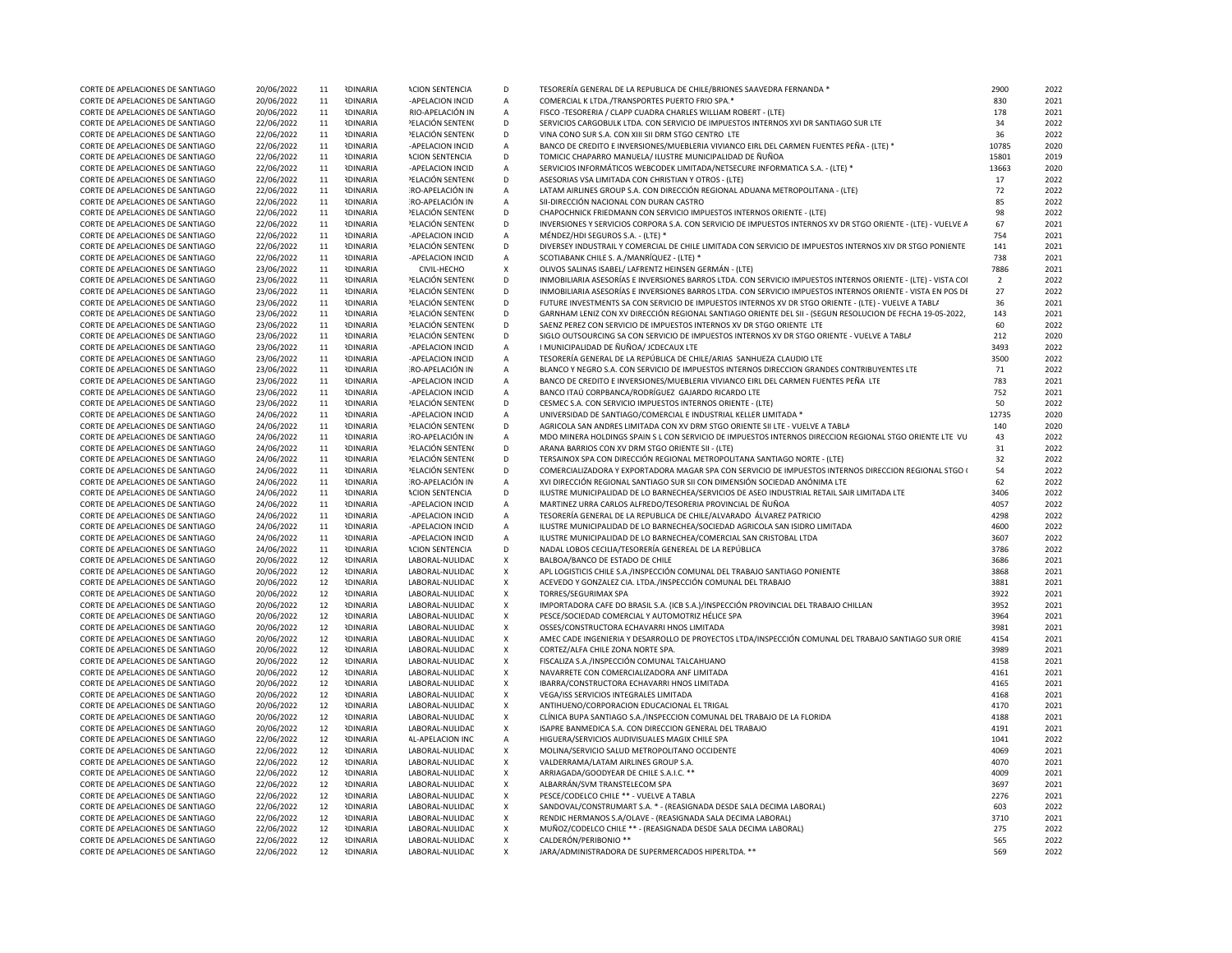|                                  | 22/06/2022 | 12     | <b>IDINARIA</b> |                        | X                         | CHAUCA/INVERSIONES HIPER ASIA SPA. **                                                                | 724   | 2022 |
|----------------------------------|------------|--------|-----------------|------------------------|---------------------------|------------------------------------------------------------------------------------------------------|-------|------|
| CORTE DE APELACIONES DE SANTIAGO |            |        |                 | LABORAL-NULIDAD        |                           |                                                                                                      |       |      |
| CORTE DE APELACIONES DE SANTIAGO | 22/06/2022 | 12     | <b>IDINARIA</b> | LABORAL-NULIDAD        | X                         | VELASCO/MINISTERIO DE LAS CULTURAS LAS ARTES Y EL PATRIMONIO **                                      | 699   | 2022 |
| CORTE DE APELACIONES DE SANTIAGO | 22/06/2022 | 12     | <b>IDINARIA</b> | LABORAL-NULIDAD        | $\boldsymbol{\mathsf{x}}$ | HERMOSILLA/IRON MOUNTAIN CHILE S A **                                                                | 671   | 2022 |
| CORTE DE APELACIONES DE SANTIAGO | 22/06/2022 | 12     | <b>IDINARIA</b> | LABORAL-NULIDAD        | X                         | GROSSER/PERFILE Y METALES S.A **                                                                     | 641   | 2022 |
| CORTE DE APELACIONES DE SANTIAGO | 22/06/2022 | 12     | <b>IDINARIA</b> | LABORAL-NULIDAD        | X                         | SAAVEDRA/MINISTERIO DE LAS CULTURAS LAS ARTES Y EL PATRIMONIO **                                     | 613   | 2022 |
| CORTE DE APELACIONES DE SANTIAGO | 22/06/2022 | 12     | <b>IDINARIA</b> | LABORAL-NULIDAD        | X                         | VARAS/SERVICIOS ROBOCON LIMITADA **                                                                  | 912   | 2022 |
|                                  |            |        |                 |                        |                           |                                                                                                      |       |      |
| CORTE DE APELACIONES DE SANTIAGO | 23/06/2022 | 12     | <b>NDINARIA</b> | LABORAL-HECHO          | $\pmb{\mathsf{X}}$        | GALLEGOS/SERVIPAG LTDA.                                                                              | 1401  | 2022 |
| CORTE DE APELACIONES DE SANTIAGO | 23/06/2022 | 12     | <b>IDINARIA</b> | LABORAL-NULIDAD        | $\pmb{\mathsf{x}}$        | ANDRADE/TE-ADMINISTRO SPA                                                                            | 4110  | 2021 |
| CORTE DE APELACIONES DE SANTIAGO | 23/06/2022 | 12     | <b>NDINARIA</b> | LABORAL-NULIDAD        | X                         | ARIAS/COMERCIAL MEICYS S.A.                                                                          | 60    | 2022 |
| CORTE DE APELACIONES DE SANTIAGO | 23/06/2022 | 12     | <b>IDINARIA</b> | LABORAL-NULIDAD        | $\pmb{\mathsf{X}}$        | GILLE/TRANSPORTES MARIO GUZMAN E.I.R.L. **                                                           | 952   | 2022 |
| CORTE DE APELACIONES DE SANTIAGO | 23/06/2022 | 12     | <b>IDINARIA</b> | LABORAL-NULIDAD        | X                         | SINDICATO DE TRABAJADORES DE EMPRESA MINERA LUMINA COPPER CHILE, MINA CASERONES/MINERA LUMINA COPPER | 3740  | 2021 |
| CORTE DE APELACIONES DE SANTIAGO | 23/06/2022 | 12     | <b>IDINARIA</b> | LABORAL-NULIDAD        | X                         | SALVATIERRA/CONSORCIO INDUSTRIAL DE ALIMENTOS S.A **                                                 | 956   | 2022 |
|                                  |            |        |                 |                        |                           |                                                                                                      |       |      |
| CORTE DE APELACIONES DE SANTIAGO | 23/06/2022 | 12     | <b>IDINARIA</b> | LABORAL-NULIDAD        | $\pmb{\mathsf{X}}$        | SERVICIOS GLOBALES DE OUTSOURCING SA/BRAVO                                                           | 2692  | 2021 |
| CORTE DE APELACIONES DE SANTIAGO | 23/06/2022 | 12     | <b>IDINARIA</b> | LABORAL-NULIDAD        | Х                         | CORREA/ALVAREZ BRIZZO HERMANOS LIMITADA                                                              | 2698  | 2021 |
| CORTE DE APELACIONES DE SANTIAGO | 23/06/2022 | 12     | <b>IDINARIA</b> | LABORAL-NULIDAD        | X                         | GARAY/HOSPITAL MILITAR DE SANTIAGO                                                                   | 2699  | 2021 |
| CORTE DE APELACIONES DE SANTIAGO | 23/06/2022 | 12     | <b>NDINARIA</b> | LABORAL-NULIDAD        | $\pmb{\mathsf{X}}$        | FUENMAYOR/HPA INGENIERIA Y MONTAJES LIMITADA                                                         | 2771  | 2021 |
| CORTE DE APELACIONES DE SANTIAGO | 23/06/2022 | 12     | <b>IDINARIA</b> | LABORAL-NULIDAD        | $\boldsymbol{\mathsf{x}}$ | ROJAS/SERVICIO DE VIVIENDA Y URBANISMO REGIÓN METROPOLITANA                                          | 2772  | 2021 |
| CORTE DE APELACIONES DE SANTIAGO | 23/06/2022 | 12     | <b>IDINARIA</b> | LABORAL-NULIDAD        | X                         | PAVEZ/AGROCOMERCIAL CODIGUA SPA                                                                      | 2773  | 2021 |
|                                  |            |        |                 |                        |                           |                                                                                                      |       |      |
| CORTE DE APELACIONES DE SANTIAGO | 23/06/2022 | 12     | <b>IDINARIA</b> | LABORAL-NULIDAD        | $\pmb{\mathsf{X}}$        | VÉLIZ/SAHID EST TEMPORARY STAFFING SPA                                                               | 2777  | 2021 |
| CORTE DE APELACIONES DE SANTIAGO | 23/06/2022 | 12     | <b>IDINARIA</b> | LABORAL-NULIDAD        | X                         | GONZÁLEZ/FISCO/CENTRAL ODONTOLOGICA DEL EJERCITO                                                     | 2860  | 2021 |
| CORTE DE APELACIONES DE SANTIAGO | 23/06/2022 | 12     | <b>IDINARIA</b> | LABORAL-NULIDAD        | X                         | SOCIEDAD DE SERVICIOS CLÍNICOS LTDA./INSPECCION COMUNAL DEL TRABAJO SUR ORIENTE                      | 2861  | 2021 |
| CORTE DE APELACIONES DE SANTIAGO | 23/06/2022 | 12     | <b>IDINARIA</b> | LABORAL-NULIDAD        | $\pmb{\mathsf{X}}$        | RAMÍREZ/CORPORACIÓN MUNICIPAL DE DESARROLLO SOCIAL DE LAMPA                                          | 2934  | 2021 |
| CORTE DE APELACIONES DE SANTIAGO | 23/06/2022 | 12     | <b>NDINARIA</b> | LABORAL-NULIDAD        | X                         | RIVERA/LINSA S.A.                                                                                    | 2935  | 2021 |
| CORTE DE APELACIONES DE SANTIAGO | 24/06/2022 | 12     | <b>IDINARIA</b> | 'ELACIÓN SENTENC       | $\mathsf D$               | ALONSO/COORDINADOR INDEPENDIENTE DEL SISTEMA ELÉCTRICO NACIONAL                                      | 1035  | 2022 |
|                                  |            | $12\,$ | <b>IDINARIA</b> |                        |                           |                                                                                                      | 4138  | 2021 |
| CORTE DE APELACIONES DE SANTIAGO | 24/06/2022 |        |                 | LABORAL-NULIDAD        | $\pmb{\mathsf{X}}$        | LAGOS/MORALES                                                                                        |       |      |
| CORTE DE APELACIONES DE SANTIAGO | 24/06/2022 | 12     | <b>NDINARIA</b> | LABORAL-NULIDAD        | $\pmb{\mathsf{X}}$        | A.F.P. PROVIDA S.A./GONZÁLEZ                                                                         | 3705  | 2021 |
| CORTE DE APELACIONES DE SANTIAGO | 24/06/2022 | 12     | <b>IDINARIA</b> | LABORAL-NULIDAD        | X                         | COFRÉ/A.F.P. PROVIDA S.A. **                                                                         | 442   | 2022 |
| CORTE DE APELACIONES DE SANTIAGO | 24/06/2022 | 12     | <b>IDINARIA</b> | LABORAL-NULIDAD        | X                         | ARELLANO/FISCO **                                                                                    | 951   | 2022 |
| CORTE DE APELACIONES DE SANTIAGO | 24/06/2022 | 12     | <b>IDINARIA</b> | LABORAL-NULIDAD        | X                         | ESPINOZA/TELEFONICA MOVILES CHILE S.A. (MOVISTAR)                                                    | 3891  | 2021 |
| CORTE DE APELACIONES DE SANTIAGO | 24/06/2022 | 12     | <b>IDINARIA</b> | LABORAL-NULIDAD        | $\pmb{\chi}$              | BARRERA/COMPUTER LOSUNGEN SPA                                                                        | 2804  | 2021 |
| CORTE DE APELACIONES DE SANTIAGO | 24/06/2022 | 12     | <b>IDINARIA</b> | LABORAL-NULIDAD        | $\pmb{\chi}$              | GONZÁLEZ/TRANSPORTES BOLIVAR LIMITADA                                                                | 2805  | 2021 |
|                                  |            |        |                 |                        |                           |                                                                                                      |       |      |
| CORTE DE APELACIONES DE SANTIAGO | 24/06/2022 | 12     | <b>NDINARIA</b> | LABORAL-NULIDAD        | X                         | ARANEDA CON PARIS ADMINISTRADORA LTDA:                                                               | 2816  | 2021 |
| CORTE DE APELACIONES DE SANTIAGO | 24/06/2022 | 12     | <b>IDINARIA</b> | LABORAL-NULIDAD        | $\pmb{\mathsf{X}}$        | CID/SERVICIO DE TRANSPORTE DE PERSONAS SANTIAGO S.A.                                                 | 2867  | 2021 |
| CORTE DE APELACIONES DE SANTIAGO | 24/06/2022 | $12\,$ | <b>IDINARIA</b> | LABORAL-NULIDAD        | $\mathsf X$               | BAEZ/PÉ, PÉ Y RIQUELME LTDA (JOHN DEWEY COLLEGE)                                                     | 2868  | 2021 |
| CORTE DE APELACIONES DE SANTIAGO | 24/06/2022 | 12     | <b>NDINARIA</b> | LABORAL-NULIDAD        | $\pmb{\mathsf{X}}$        | CHAMORRO/DIFOR CHILE S.A                                                                             | 2870  | 2021 |
| CORTE DE APELACIONES DE SANTIAGO | 24/06/2022 | 12     | <b>IDINARIA</b> | LABORAL-NULIDAD        | X                         | VERA/LIMCHILE S.A.                                                                                   | 2871  | 2021 |
| CORTE DE APELACIONES DE SANTIAGO | 24/06/2022 | 12     | <b>IDINARIA</b> | LABORAL-NULIDAD        | $\pmb{\chi}$              | CAÑAS/SUPERMERCADOS MONTSERRAT S.A.C                                                                 | 2883  | 2021 |
|                                  |            |        |                 |                        |                           |                                                                                                      | 2901  | 2021 |
| CORTE DE APELACIONES DE SANTIAGO | 24/06/2022 | 12     | <b>NDINARIA</b> | LABORAL-NULIDAD        | Х                         | PADILLA/MUNICIPALIDAD DE HUECHURABA                                                                  |       |      |
| CORTE DE APELACIONES DE SANTIAGO | 24/06/2022 | 12     | <b>IDINARIA</b> | LABORAL-NULIDAD        | X                         | VÉLEZ/SERVICIOS DE ASEO Y GESTION INTEGRAL MACROCLEAN SPA                                            | 2902  | 2021 |
| CORTE DE APELACIONES DE SANTIAGO | 24/06/2022 | 12     | <b>IDINARIA</b> | LABORAL-NULIDAD        | $\pmb{\mathsf{X}}$        | MARTÍNEZ/FISCO/CENTRAL ODONTOLOGICA DEL EJERCITO                                                     | 2906  | 2021 |
| CORTE DE APELACIONES DE SANTIAGO | 20/06/2022 | 13     | <b>NDINARIA</b> | <b>ACION SENTENCIA</b> | D                         | PROMOTORA CMR FALABELLA S.A./CORTÉS                                                                  | 1343  | 2021 |
| CORTE DE APELACIONES DE SANTIAGO | 20/06/2022 | 13     | <b>IDINARIA</b> | <b>ACION SENTENCIA</b> | D                         | PROMOTORA CMR FALABELLA S.A./CAROCA                                                                  | 2837  | 2021 |
| CORTE DE APELACIONES DE SANTIAGO | 20/06/2022 | 13     | <b>IDINARIA</b> | <b>ACION SENTENCIA</b> | D                         | PROMOTORA CMR FALABELLA S.A./GALAZ                                                                   | 3195  | 2021 |
| CORTE DE APELACIONES DE SANTIAGO | 20/06/2022 | 13     | <b>NDINARIA</b> | <b>ACION SENTENCIA</b> | D                         | PROMOTORA CMR FALABELLA S.A./LARA ACUM. ING. CORTE 1076-2022.-                                       | 3591  | 2021 |
| CORTE DE APELACIONES DE SANTIAGO | 20/06/2022 | 13     | <b>IDINARIA</b> | <b>ACION SENTENCIA</b> | D                         | ROJAS/                                                                                               | 4112  | 2021 |
|                                  |            |        |                 |                        |                           |                                                                                                      |       |      |
| CORTE DE APELACIONES DE SANTIAGO | 20/06/2022 | 13     | <b>NDINARIA</b> | <b>ACION SENTENCIA</b> | D                         | PROMOTORA CMR FALABELLA S.A./CARRIZO                                                                 | 4893  | 2021 |
| CORTE DE APELACIONES DE SANTIAGO | 20/06/2022 | 13     | <b>IDINARIA</b> | <b>ACION SENTENCIA</b> | D                         | PROMOTORA CMR FALABELLA S.A./GARRIDO                                                                 | 5271  | 2021 |
| CORTE DE APELACIONES DE SANTIAGO | 20/06/2022 | 13     | <b>IDINARIA</b> | <b>ACION SENTENCIA</b> | D                         | CRUZ/                                                                                                | 6592  | 2021 |
| CORTE DE APELACIONES DE SANTIAGO | 20/06/2022 | 13     | <b>IDINARIA</b> | <b>ACION SENTENCIA</b> | D                         | GONZÁLEZ/                                                                                            | 7135  | 2020 |
| CORTE DE APELACIONES DE SANTIAGO | 20/06/2022 | 13     | <b>NDINARIA</b> | <b>ACION SENTENCIA</b> | D                         | PÉREZ/                                                                                               | 7624  | 2020 |
| CORTE DE APELACIONES DE SANTIAGO | 20/06/2022 | 13     | <b>NDINARIA</b> | <b>ACION SENTENCIA</b> | D                         | PROMOTORA CMR FALABELLA S.A./BRAVO                                                                   | 7681  | 2021 |
| CORTE DE APELACIONES DE SANTIAGO | 20/06/2022 | 13     | <b>IDINARIA</b> | <b>ACION SENTENCIA</b> | D                         | PROMOTORA CMR FALABELLA S.A./GAMBOA                                                                  | 8543  | 2021 |
|                                  |            |        | <b>IDINARIA</b> |                        | D                         |                                                                                                      | 10346 | 2021 |
| CORTE DE APELACIONES DE SANTIAGO | 20/06/2022 | $13\,$ |                 | <b>ACION SENTENCIA</b> |                           | PROMOTORA CMR FALABELLA S.A./GUERRERO                                                                |       |      |
| CORTE DE APELACIONES DE SANTIAGO | 20/06/2022 | 13     | <b>IDINARIA</b> | <b>ACION SENTENCIA</b> | D                         | BAFZA/                                                                                               | 10457 | 2021 |
| CORTE DE APELACIONES DE SANTIAGO | 20/06/2022 | 13     | <b>IDINARIA</b> | <b>ACION SENTENCIA</b> | $\mathsf A$               | PROMOTORA CMR FALABELLA S.A./HUENUMÁN                                                                | 10782 | 2021 |
| CORTE DE APELACIONES DE SANTIAGO | 22/06/2022 | 13     | <b>NDINARIA</b> | A-APELACION INCI       | А                         | CERUTI/CHEETHAM                                                                                      | 1925  | 2021 |
| CORTE DE APELACIONES DE SANTIAGO | 22/06/2022 | 13     | <b>IDINARIA</b> | A-APELACION INCI       | А                         | SOTO/VELASQUEZ                                                                                       | 2299  | 2021 |
| CORTE DE APELACIONES DE SANTIAGO | 22/06/2022 | 13     | <b>IDINARIA</b> | A-APELACION INCI       | А                         | JARAMILLO / BEALS                                                                                    | 2623  | 2021 |
| CORTE DE APELACIONES DE SANTIAGO | 22/06/2022 | 13     | <b>IDINARIA</b> | A-APELACION INCI       | А                         | FUENTES/SAAVEDRA                                                                                     | 3002  | 2021 |
|                                  |            |        |                 |                        |                           |                                                                                                      |       |      |
| CORTE DE APELACIONES DE SANTIAGO | 22/06/2022 | 13     | <b>IDINARIA</b> | -APELACION INCID       | А                         | ITAU CORPBANCA S.A./PÉREZ                                                                            | 737   | 2021 |
| CORTE DE APELACIONES DE SANTIAGO | 22/06/2022 | 13     | <b>IDINARIA</b> | -APELACION INCID       | $\mathsf A$               | ITAUCORPBANCA/GODOY                                                                                  | 874   | 2021 |
| CORTE DE APELACIONES DE SANTIAGO | 22/06/2022 | 13     | <b>IDINARIA</b> | -APELACION INCID       | $\mathsf A$               | CAT ADMINISTRADORA DE TARJETA S.A./GUERRERO                                                          | 1273  | 2021 |
| CORTE DE APELACIONES DE SANTIAGO | 22/06/2022 | 13     | <b>IDINARIA</b> | -APELACION INCID       | А                         | CAT ADMINISTRADORA DE TARJETA S.A./RIVERA                                                            | 2518  | 2021 |
| CORTE DE APELACIONES DE SANTIAGO | 22/06/2022 | 13     | <b>NDINARIA</b> | -APELACION INCID       | $\mathsf A$               | ITAU CORPBANCA S.A/CÁRDENAS                                                                          | 2889  | 2021 |
| CORTE DE APELACIONES DE SANTIAGO | 22/06/2022 | 13     | <b>IDINARIA</b> | -APELACION INCID       | A                         | CAT ADMINISTRADORA DE TARJETA S.A./MOYA                                                              | 3382  | 2021 |
|                                  |            |        |                 |                        |                           |                                                                                                      |       |      |
| CORTE DE APELACIONES DE SANTIAGO | 22/06/2022 | 13     | <b>IDINARIA</b> | -APELACION INCID       | А                         | ITAU CORPBANCA S.A/FERNÁNDEZ                                                                         | 4617  | 2021 |
| CORTE DE APELACIONES DE SANTIAGO | 22/06/2022 | 13     | <b>IDINARIA</b> | -APELACION INCID       | $\mathsf{A}$              | CAT ADMINISTRADORA DE TARJETA S.A./ARRIAGADA                                                         | 7421  | 2021 |
| CORTE DE APELACIONES DE SANTIAGO | 22/06/2022 | 13     | <b>IDINARIA</b> | -APELACION INCID       | А                         | CAT ADMINISTRADORA DE TARJETA S.A./GONZÁLEZ                                                          | 9465  | 2021 |
| CORTE DE APELACIONES DE SANTIAGO | 22/06/2022 | 13     | <b>IDINARIA</b> | -APELACION INCID       | А                         | CAT ADMINISTRADORA DE TARJETA S.A./GALLARDO                                                          | 10252 | 2021 |
|                                  |            |        |                 |                        |                           |                                                                                                      |       |      |